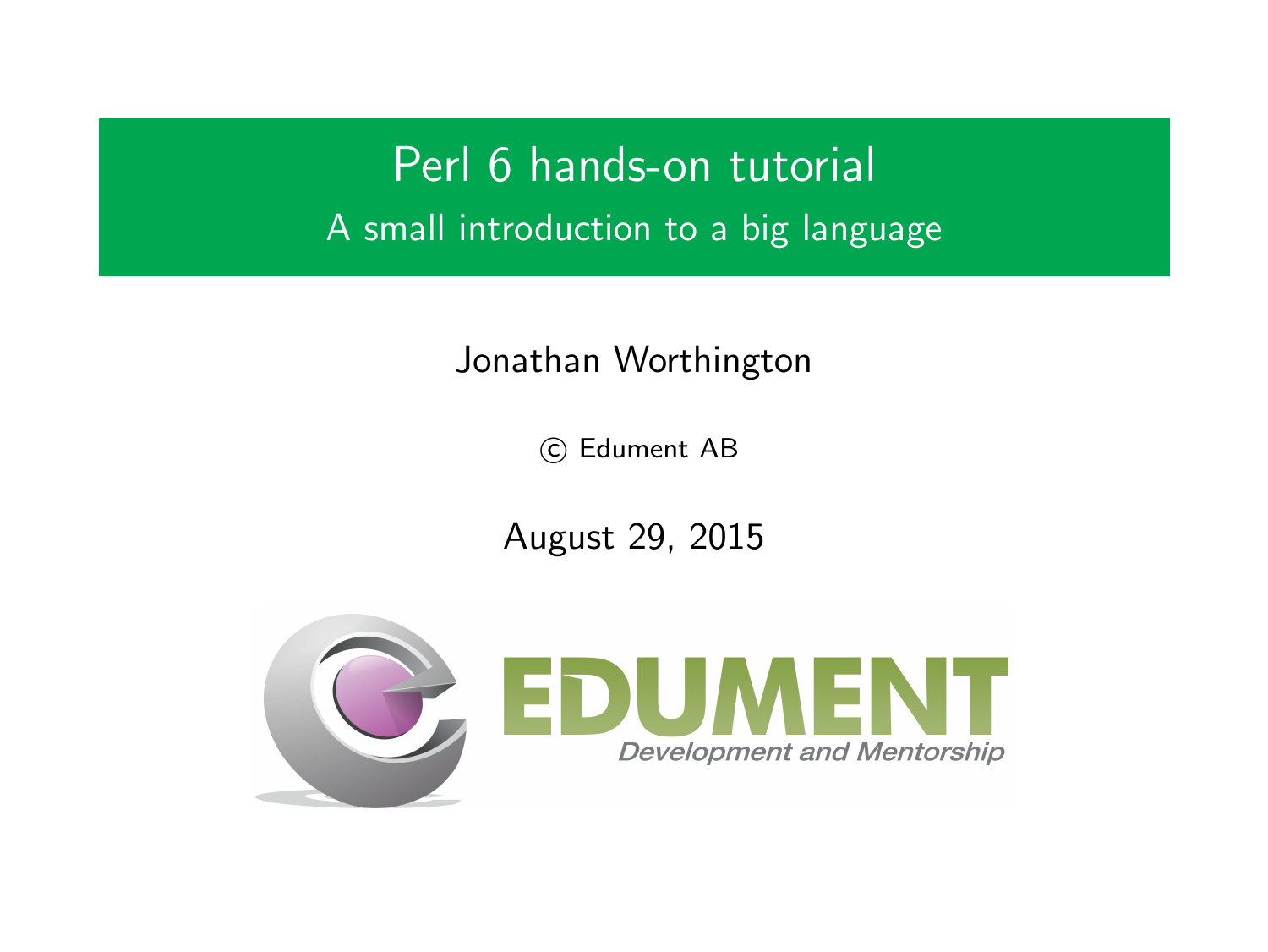Not "all of Perl 6", because we don't have time.

Rather, enough to help you bootstrap an understanding of Perl 6, so you will be able to go away and keep learning.

Discussion and questions encouraged!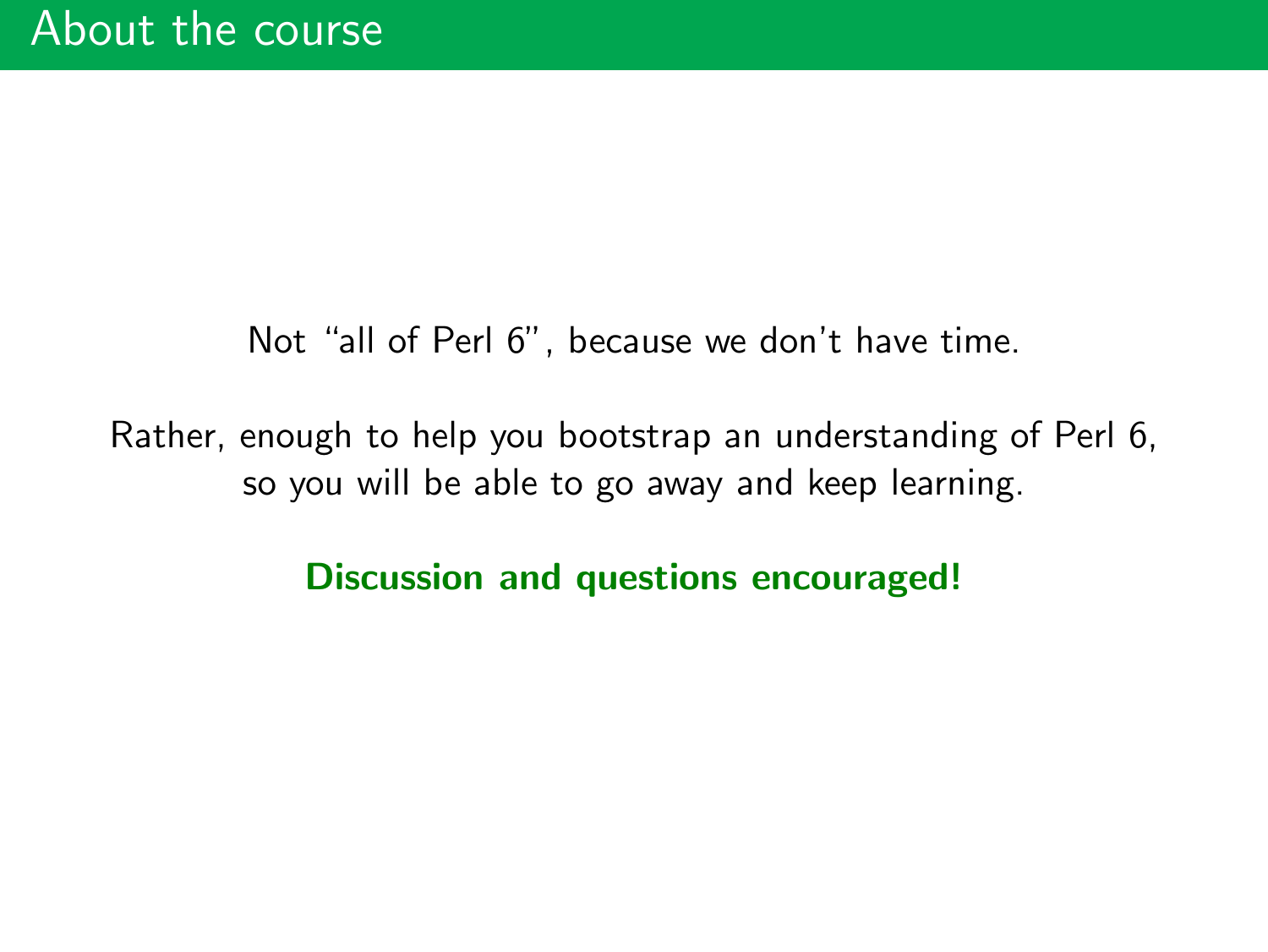Every so often, we have try it and see slides: chances for you to try things out for yourself in Perl 6.

They start out simply as one-liners in the REPL; later we move on to writing scripts.

Hopefully you read the session abstract carefully and came prepared.  $\ldots$   $;-)$ 

**Pairing encouraged!** (Especially those of you who are prepared, with those who are not!)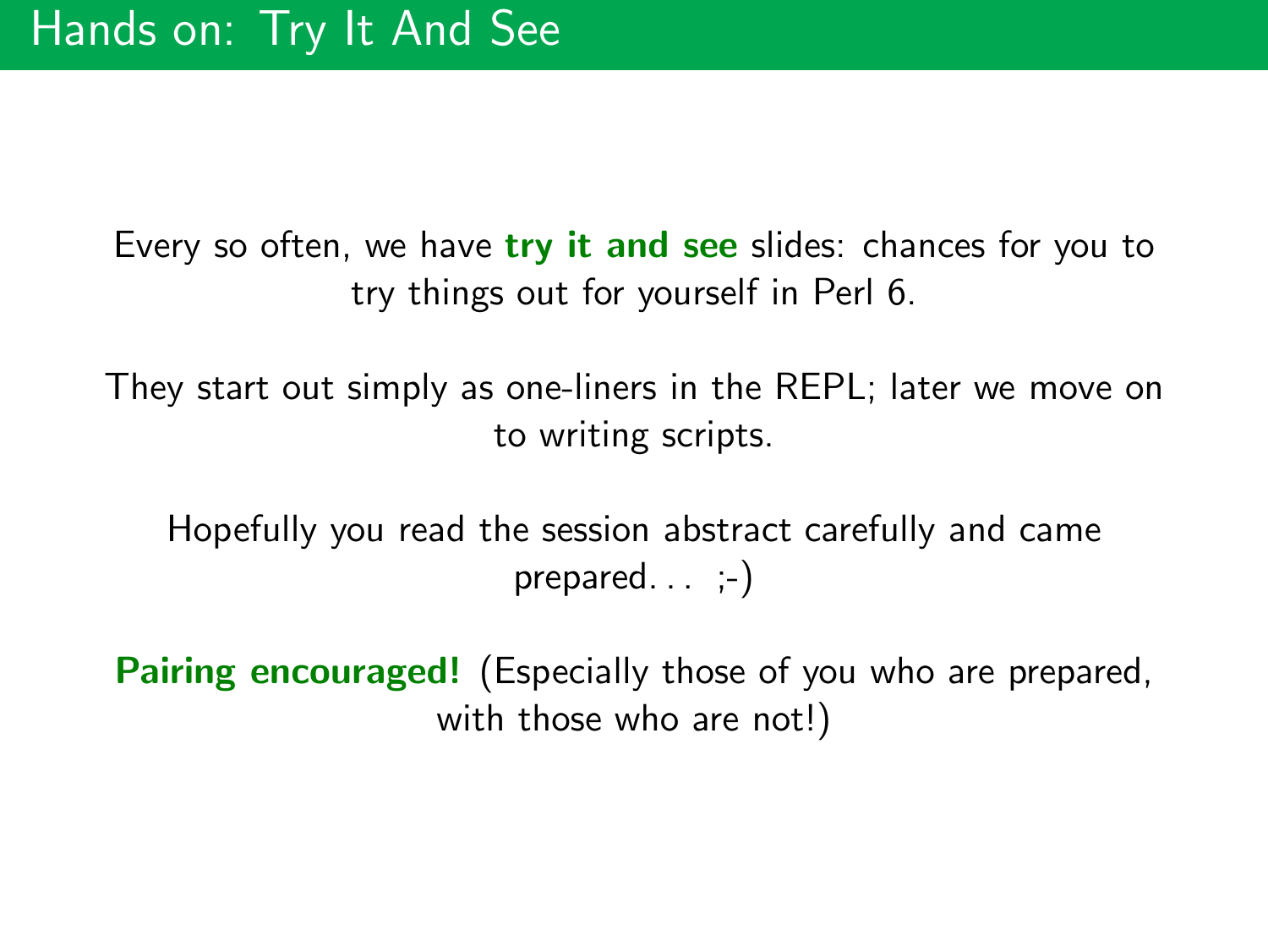# **Orientation**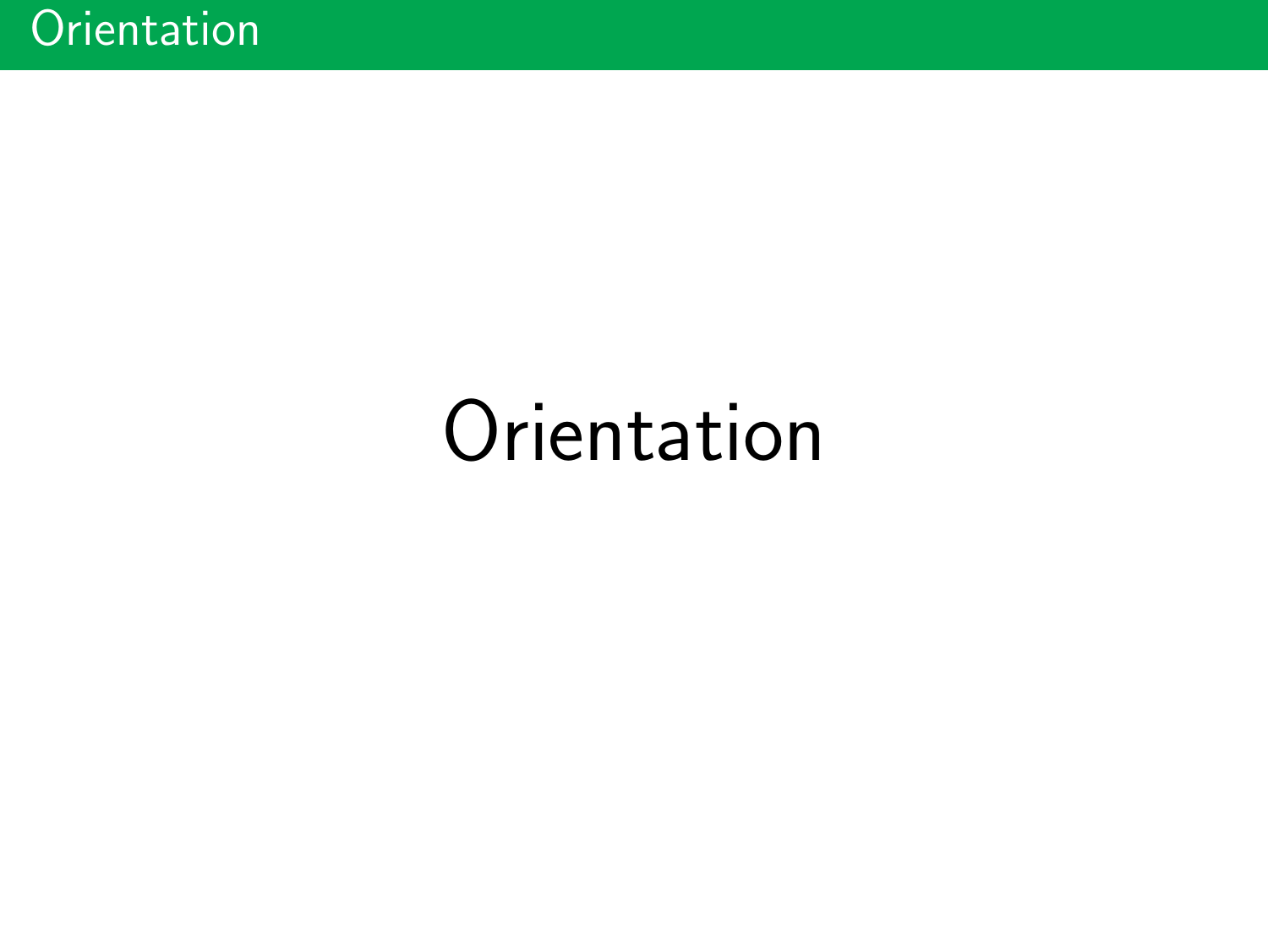# Values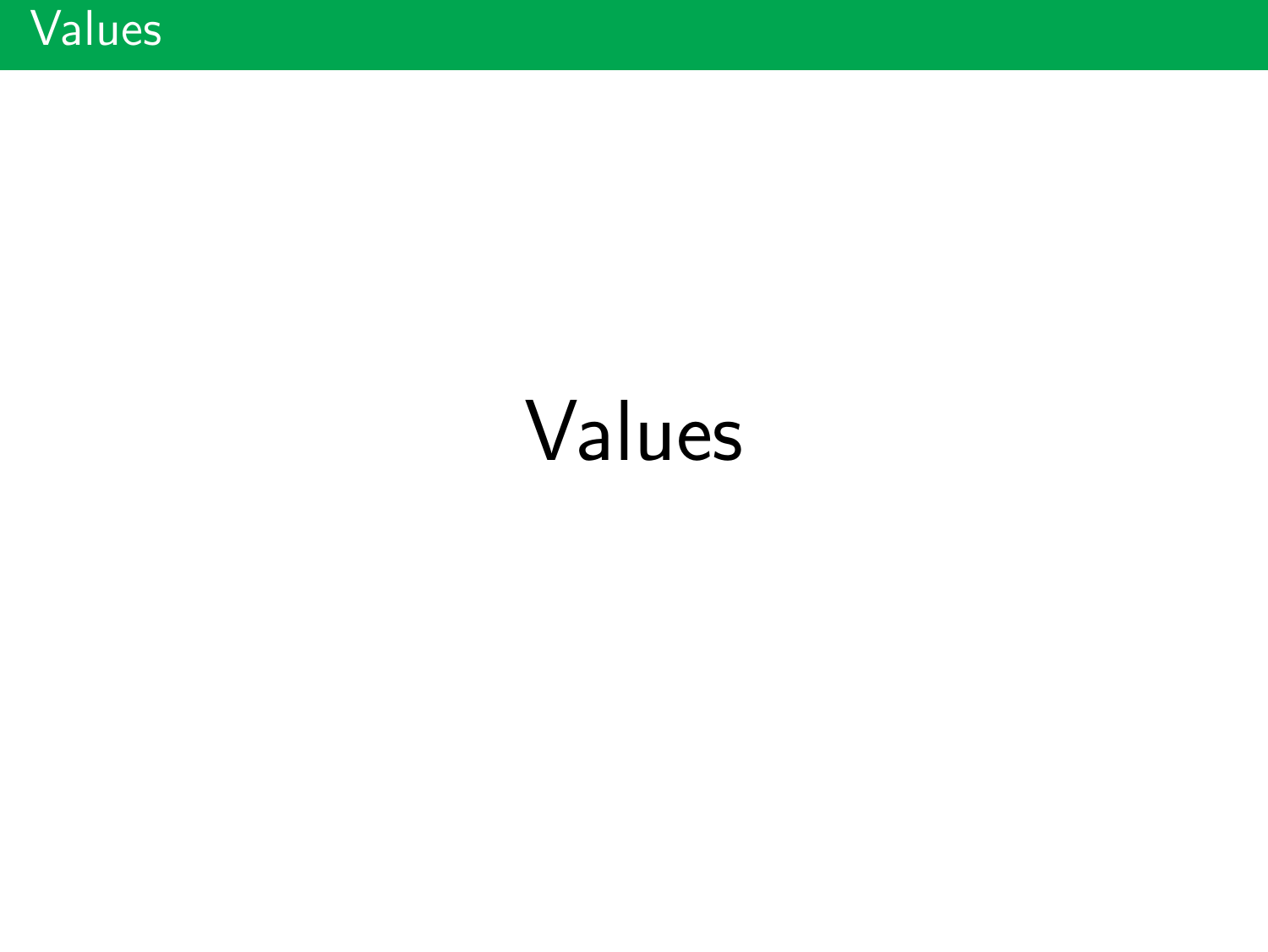**Numerics** 

We have integers...

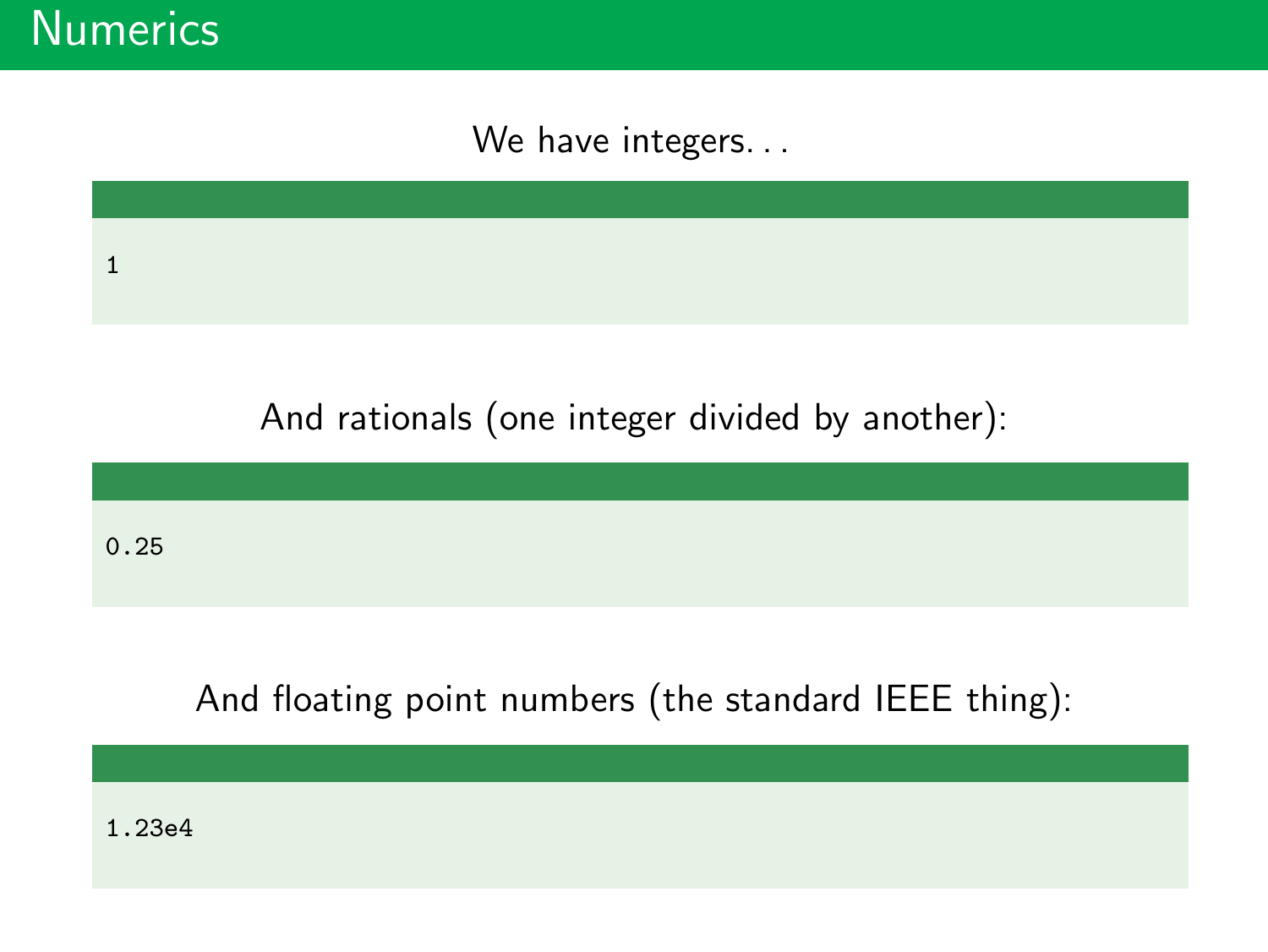# Values know their type

You can discover what type a value is using .WHAT. Therefore:

say 1.WHAT; say 0.25.WHAT; say 1.23e4.WHAT;

Tells us:

| $(int)$<br>$(Rat)$<br>$(Num)$ |  |  |  |
|-------------------------------|--|--|--|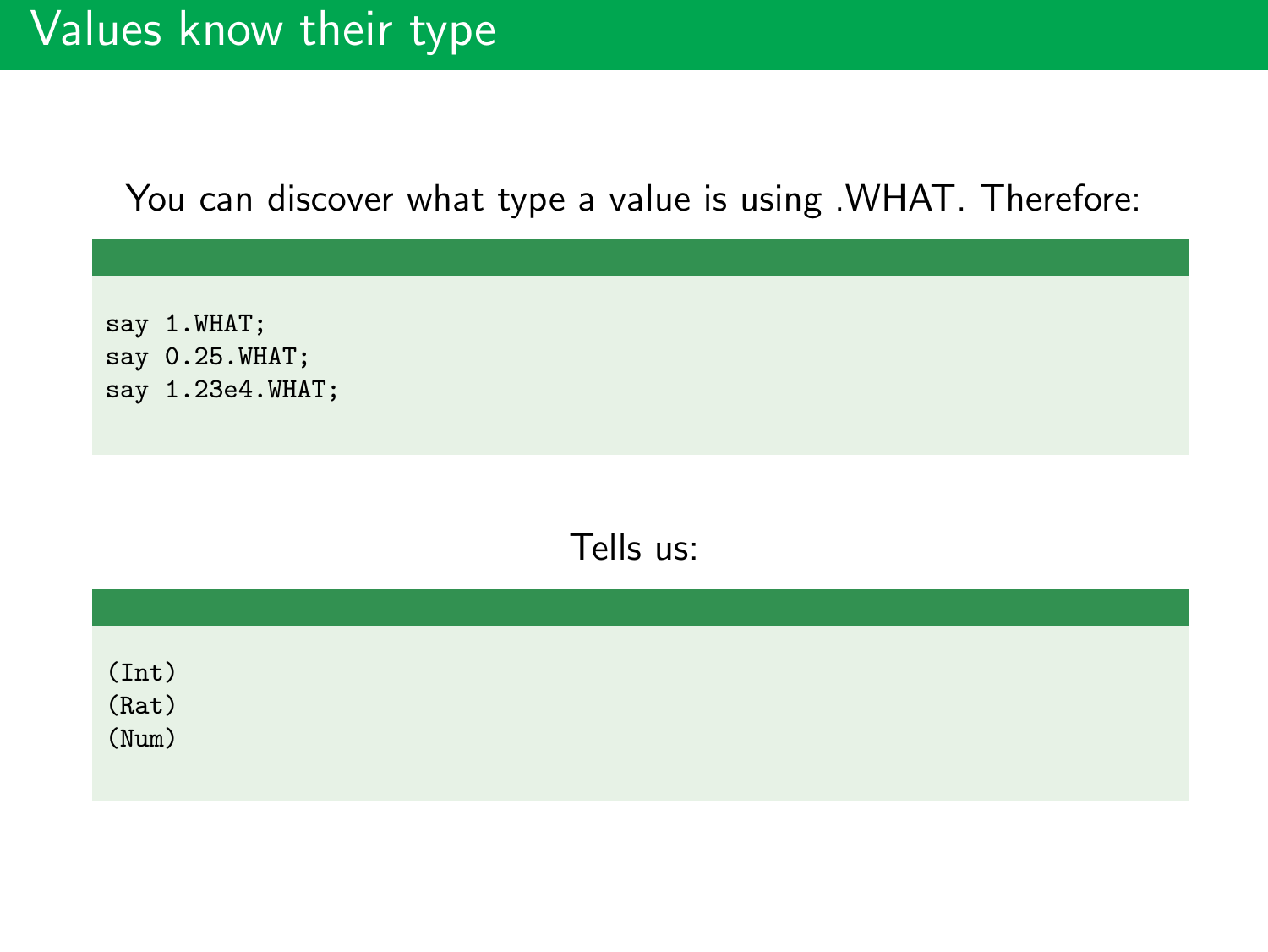We have the usual set of numeric operators available, and they are defined on all of the numeric types we've seen so far.

| $say 35 + 7;$      | # 42       |
|--------------------|------------|
| say $1.2 - 0.3$ ;  | # 0.9      |
| say 2.1e5 * 3.3e2; | # 69300000 |
| say 168 / 4;       | # 42       |
| say 169 % 4;       | #1         |
| say $3$ ** $3$ ;   | # 27       |
|                    |            |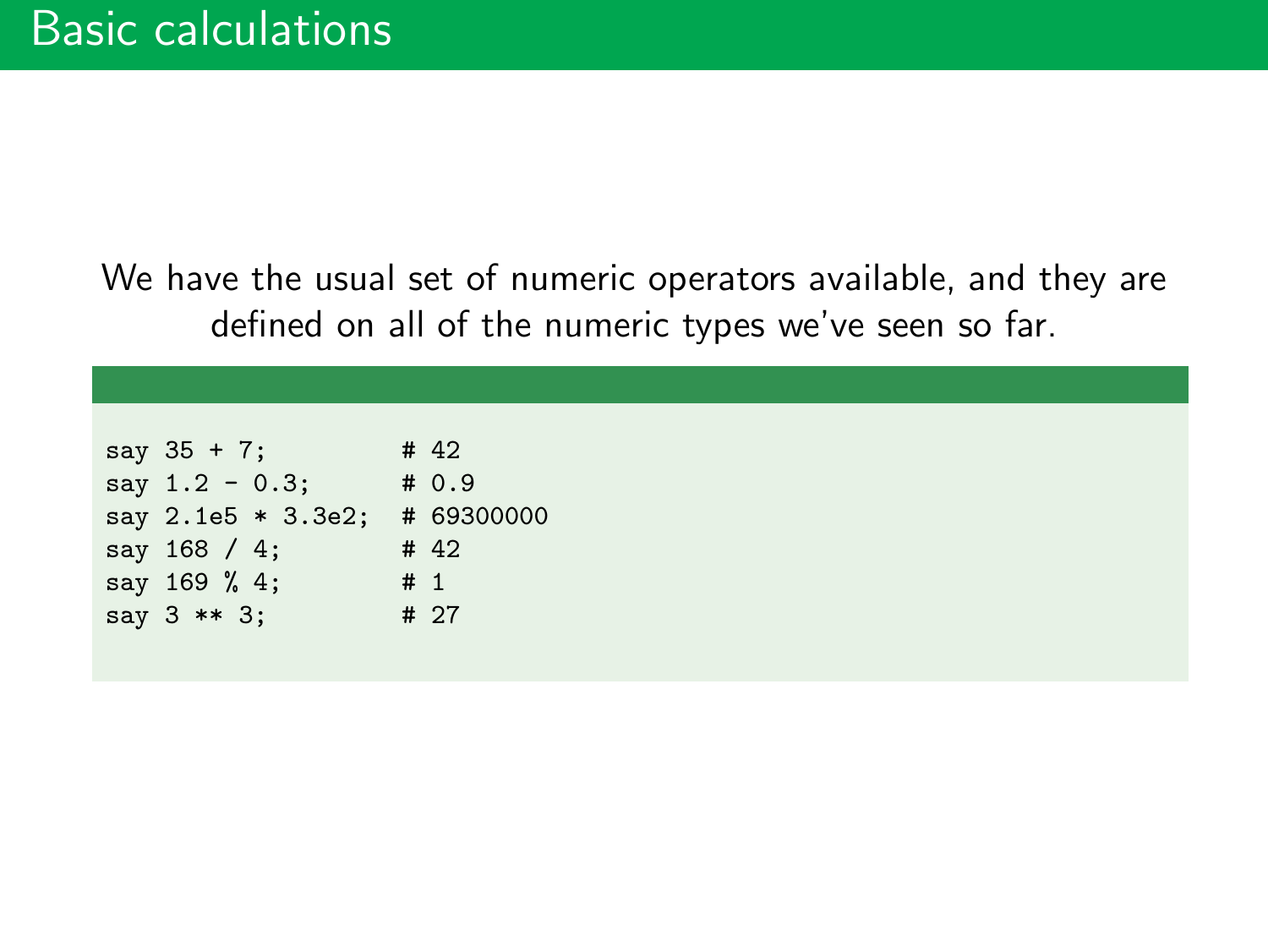### Your turn! Using the Perl 6 REPL, try and work out answers to the following:

- How big can integers get? (Hint: try raising to a large power!)
- What type do you get when you divide two integers?
- **T**ry  $0.1 + 0.2 == 0.3$  in some other language, then try it in Perl 6. What do you observe?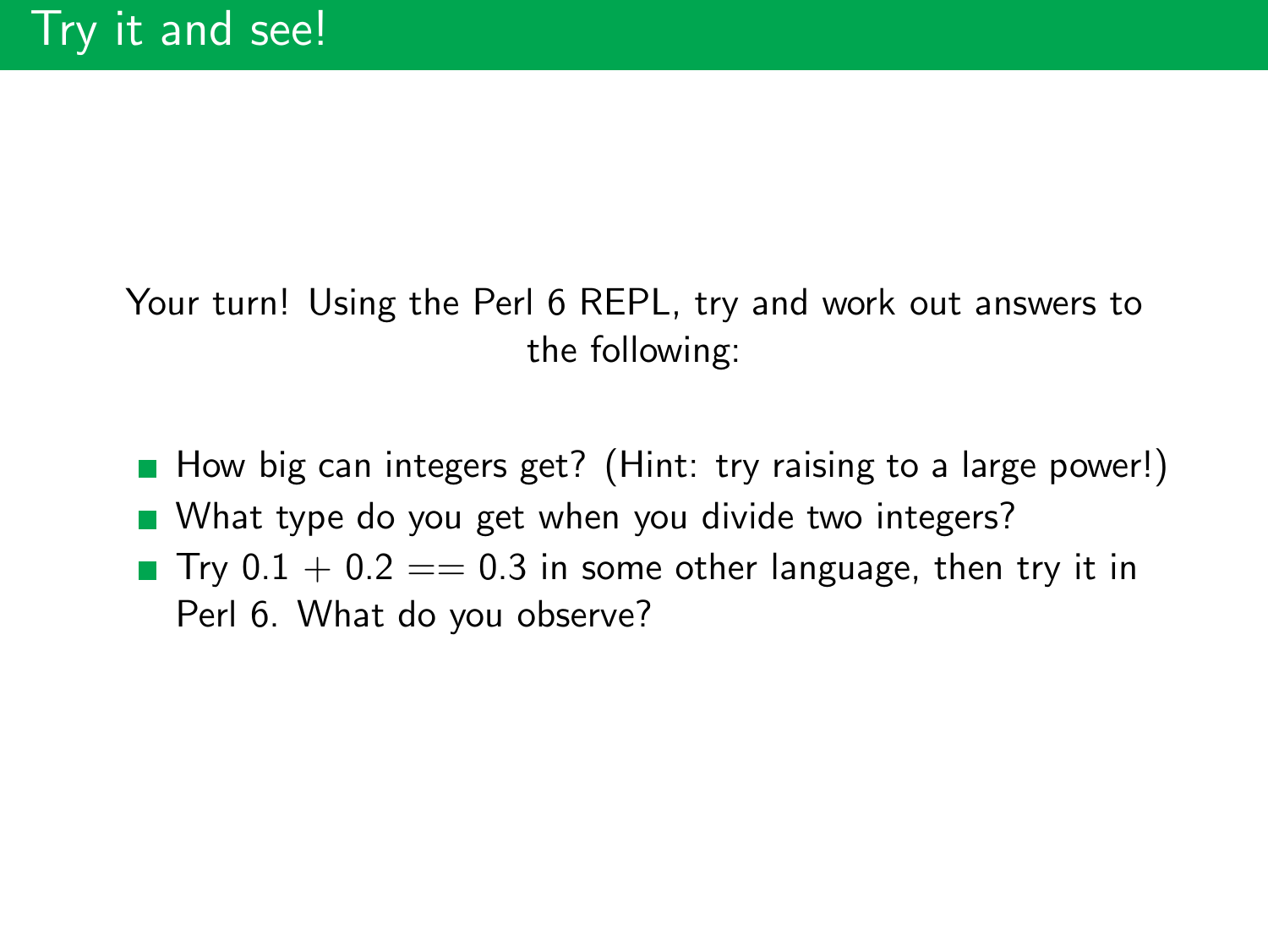Perl 6 has lots of quoting constructs. The simplest are single and double quotes.

```
say 'Gangnam style!';
say "Much wow!";
```
The concatenation operator is the tilde. How to remember it? Thing of it as stitching two things together. Also, it looks like a piece of string. :-)

```
say "s" ~ "laughter"; # slaughter
```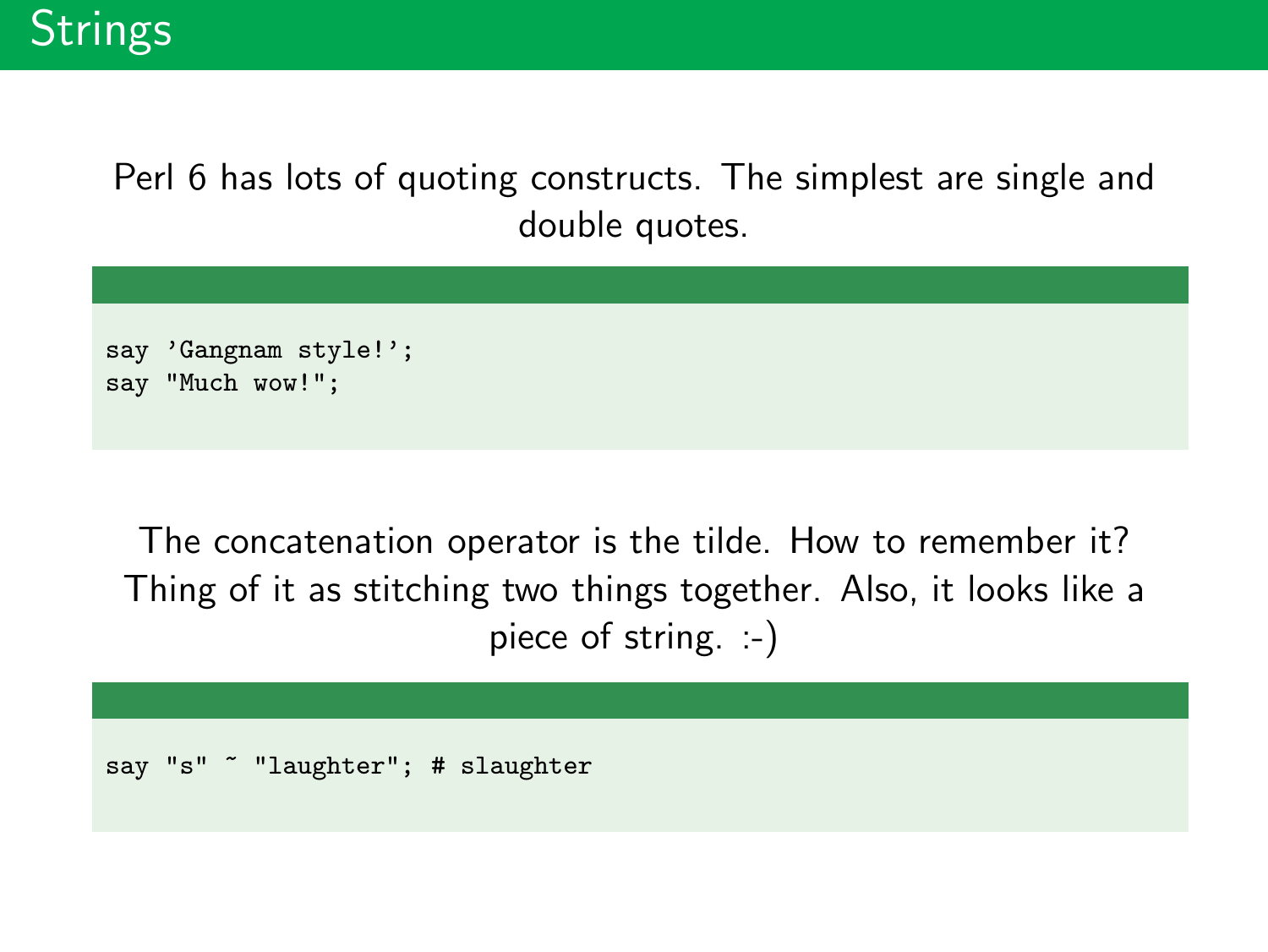# Some common string operations

Here are some common operations on strings:



#### Alternatively, you might prefer the method forms:

| say "dogeCoin".chars; | #8 |            |
|-----------------------|----|------------|
| say "dogeCoin".uc;    |    | # DOGECOIN |
| say "dogeCoin".lc;    |    | # dogecoin |
| say "dogeCoin".tclc;  |    | # Dogecoin |
|                       |    |            |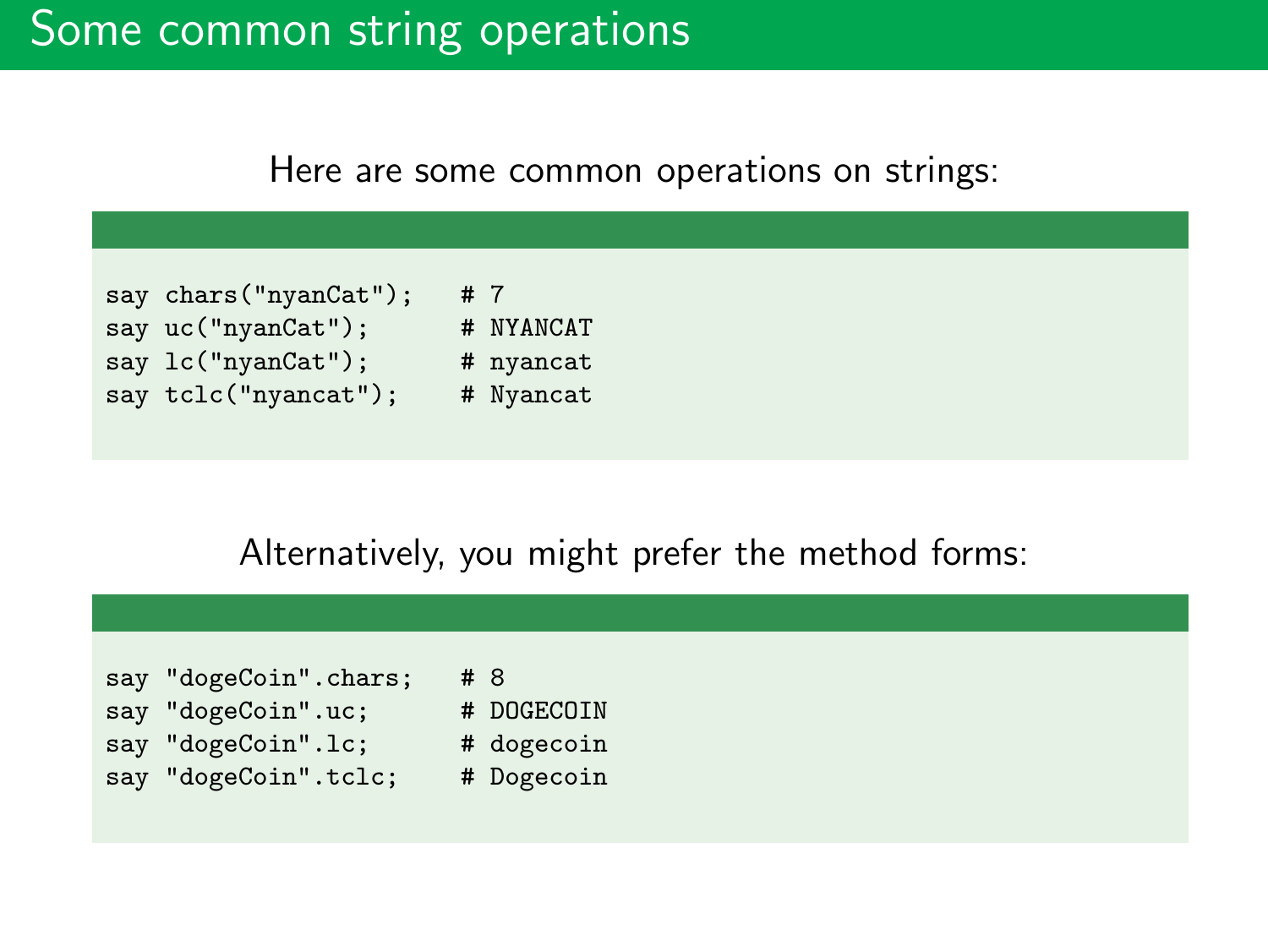Unicode works at three levels:

- Graphemes: Things that a human would think of as "a character"
- Codepoints: Things Unicode gives a number to (letters, numbers, marks, diacritics, symbols)
- **Bytes:** the way codepoints are represented on disk, on the wire, etc.

The strings in different programming languages work at different levels. A distinguishing feature of Perl 6 is **strings at grapheme** level.

Therefore, chars gives the number of graphemes: the right answer from a human perspective!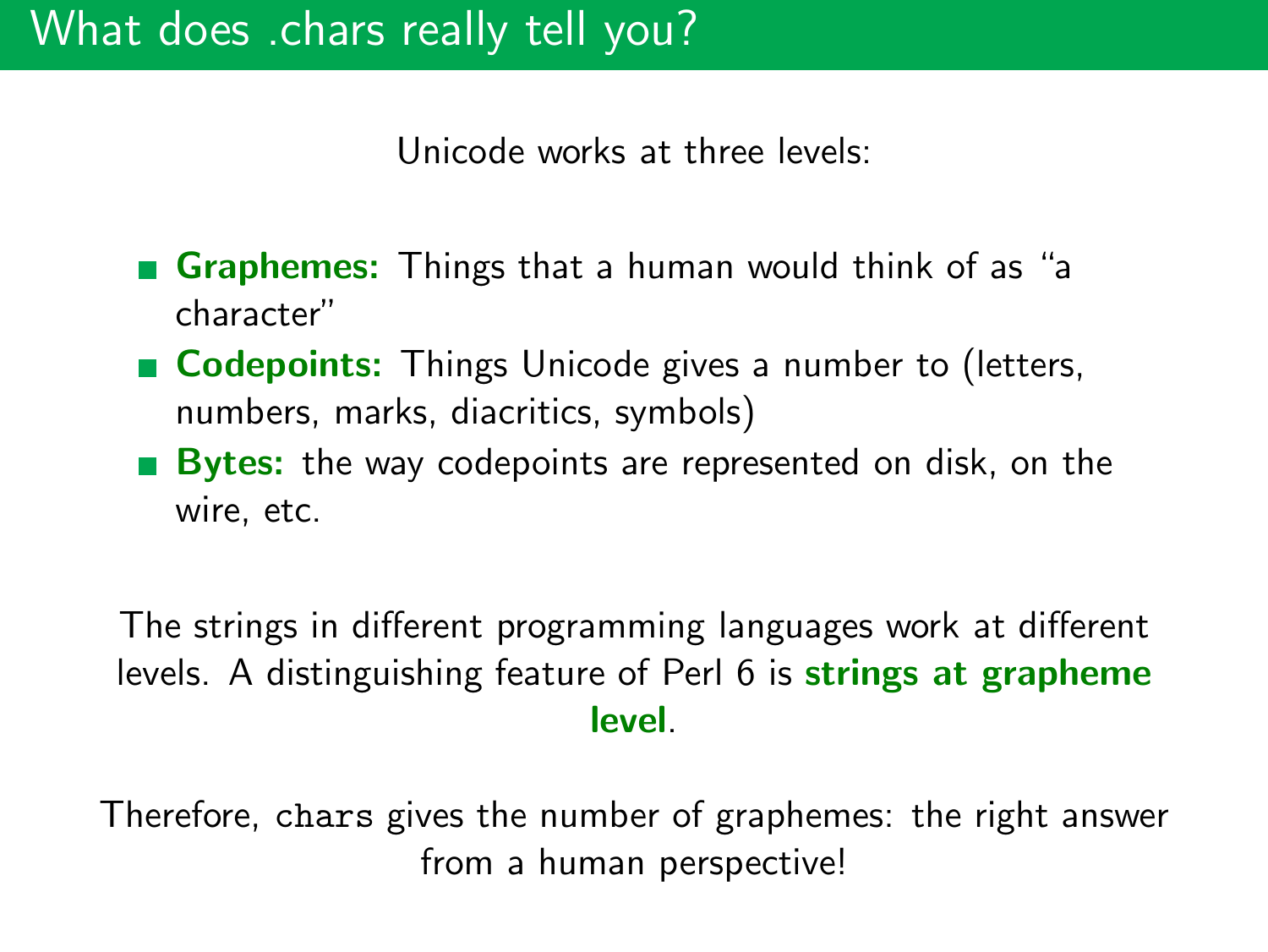In Perl 6, we have different types representing the different levels you may want to work at:

- Str is an immutable string at grapheme level
- **Uni is an immutable bunch of Unicode codepoints, potentially** known to be normalized in some way
- Buf is an bunch of bytes (and **Blob** is the same, but immutable)

You can always go between Str and Uni. However, to go between Buf and the higher levels, you must specify an **encoding** (UTF-8, UTF-16, Latin-1, ASCII. . . )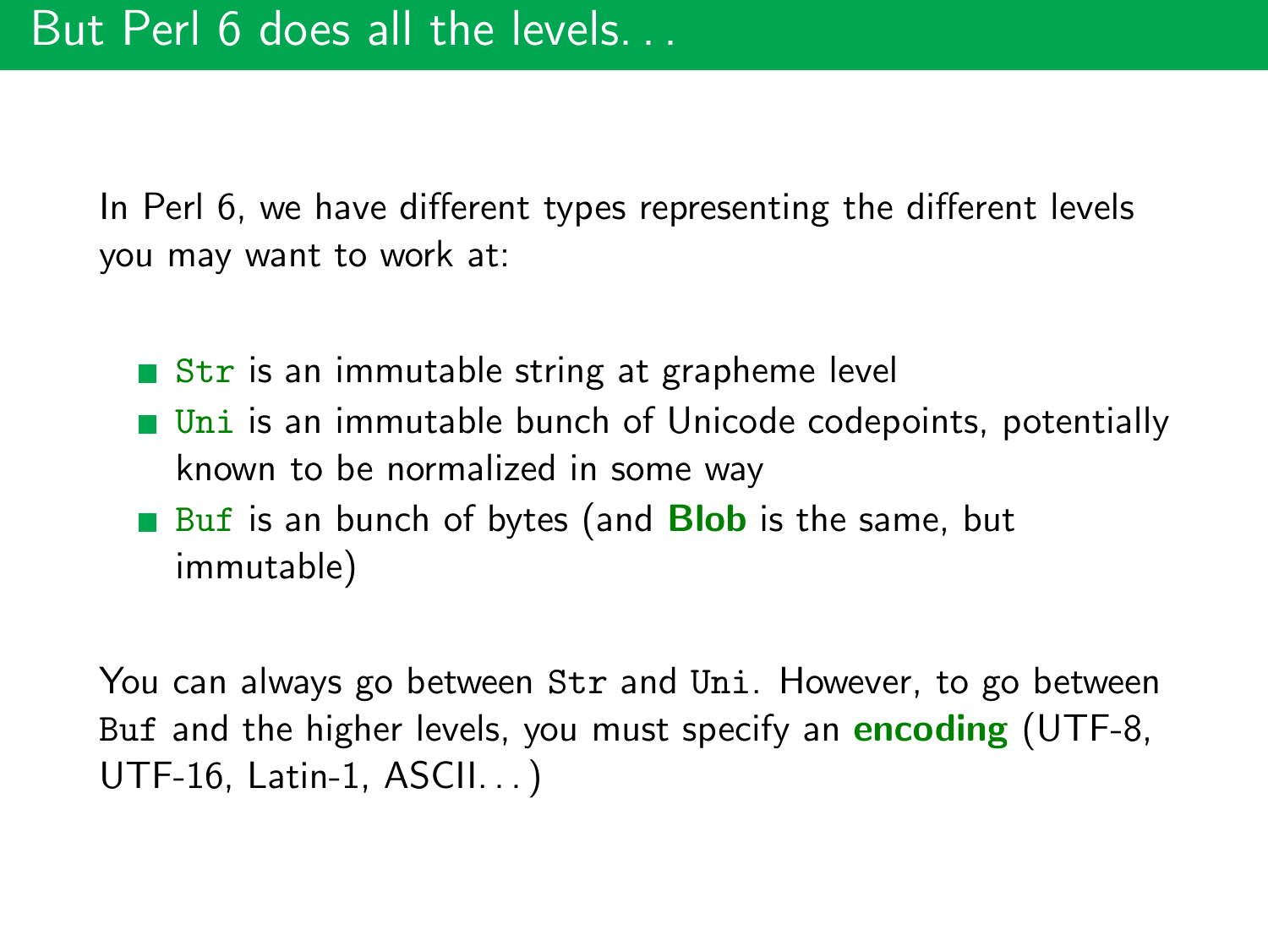#### Take the string:

"A\c[COMBINING DOT ABOVE]\c[COMBINING DOT BELOW]"

#### And:

- Use .chars to get the number of graphemes, and .codes to get the number of Unicode codepoints
- Use .NFC and .NFD to view composed or decomposed codepoints
- Use .encode('utf-8') to see the UTF-8 bytes

If time allows, try using the uniname function to get the name of NFC and NFD codepoints. Note that you are shown them in hex, so you'll need to do uniname(0x41), for example.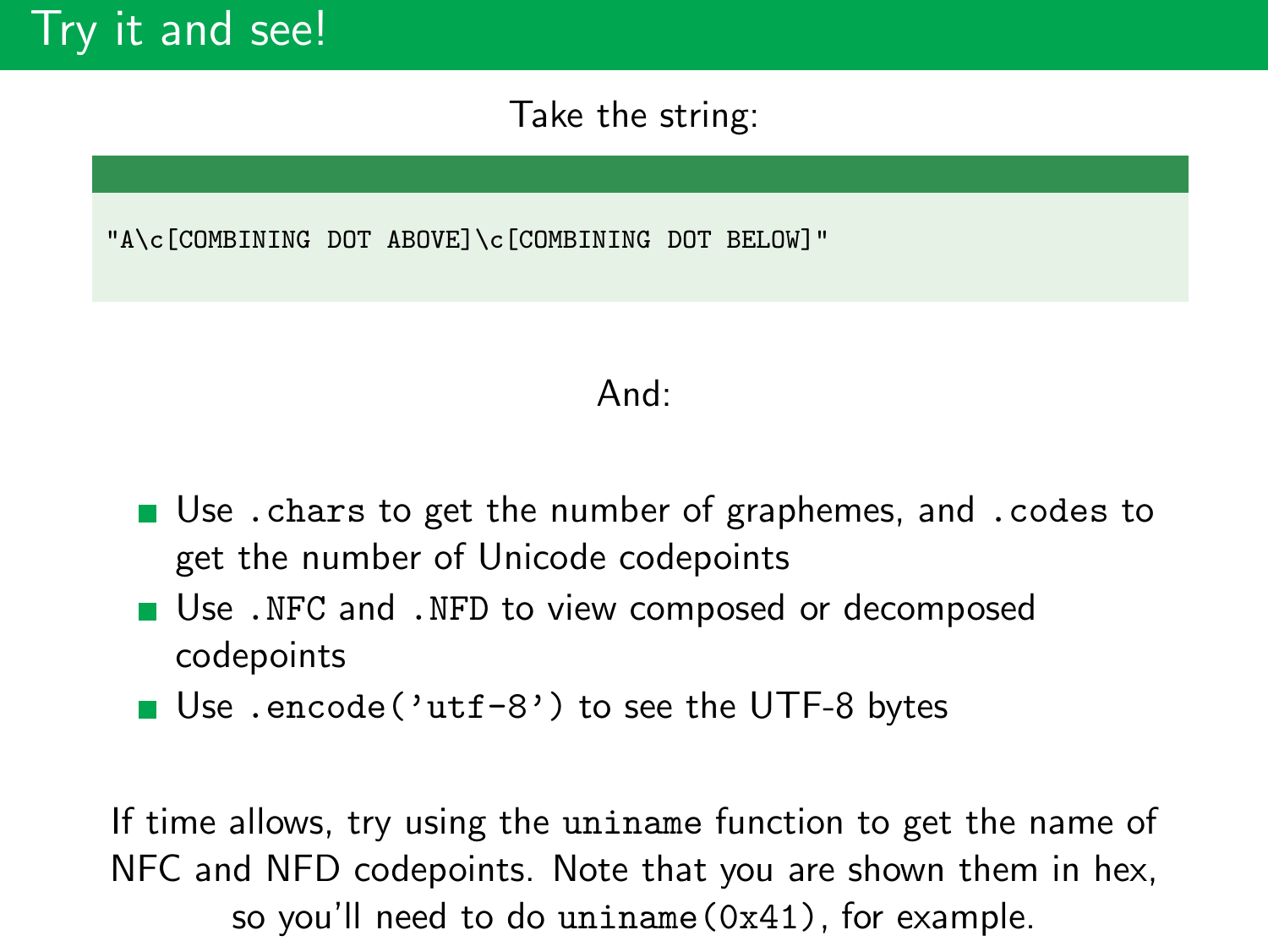#### Perl 6 provides True and False values of type Bool.

| say False.WHAT; | # (Bool) |
|-----------------|----------|
| say True.WHAT;  | # (Bool) |

All types know how to "boolify" themselves. You can ask them to with the ? operator, or ! to also negate that boolification.

| say $?0$ ; |         | # False                                        |
|------------|---------|------------------------------------------------|
|            | say !0; | # True                                         |
|            |         | say so 0; # False (lower precedence form of ?) |
|            |         | say not 0; # True (lower precedence form of !) |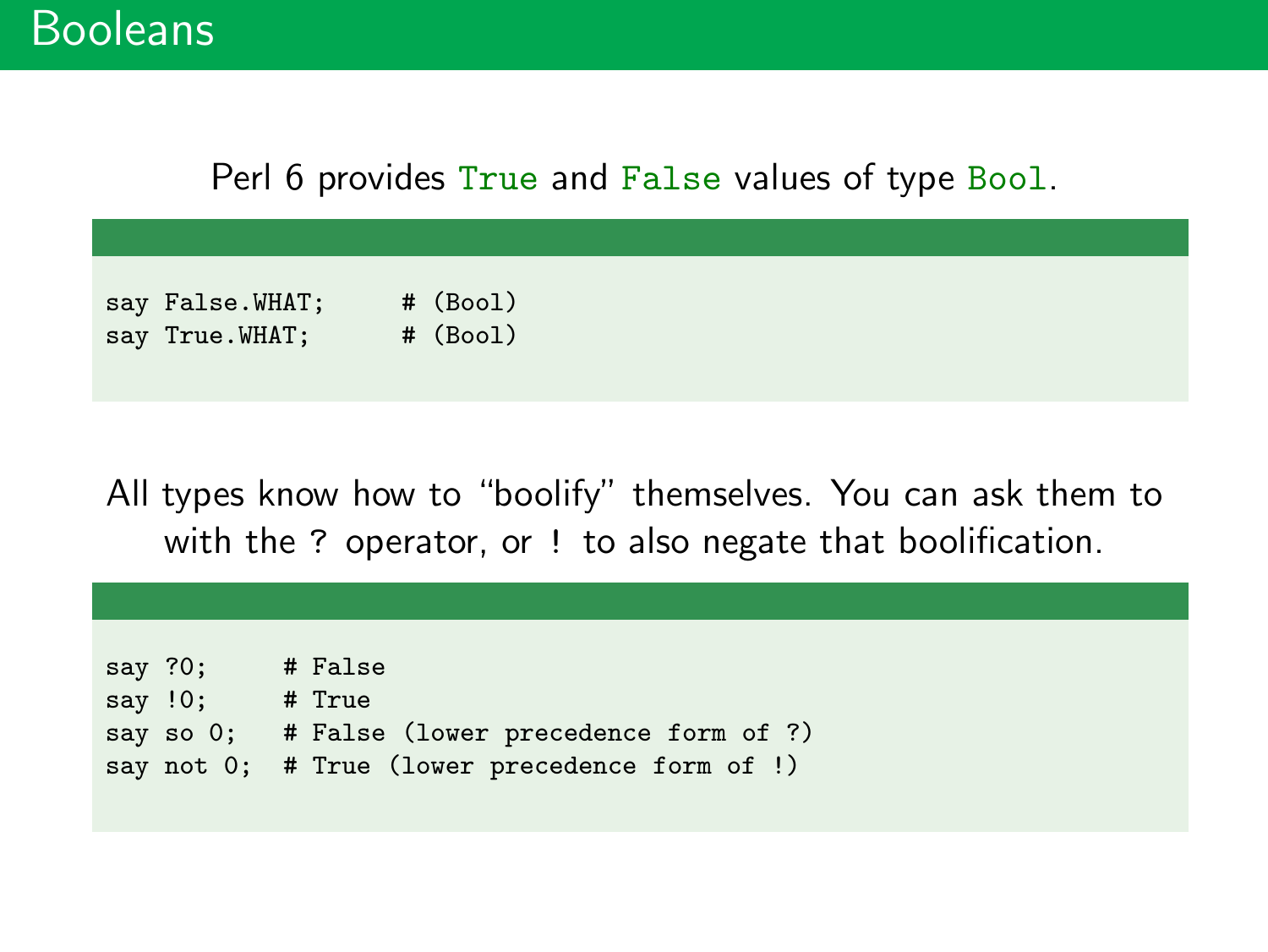## Coercions

In fact, ? and ! are just two **coercion operators**, which move between types. There is also a  $\tilde{ }$  prefix operator for making something stringy:

say  $(^{^\circ}4.2)$ . WHAT; # Str

And a + prefix operator for making something numeric:

say  $(+"42")$ . WHAT; # Int

Note that trying to numify a string that does not contain a valid number gives a Failure (a lazy exception, which is thrown if the value is used, but can be "defused" by testing it; more later!)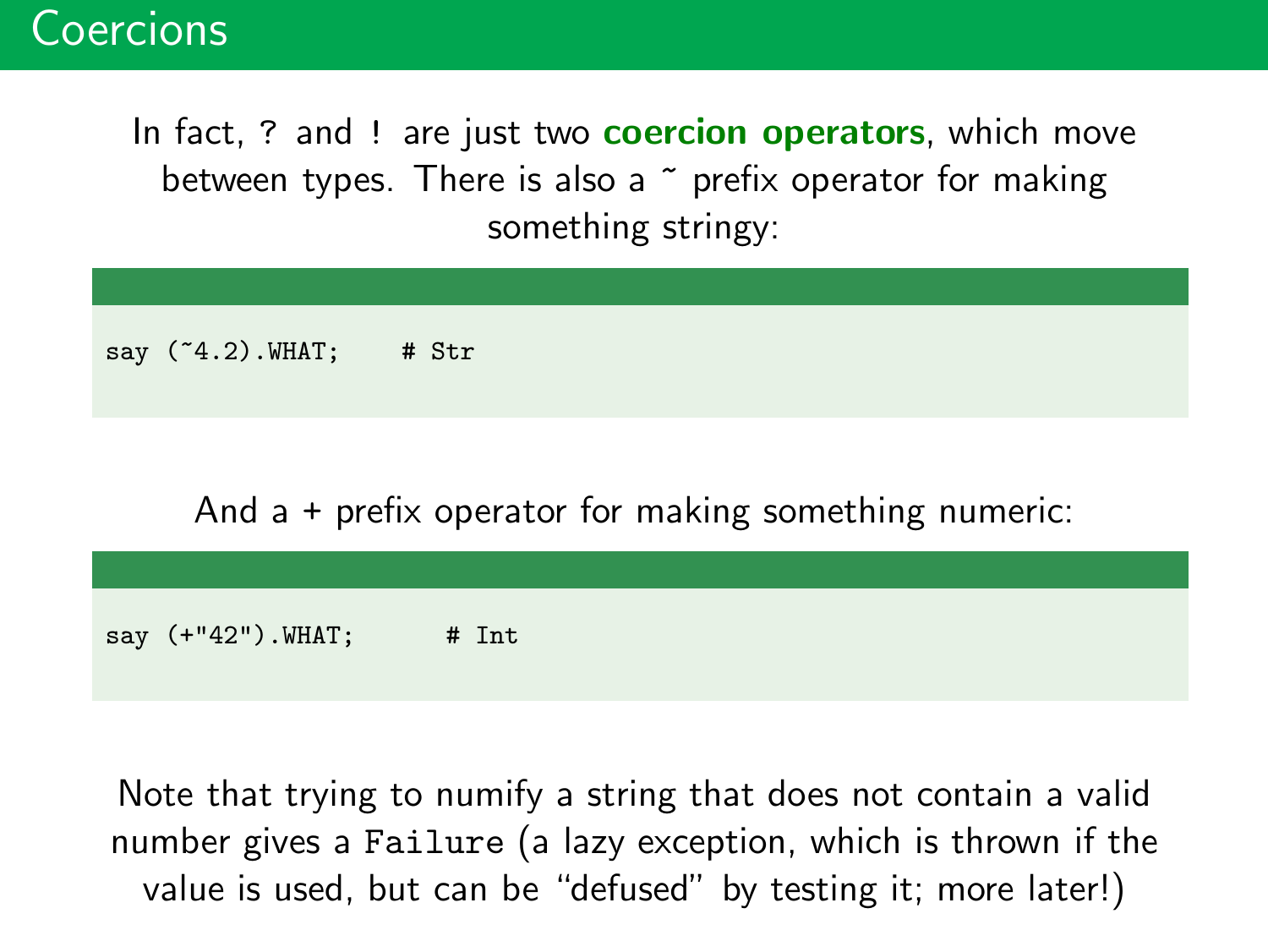Have a play with coercions. Try to figure out:

- What string values are true and false? ""? "0"? "False"?
- What types do you get for  $+$ "42",  $+$ "1.5", and  $+$ "4.2e4"? (Hint: be careful with precedence; .WHAT binds tighter than a prefix operator.)
- What do True and False numify to?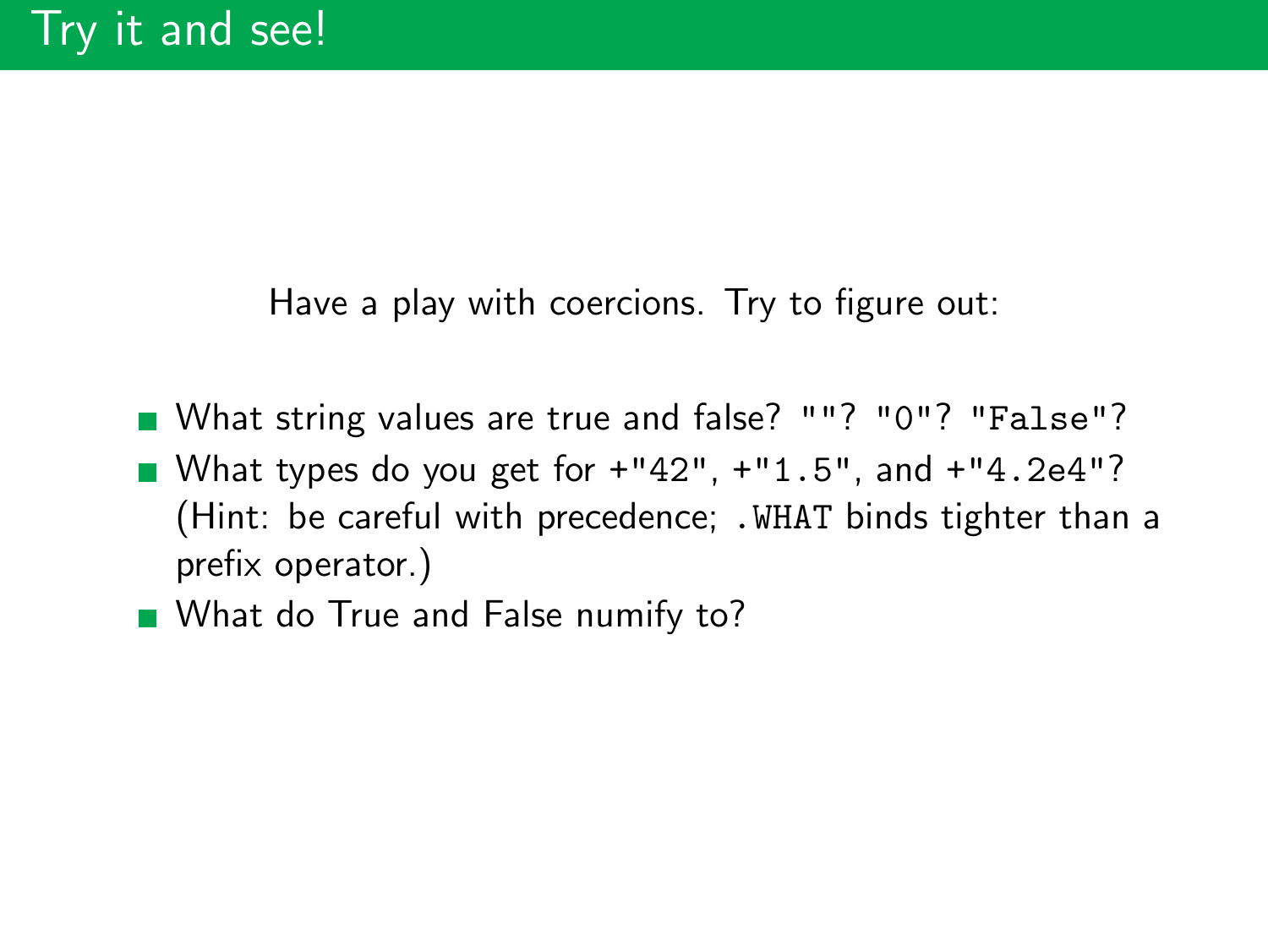# Variables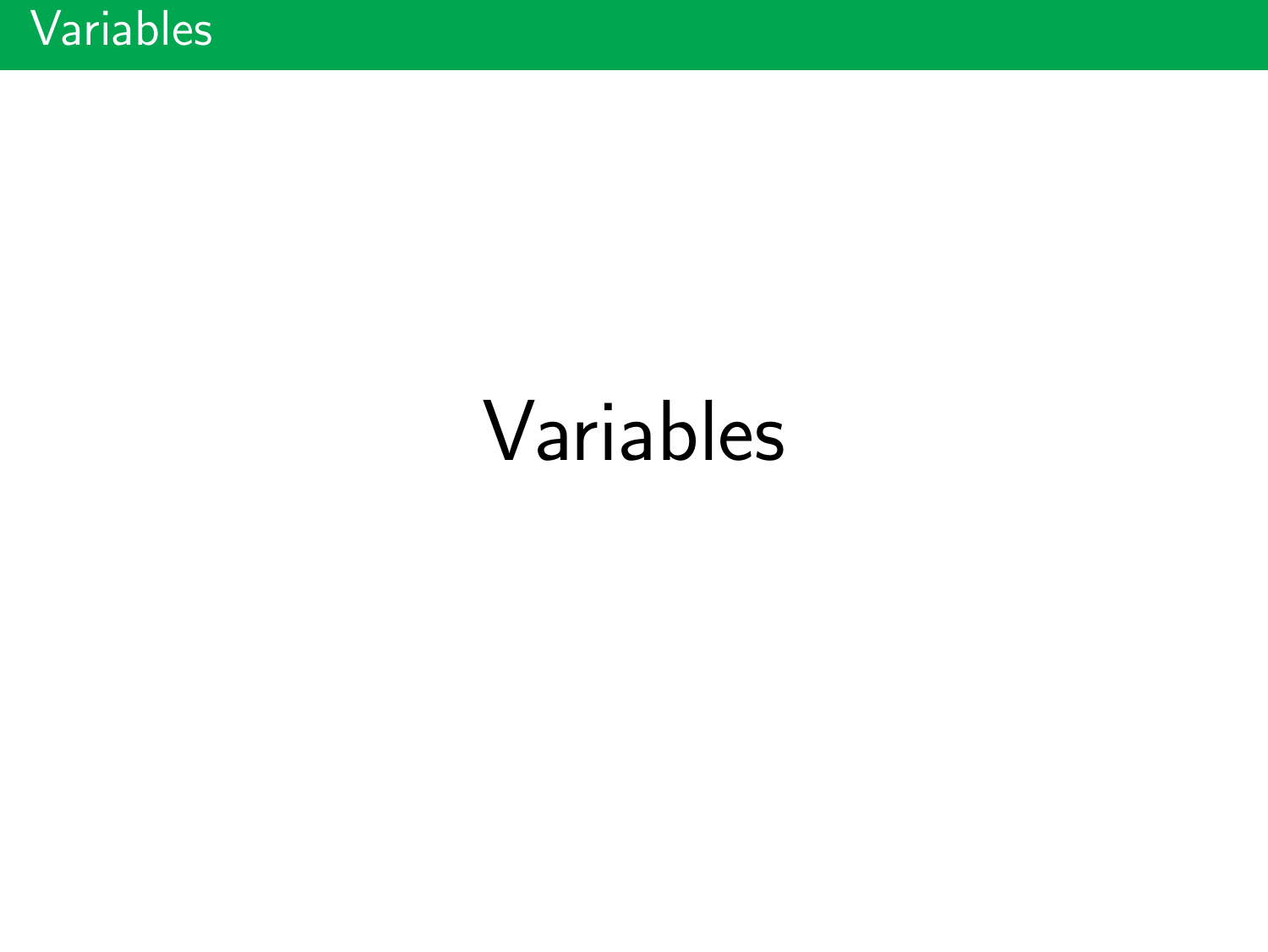## **Scalars**

A scalar variable holds a single item. It has a \$ sigil. In Perl 6, we require explicit declaration of variables.

my  $\text{Sanswer} = 42$ ;

## A Scalar is actually a first-class object in Perl 6. However, in nearly all operations this is transparent.

say \$answer.WHAT; # (Int), not (Scalar)

However, it really is there. The scope references the Scalar, which in turn contains an Int.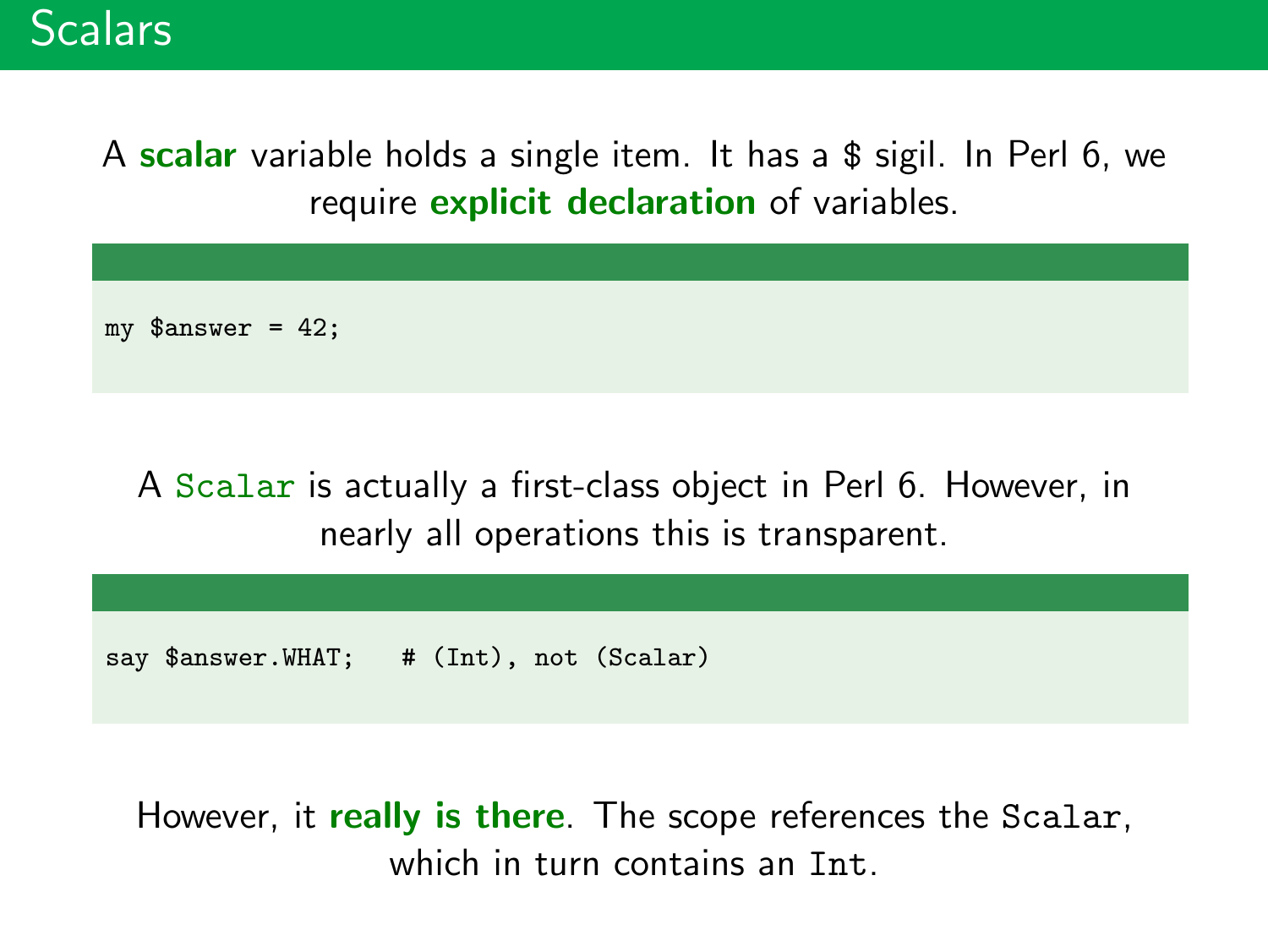Assignment to a Scalar is just putting a new value into it.

```
$answer = 2; # Store Int 2 in $answer Scalar
\text{L} sanswer = $answer + 19; # Add 19 to $answer and update it
$answer *= 2; # Short-hand; multiply $answer by 2
```
So far, no surprises. However, Perl 6 also provides **binding**, with the := operator. This stores the bound thing directly in the scope;

```
my $can't-assign-this := "hammer"; # Scope has Str
% can't-assign-this = 'nope, no way'; # Dies
```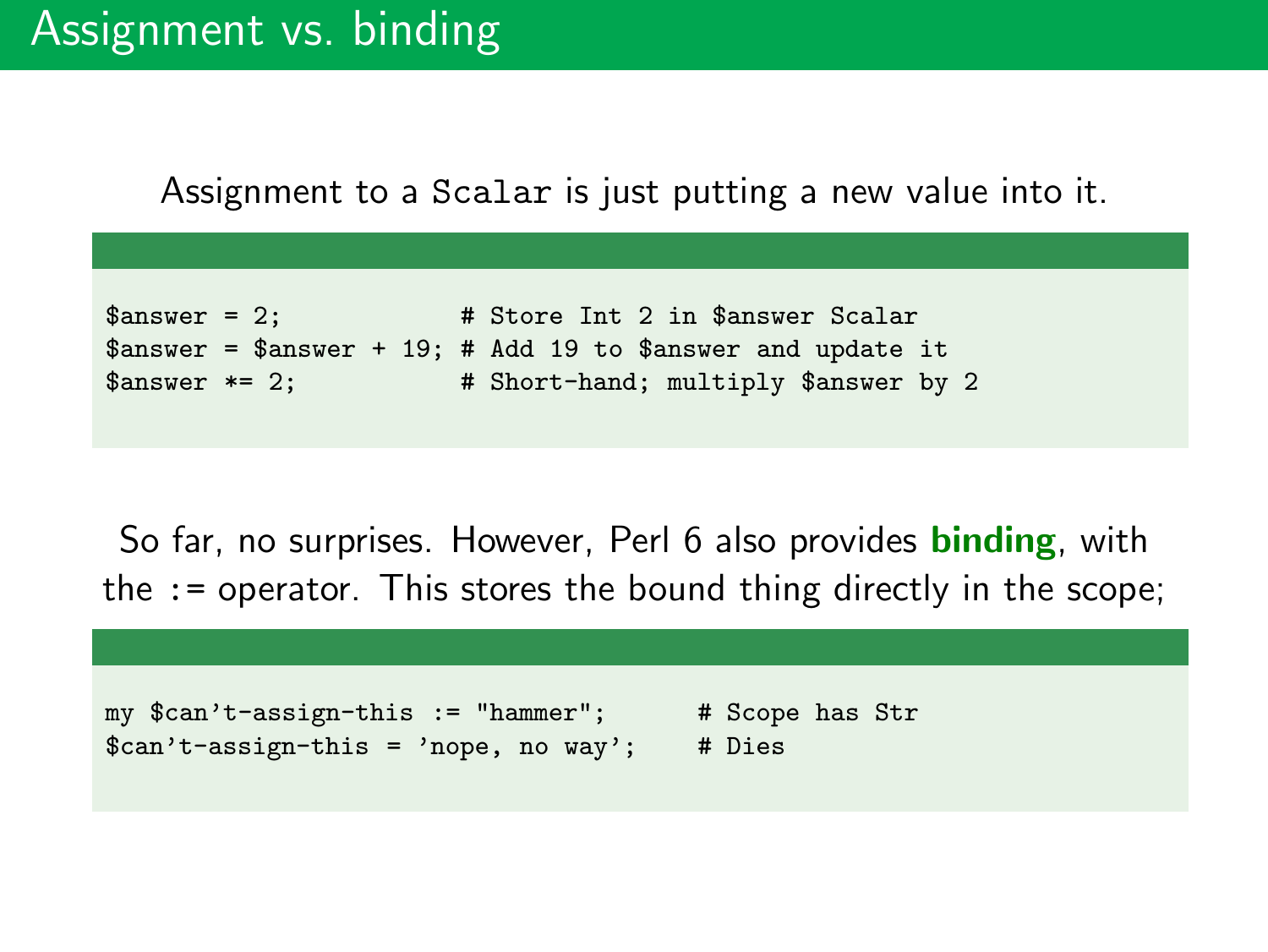You won't use binding particularly often, but knowing it exists will help you to understand other parts of the language.

If you're curious, however, you can see whether you have a Scalar or not using .VAR:

| my $\text{answer} = 42$ ;             |            |
|---------------------------------------|------------|
| say \$answer. VAR. WHAT;              | # (Scalar) |
| $my$ \$can't-assign-this := "hammer"; |            |
| say \$can't-assign-this. VAR. WHAT;   | # (Int)    |

Note: .VAR and .WHAT are code smells. They're useful to understand the language and debug, but testing against what they return is nearly always the wrong approach.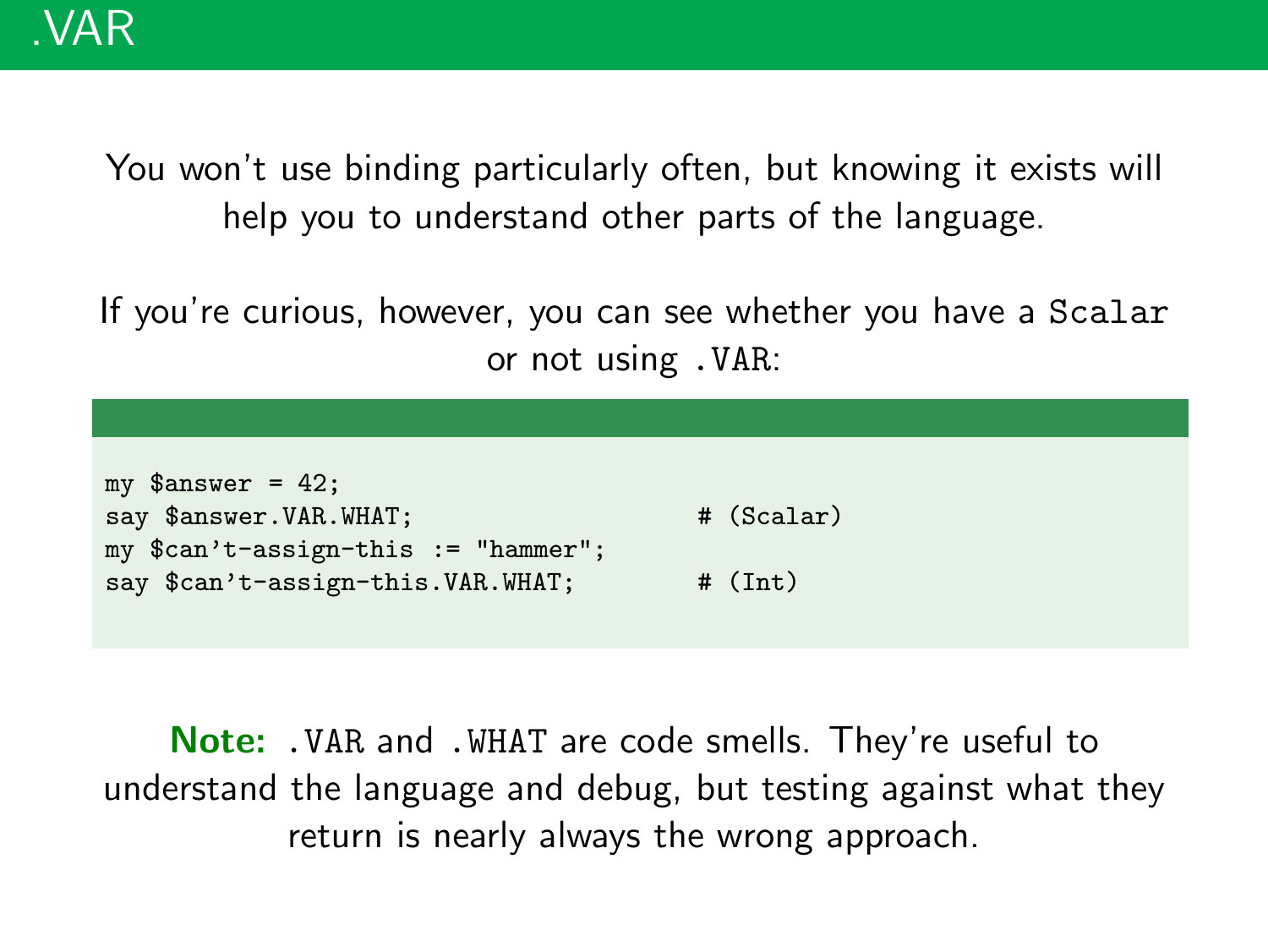Try to work out the following:

- What does an unassigned Scalar start out containing? (hint: .WHAT)
- Can a variable change its type over time?

Then, try this code:

my  $a = 42$ ; my \$b := \$a;  $b = 100$ ; say \$a;

Try to understand what happened.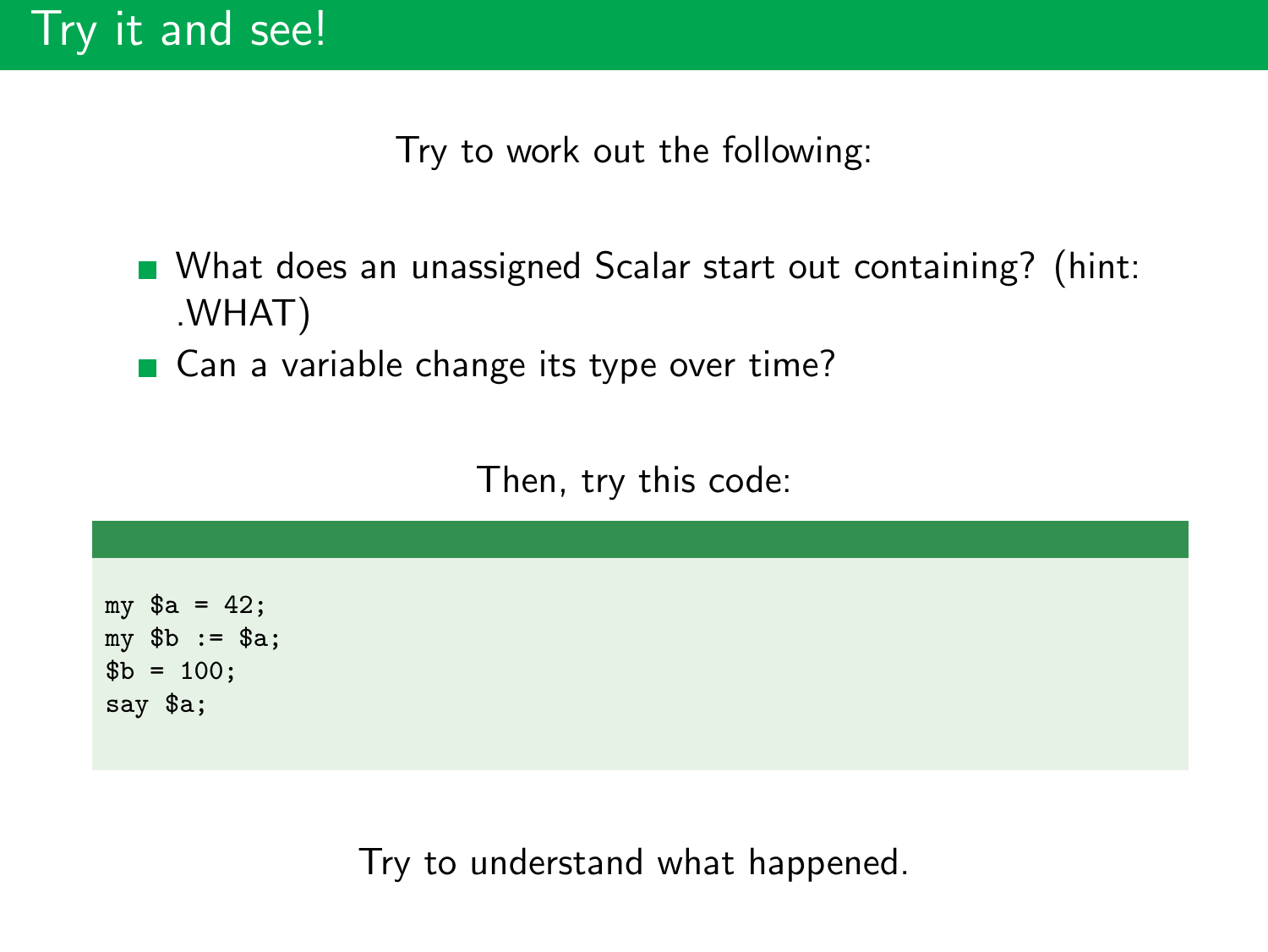An **array** is an ordered collection of Scalars. It can grow on demand, and may also be used like a queue or a stack.

The easiest way to get an array is to declare an @ variable. When you assign to such a thing, we will parse the right hand side of the assignment at list precedence, meaning you can assign without any parentheses:

```
my @countries = 'UK', 'Slovakia', 'Spain', 'Sweden';
```
Arrays are of type Array, and know their number of elements:

say @countries.WHAT; # (Array) say @countries.elems: #4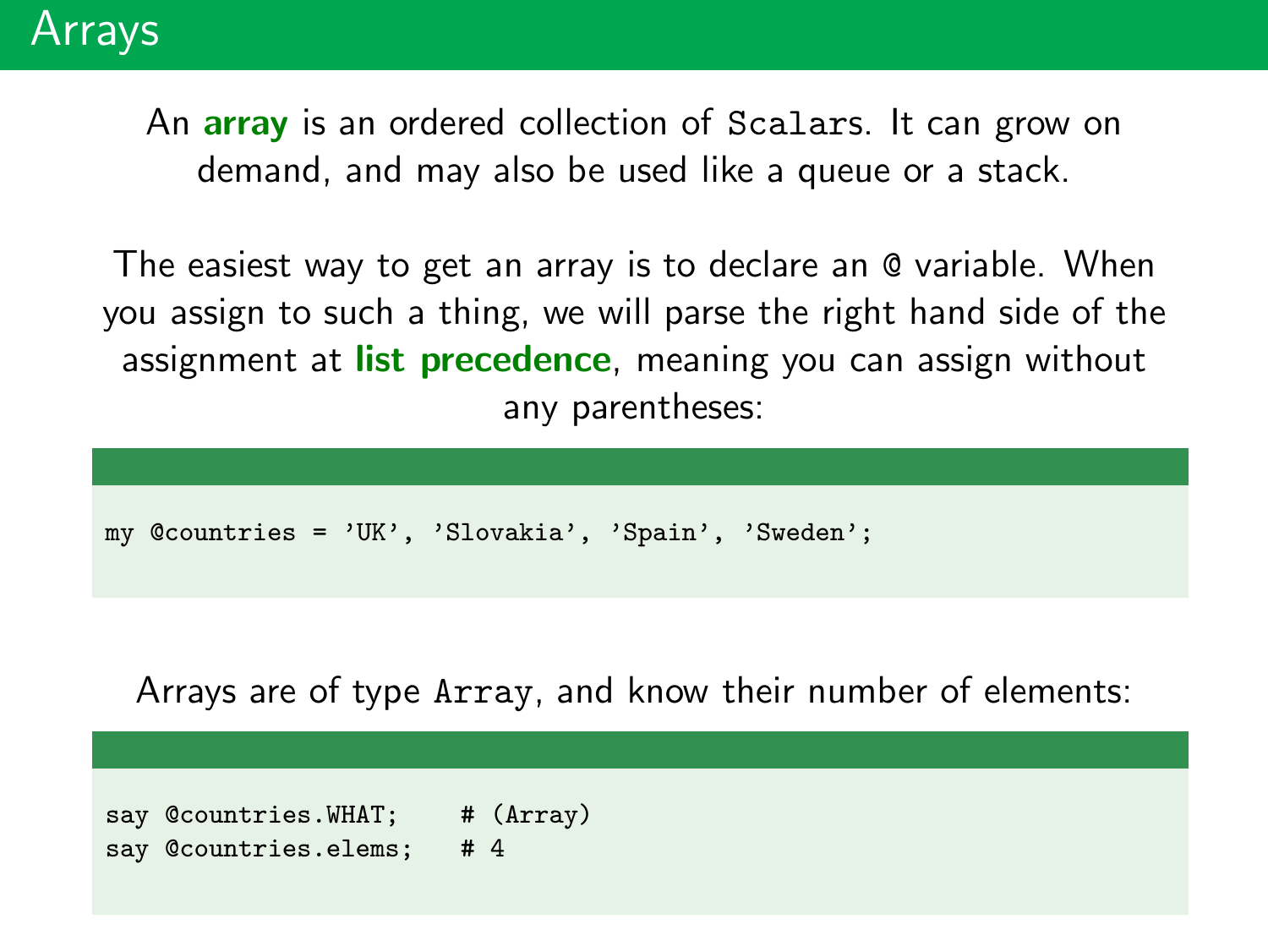# Array indexing

The [...] array indexer can be used with a single element. Assigning to an element that does not yet exist will extend the array.

| $# \nUK$ |
|----------|
|          |
| #5       |
|          |
|          |

You can also use multiple indexes. For example, we can swap the order of a couple of elements like this:

```
@countries[1, 2] = @countries[2, 1];say @countries[0, 1, 2]; # UK Spain Slovakia
say @countries[0..2]; # (the same)
say @countries[^3]; # (the same)
```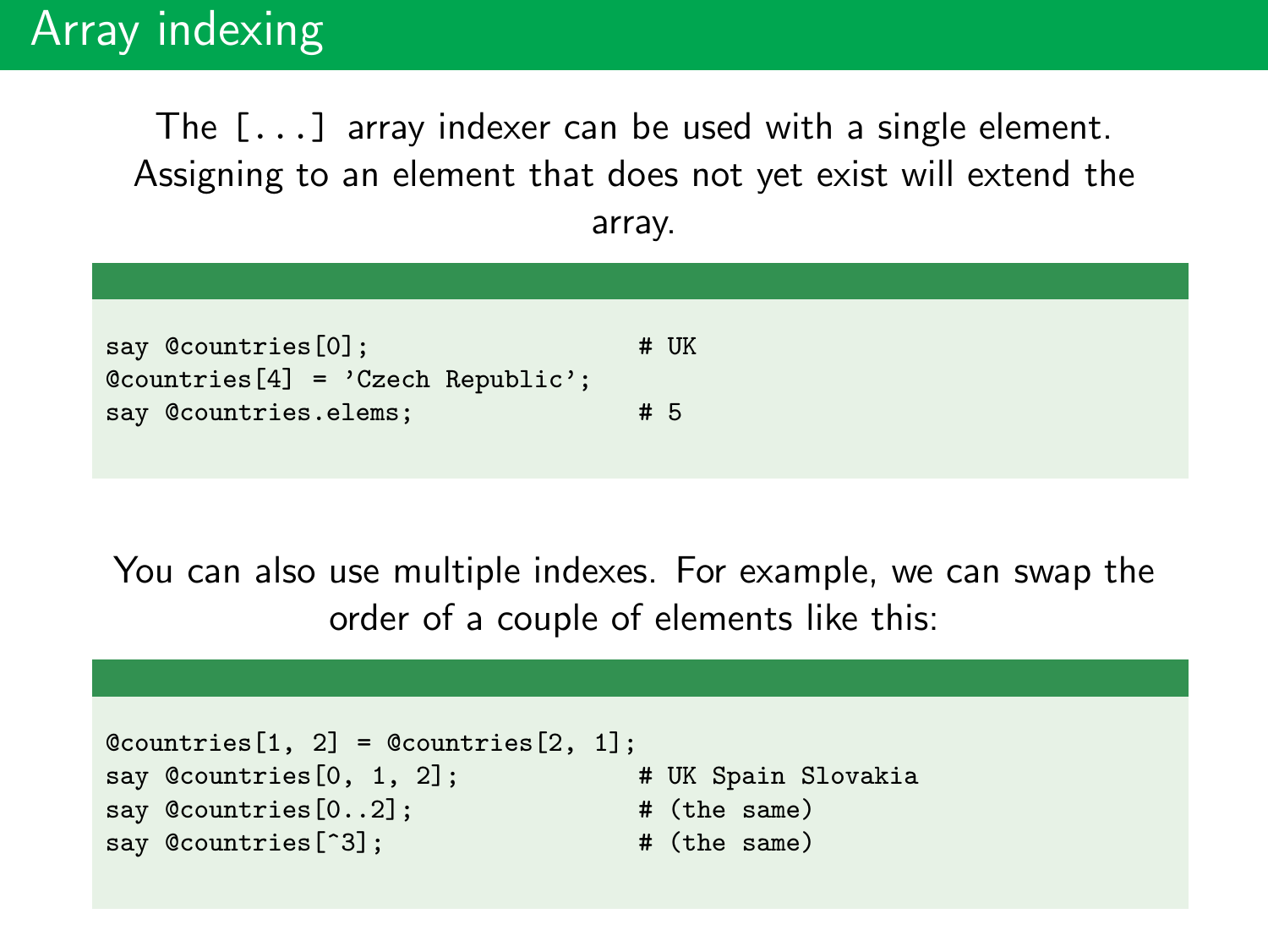When you assign into an array, each element is a Scalar container. You can therefore bind array elements.

```
my $first := @countries[0];
$first = 'England';
say @countries[0]; # England
```
Again, you probably won't do this much yourself. However, it is the mechanism that is behind things like:

@values[\$idx]++;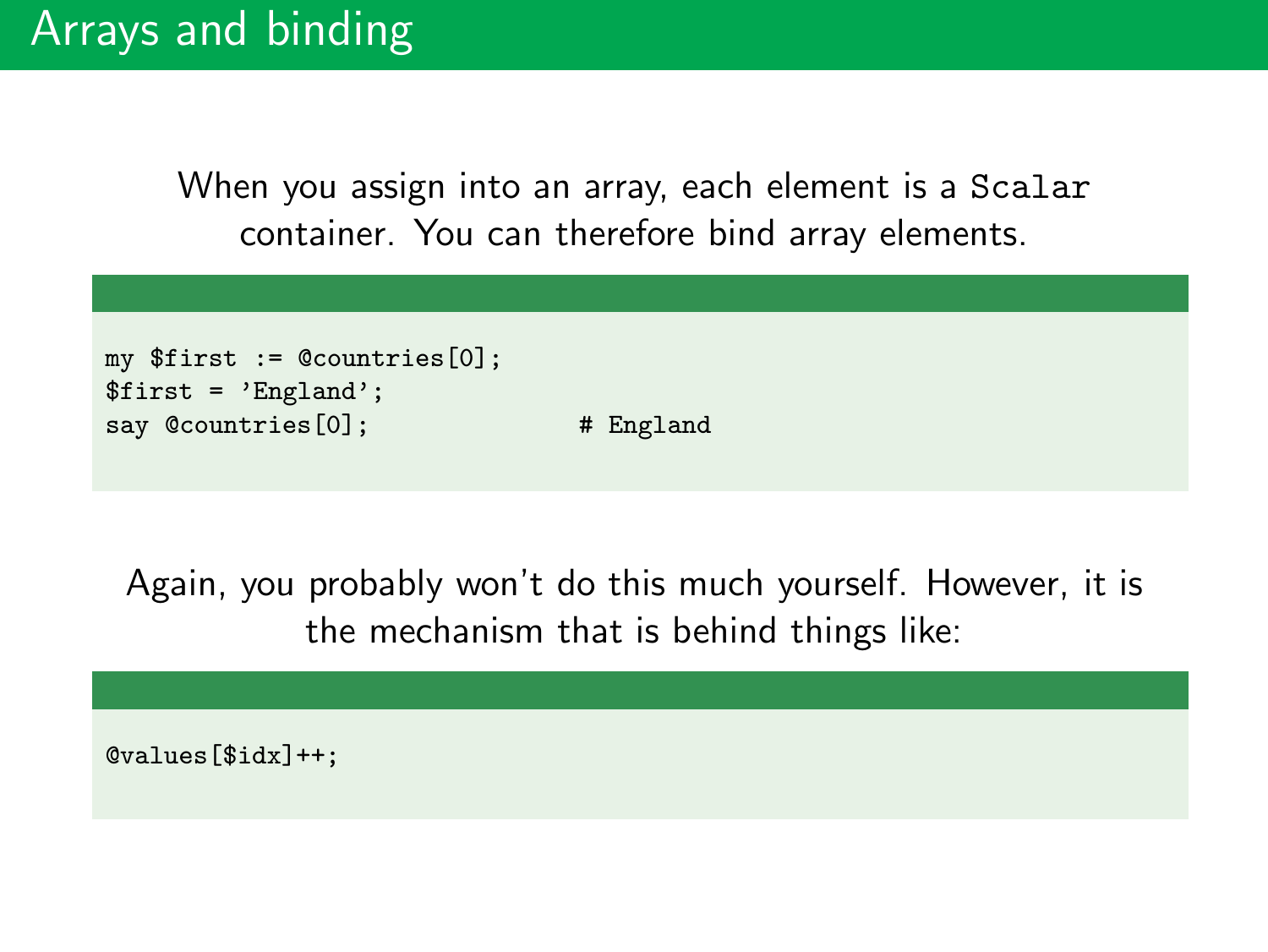## Quote words

When we initialized our array, we did it as follows:

```
my @countries = 'UK', 'Slovakia', 'Spain', 'Sweden';
```
However, all the quoting gets tedious. We could instead do:

my @countries = <UK Slovakia Spain Sweden>;

This splits on whitespace. But what if you want to have some elements that contain whitespace? Then you can do this:

my @countries = << "United Kingdom" Slovakia Spain Sweden >>;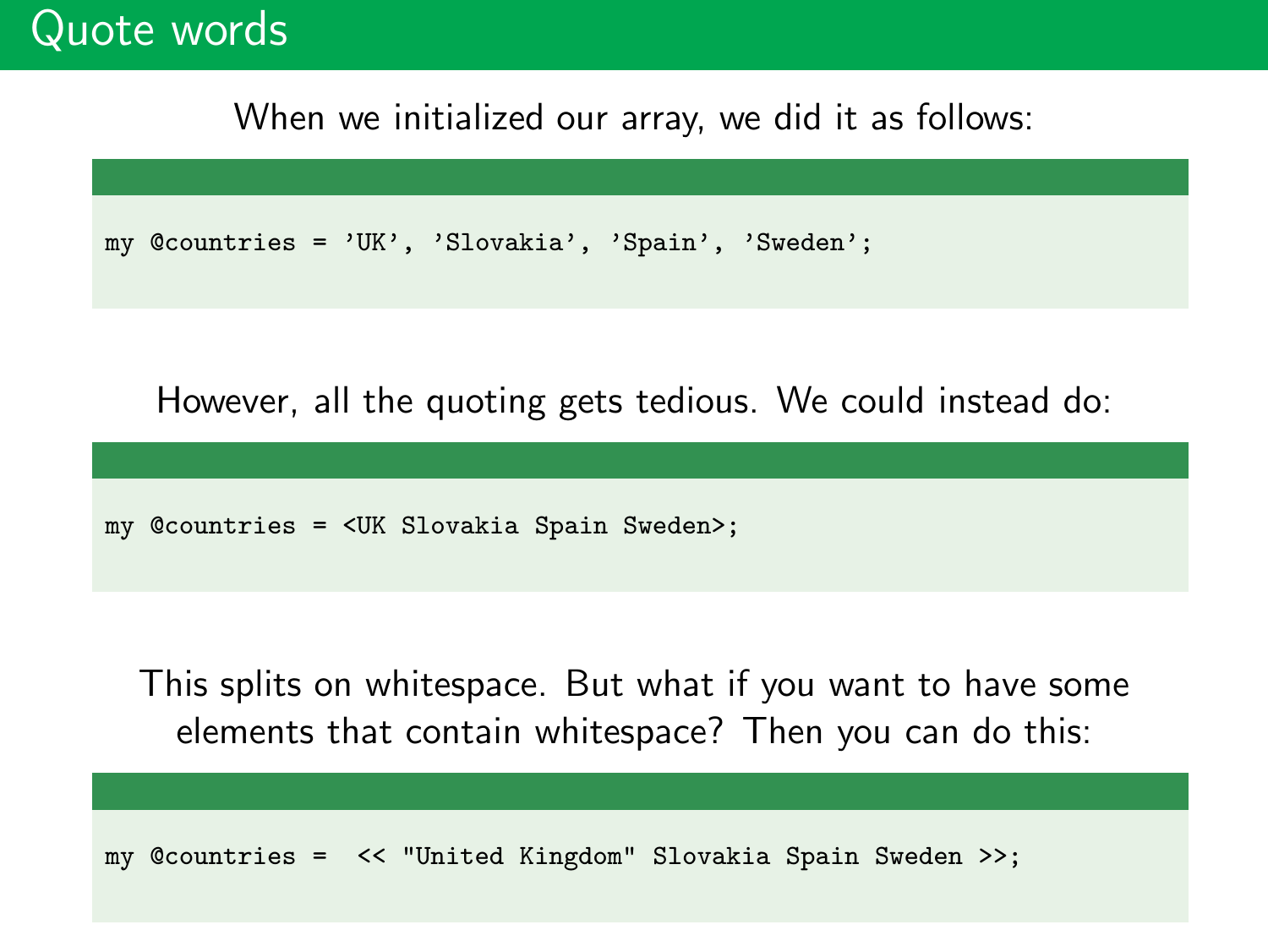You can push/pop at the end of an array:

```
my @values;
@values.push(35);
@values.push(7);
@values.push(@values.pop + @values.pop);
```
We could have used the push/pop functions also.

At the start of an array, we can use unshift and shift. Using push and shift in combination, you get queue semantics.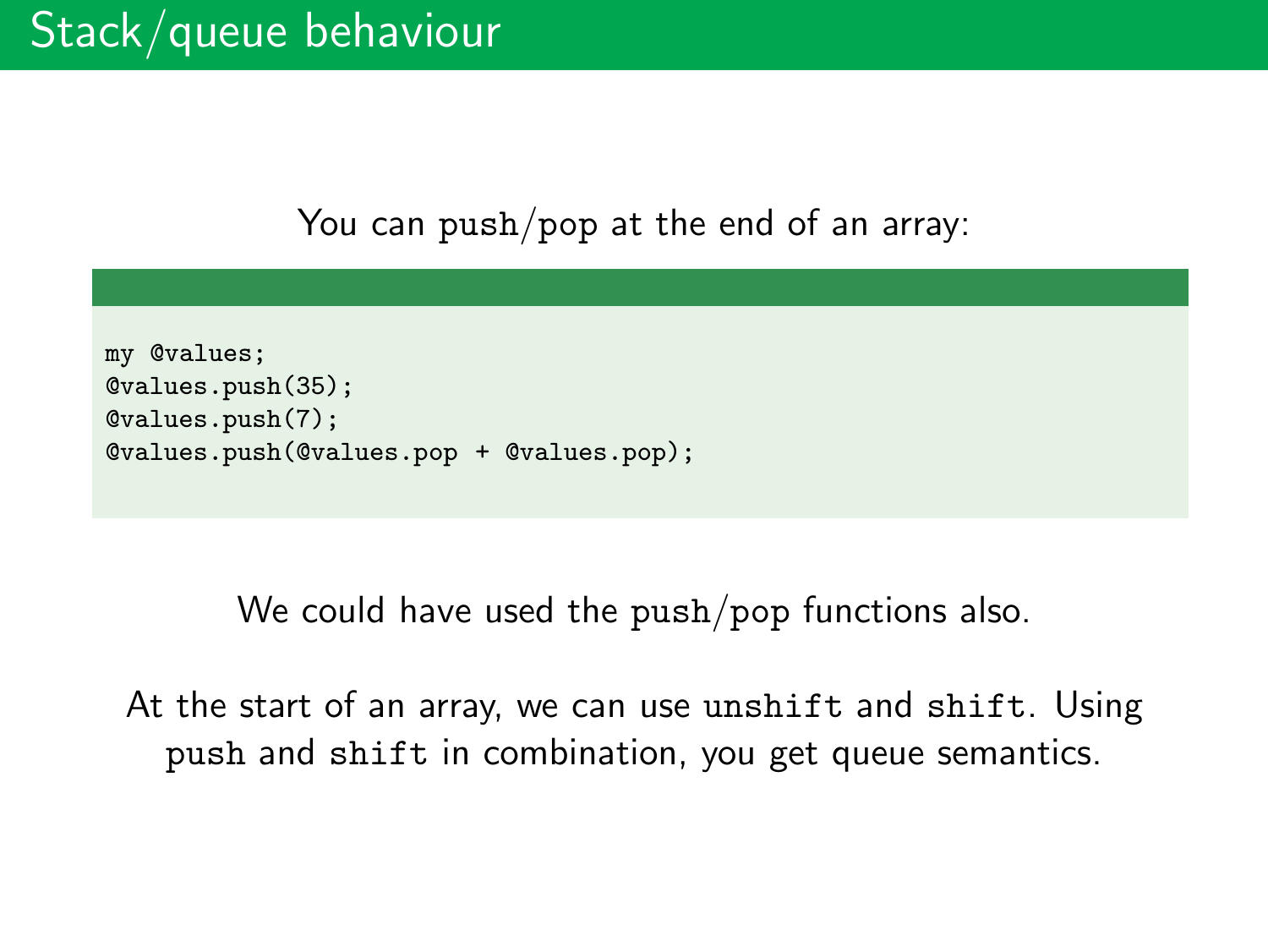- What happens if you assign to slot 0 and 3 of an array? What is .elems, and what do the slots 1 and 2 contain?
- If you assign one array to another, do you get a fresh set of scalars?
- What happens if you bind an array to another array?
- What happens if you bind a quote-words list directly to an @variable? Can you assign to its elements?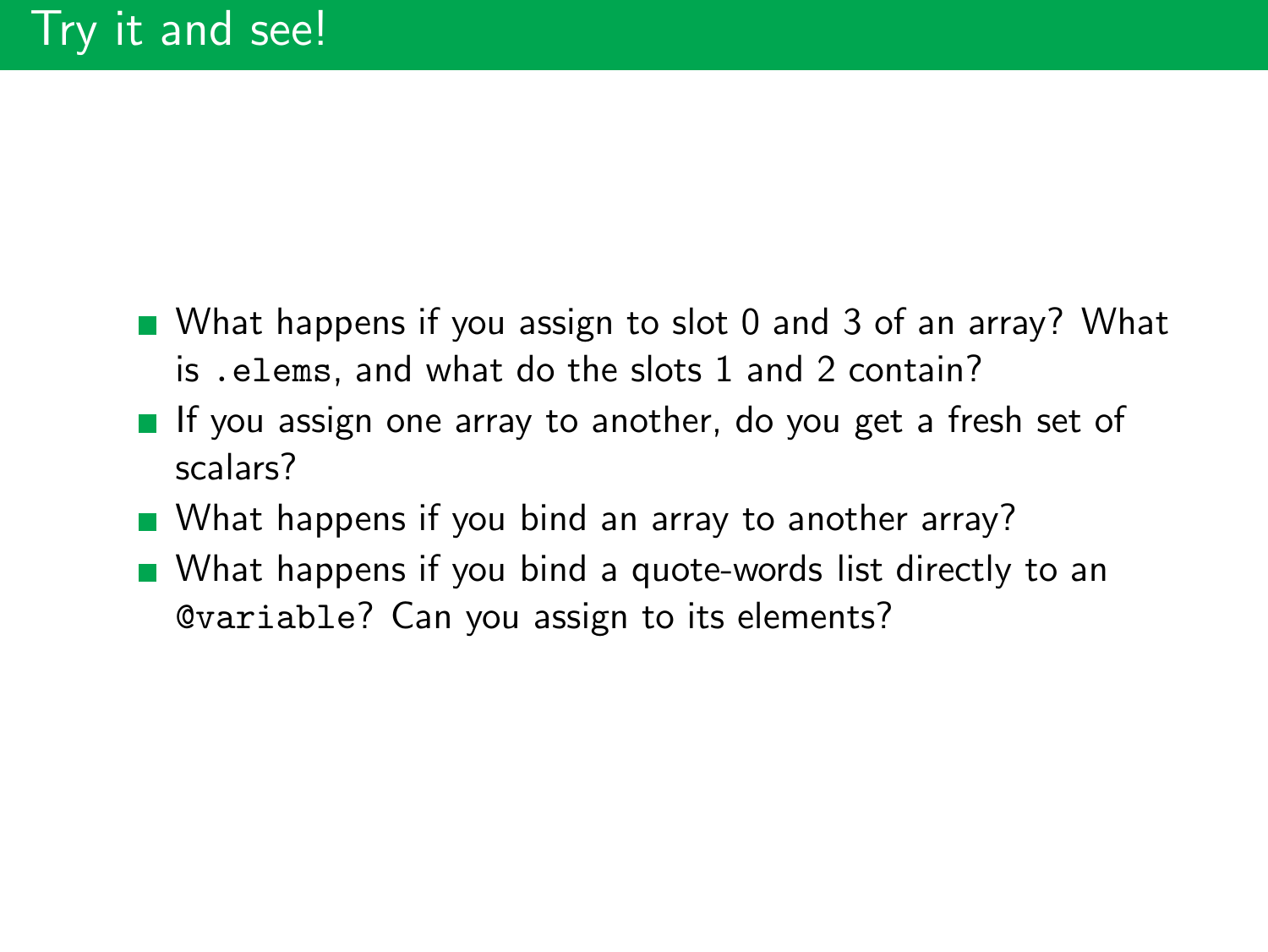Hashes are good for storing mappings from one thing to another, when you need to do quick lookups. The easiest way to get a hash is to declare a variable with the % sigil. We typically assign pairs:

my %capitals = UK => 'London', Slovakia => 'Bratislava';

The variable is of type Hash, and the number of elements is the number of key/value pairs:

say %capitals.WHAT; # (Hash) say %capitals.elems; # 2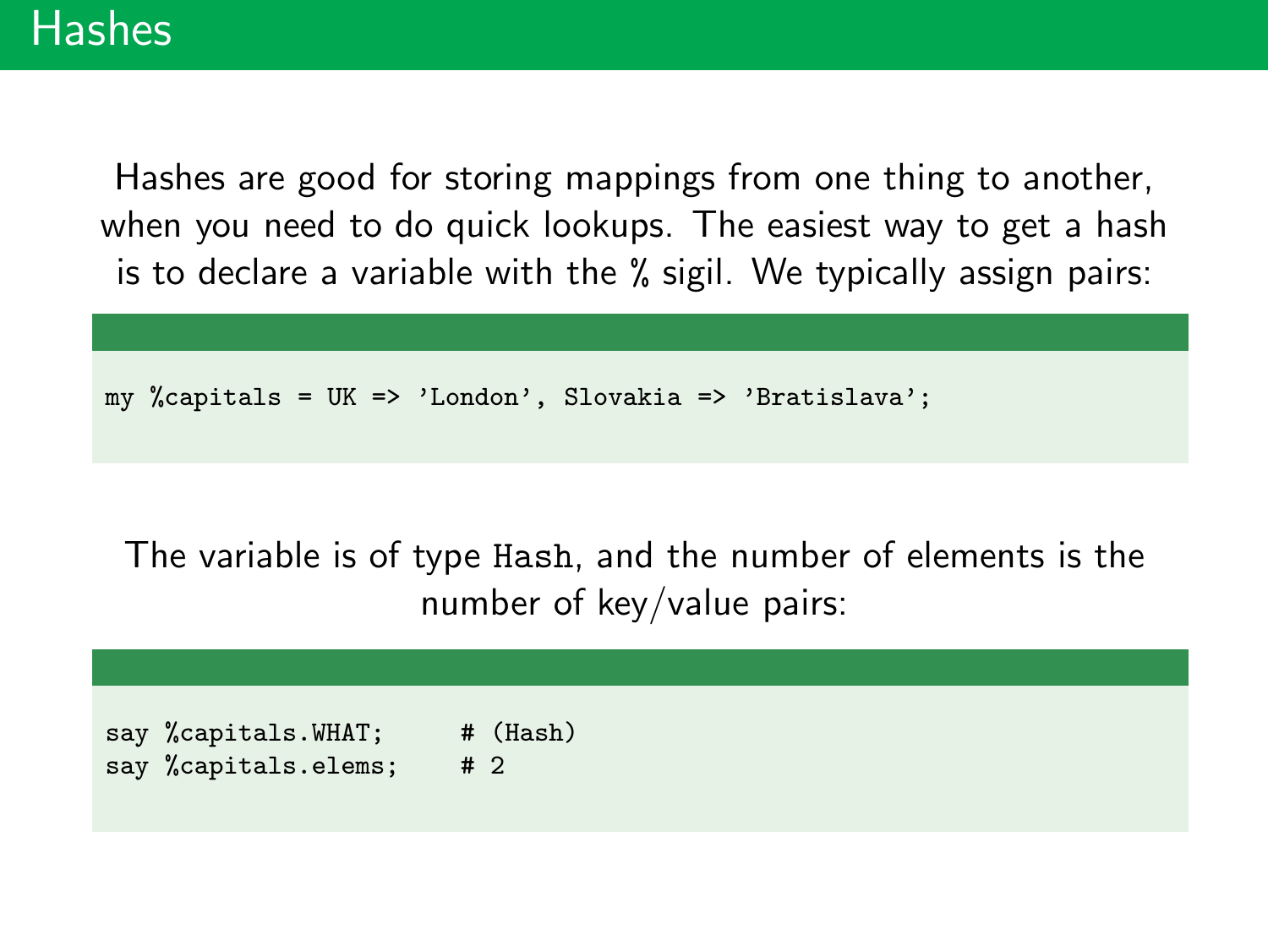#### Hashes can be indexed with  $\{ \ldots \}$ .

```
say %capitals{'UK'}; \qquad # London
say %capitals{'UK', 'Slovakia'}; # London Bratislava
```
For literal keys, you can use the quote words syntax, which saves some typing and looks neater:

say %capitals<UK>; # London say %capitals<UK Slovakia>; # London Bratislava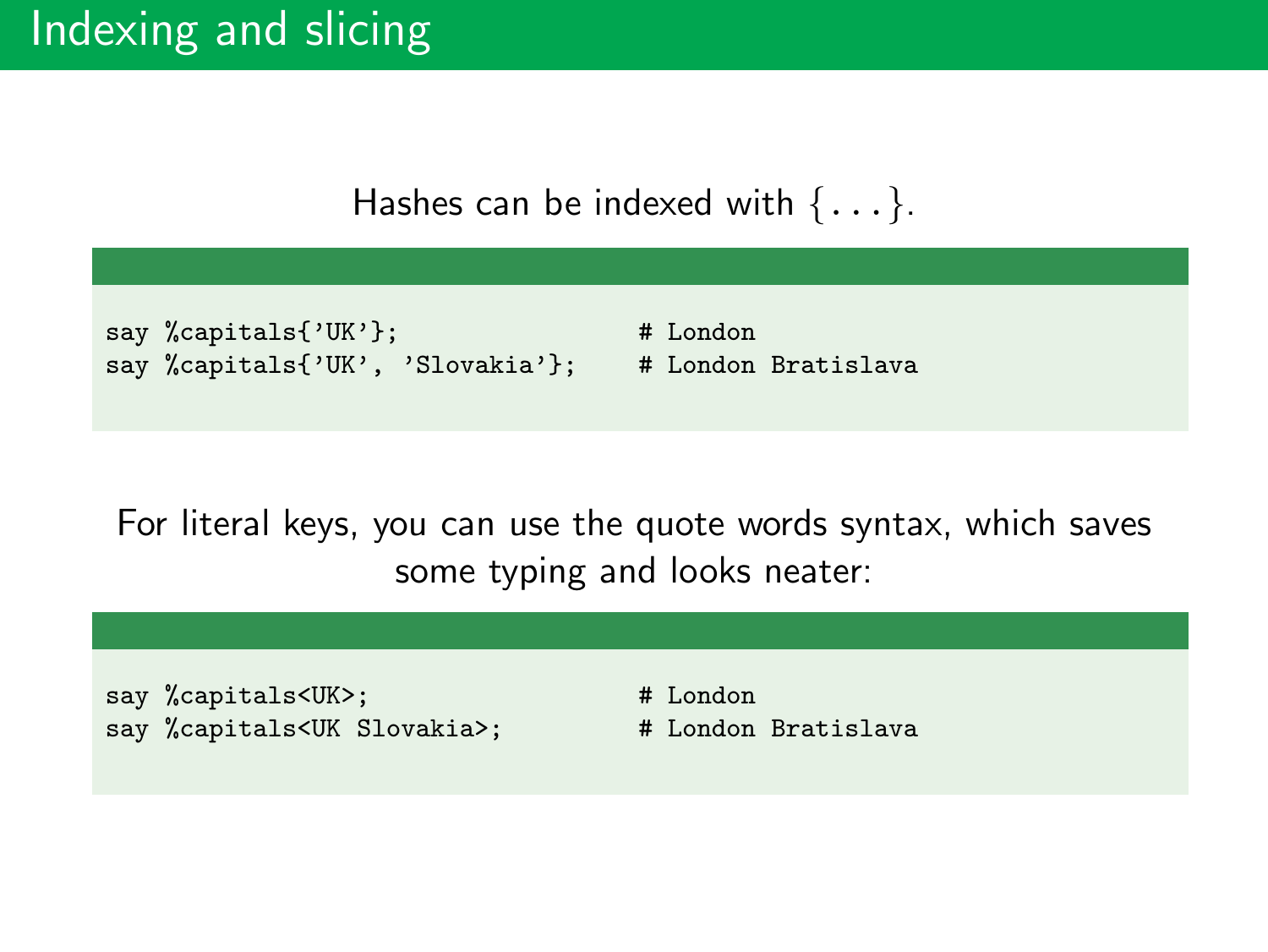## Existence and deletion

There is no exists function or method in Perl 6. Instead, you use the normal indexing syntax and add the :exists adverb:

say %capitals<UK>:exists; # True say %capitals<Elbonia>:exists; # False

The same goes for deletion:

```
%capitals<England> = %capitals<UK>;
%capitals<Scotland> = 'Edinburgh';
%capitals<UK>:delete;
```
Note that :delete returns the deleted elements - sometimes handy!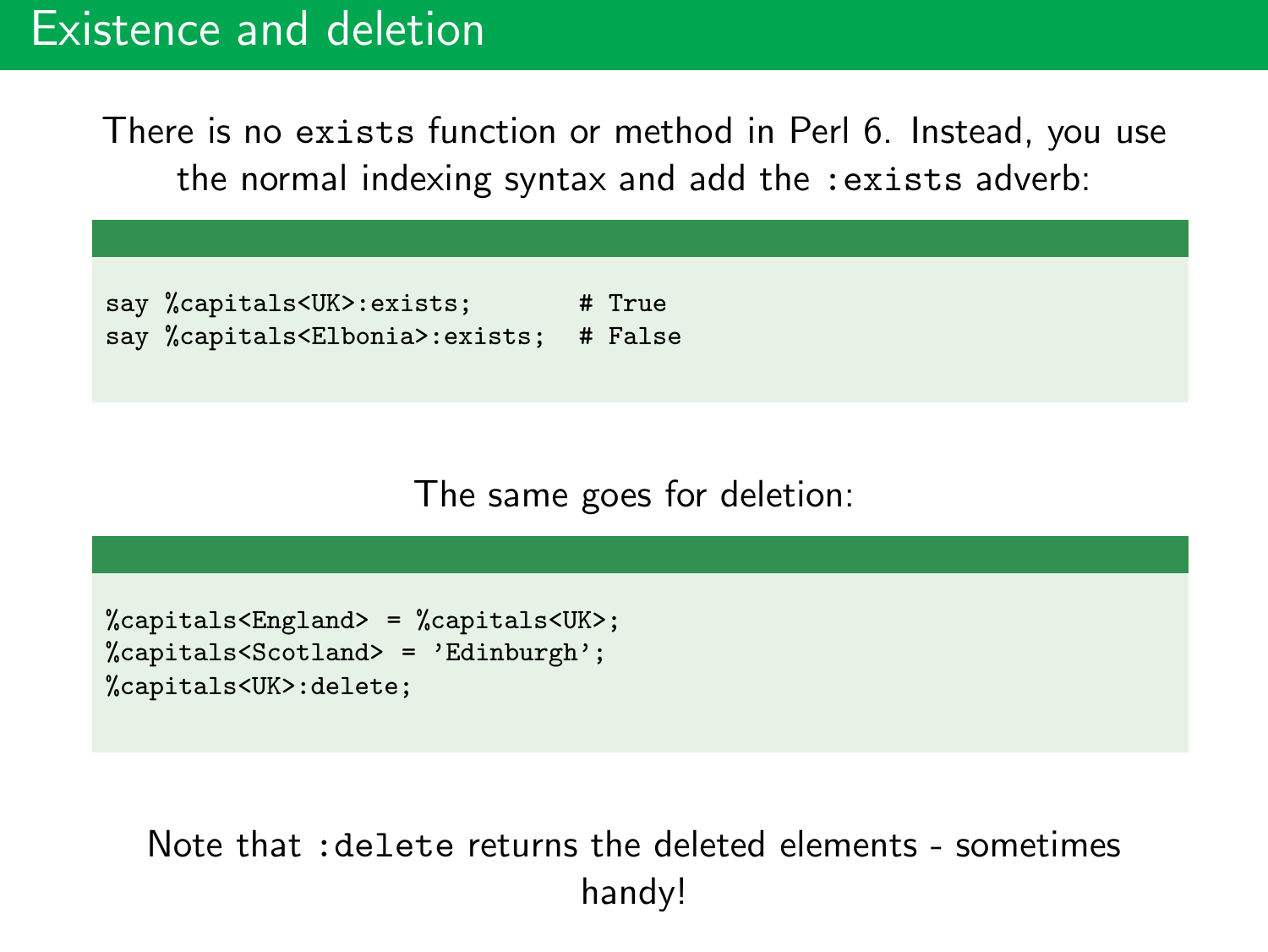You can get the keys and values in a hash:

```
my %capitals = UK => 'London', Slovakia => 'Bratislava';
say %capitals.keys; # UK Slovakia
say %capitals.values; # London Bratislava
```
You can also get a list of alternating key and value pairs, which as we'll see later - turns out to be very useful for iteration.

say %capitals.kv; # UK London Slovakia Bratislava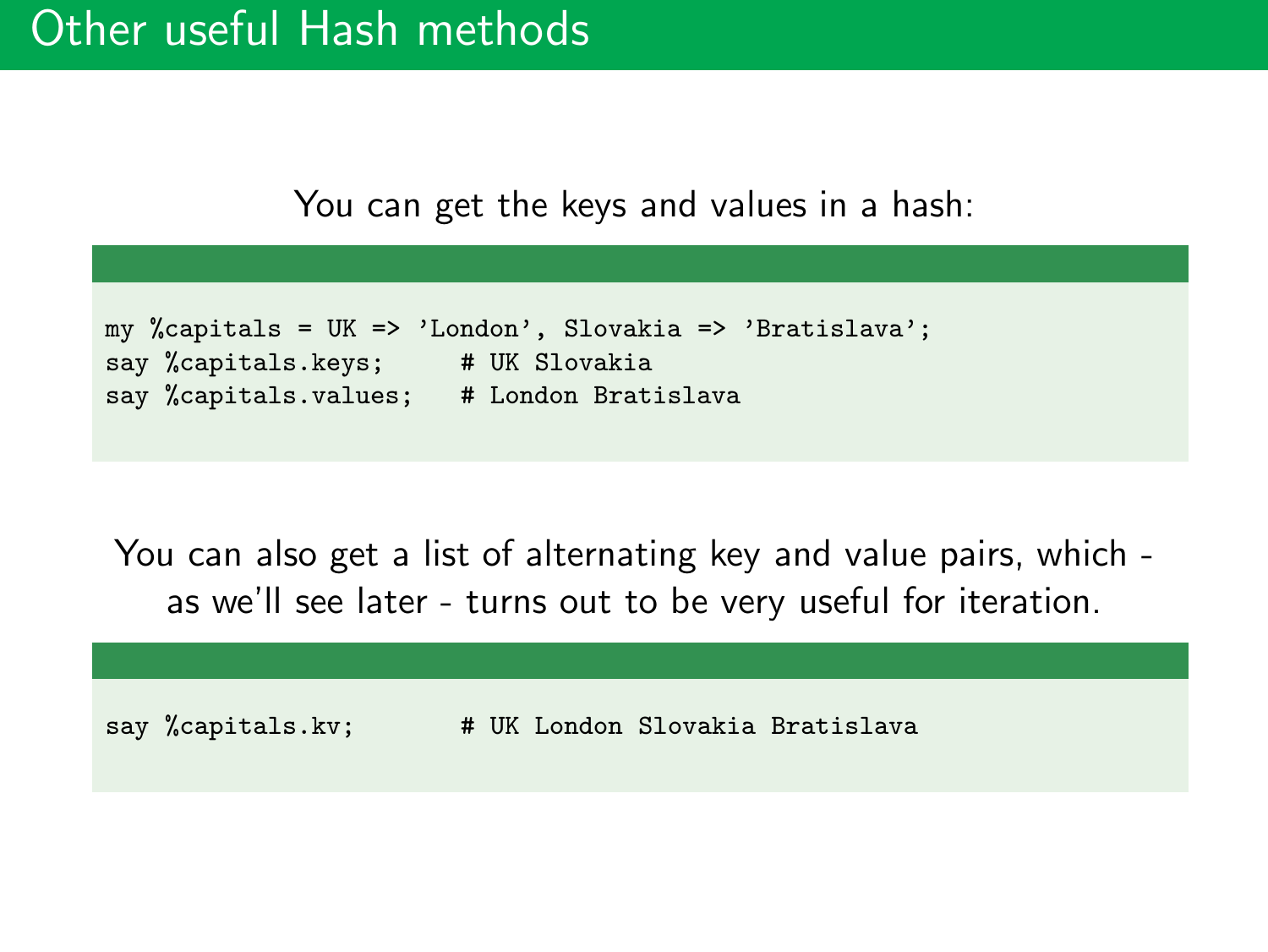- Are pairs first-class objects in Perl 6? (Hint:  $(UK =)$ 'London').WHAT)
- Suppose you declare the hash in our examples, and have my  $a = 'UK':$ . Think about what %capitals{\$a} will do compared to %capitals<\$a>. Try it and see if you guessed correctly!
- What happens if you assign one hash to another? What if you assign a hash to an array? How about an array to a hash?
- What happens if you use .keys, .values, and .kv on an array?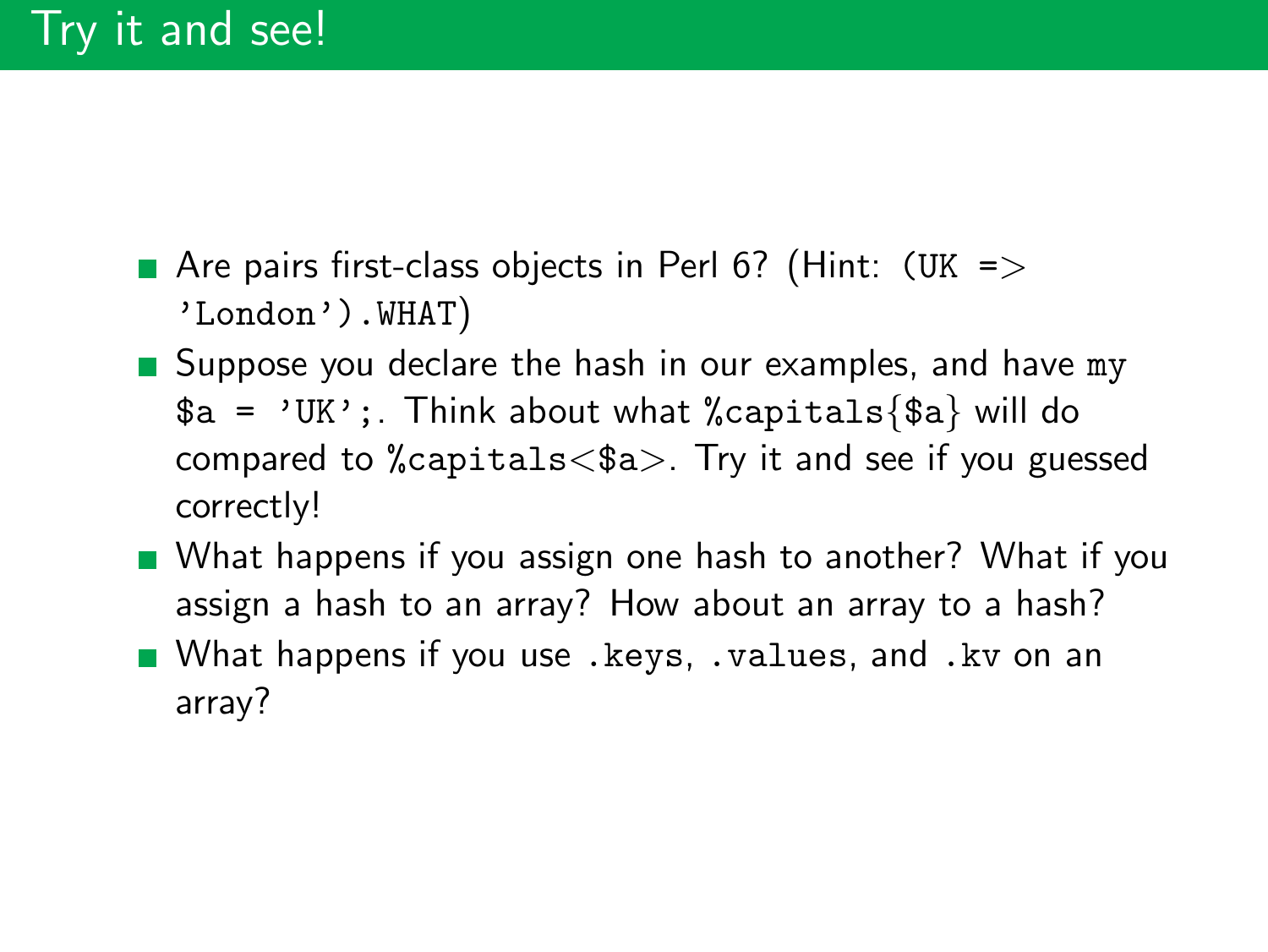There are numerous advantages to variables having sigils. One of them is easy **interpolation** of variables in strings.

First off, **single quoted** strings do not interpolate:

```
mv $who = 'your mom':
say '$who ate the pie'; \# $who ate the pie
```
In double-quoted strings, strings interpolate pretty much as you'd expect:

say "\$who ate the pie"; # your mom ate the pie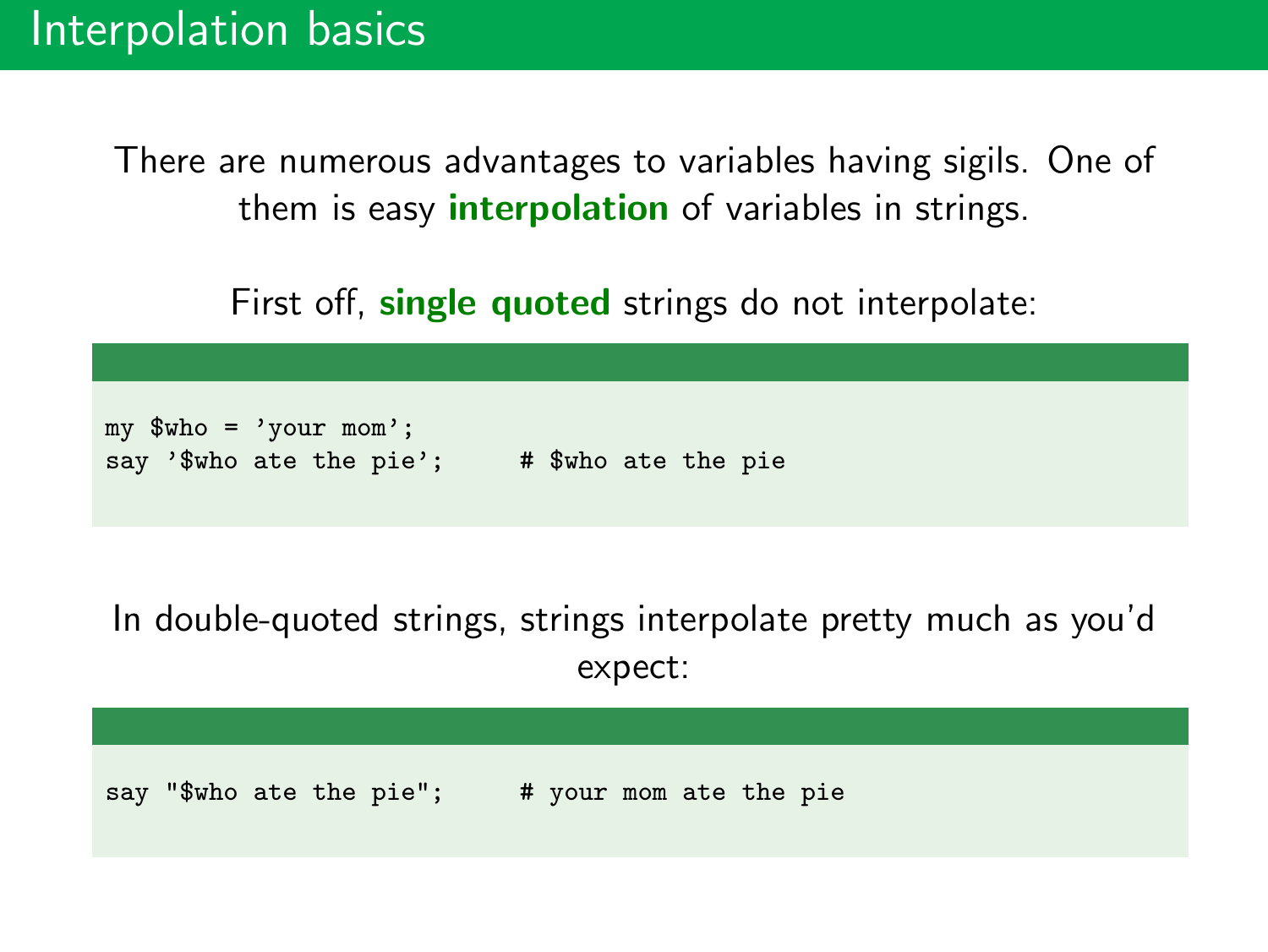# Interpolation of arrays and hashes

It's possible to interpolate arrays and hashes, but you need to make a little more effort than with scalars. That way, we don't mangle email addresses.

say "Contact me@hotmale.com"; # Contact me@hotmale.com

Instead, you need to index. Note that the empty index, known as the zen slice, allows you to get all elements.

my @winners = <David Ed Nicola>; say "The winner is @winners[0]"; say "Top 3 were @winners[]";

The same rules apply for hashes.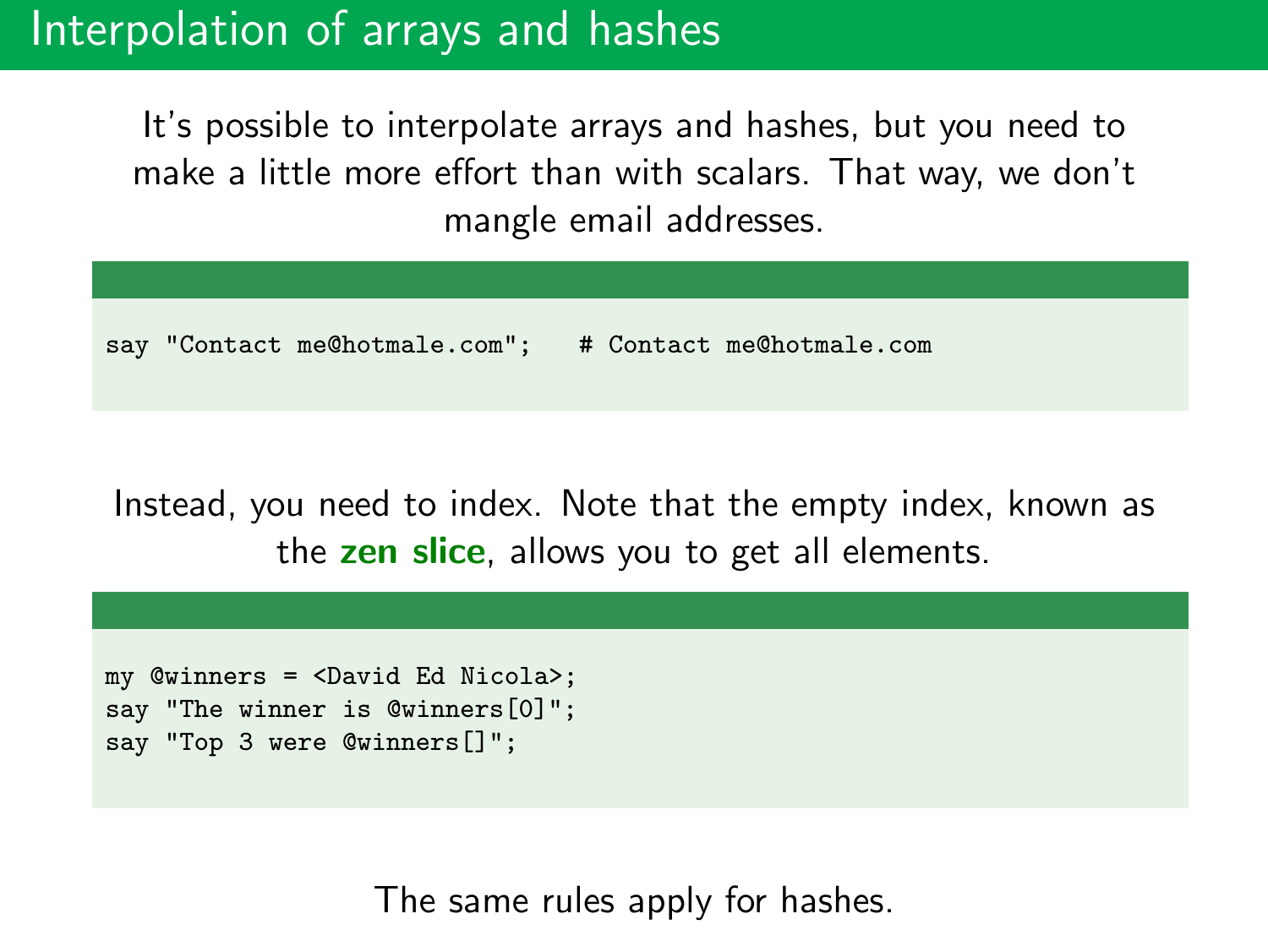## Interpolating method calls

You can also interpolate method calls on any kind of variable:

```
my @winners = <David Ed Nicola>;
say "Top 3 are: @winners.join(', ')";
say "CONGRATULATIONS @winners[0].uc()!";
```
Note that this will not happen if you don't put the parentheses on, so we will not screw up things involving file extensions:

my \$fh = open "\$file.txt"; # Does not try and call .txt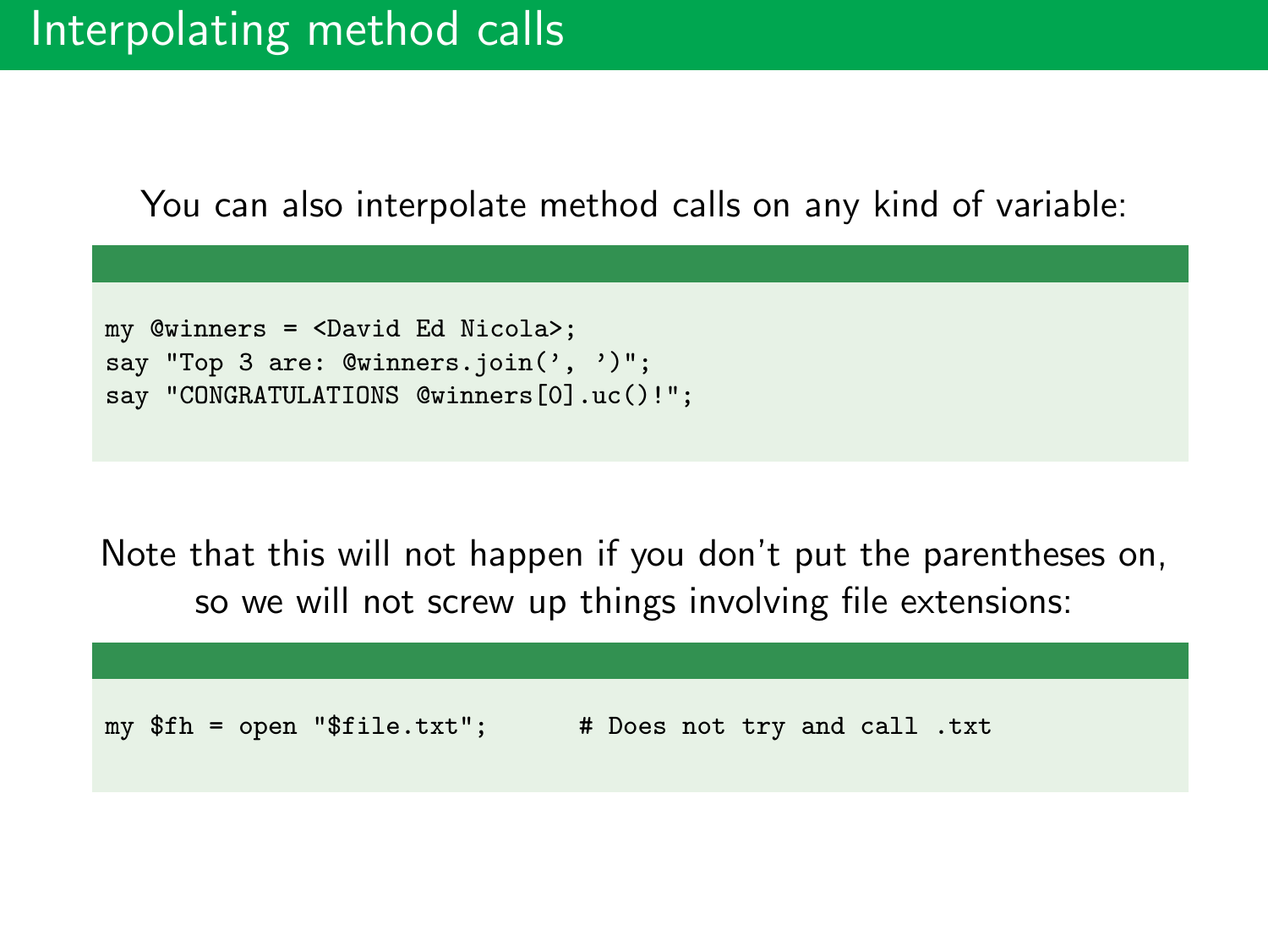- You can embed code inside an interpolated string using curlies  $\{\ldots\}$ . Try doing a calculation inside of one - an addition of two variables, say.
- "<b>\$name</b>" is the one common gotcha from the Perl 6 interpolation rules. What happens if you try it? Why does it happen? Can you find a solution?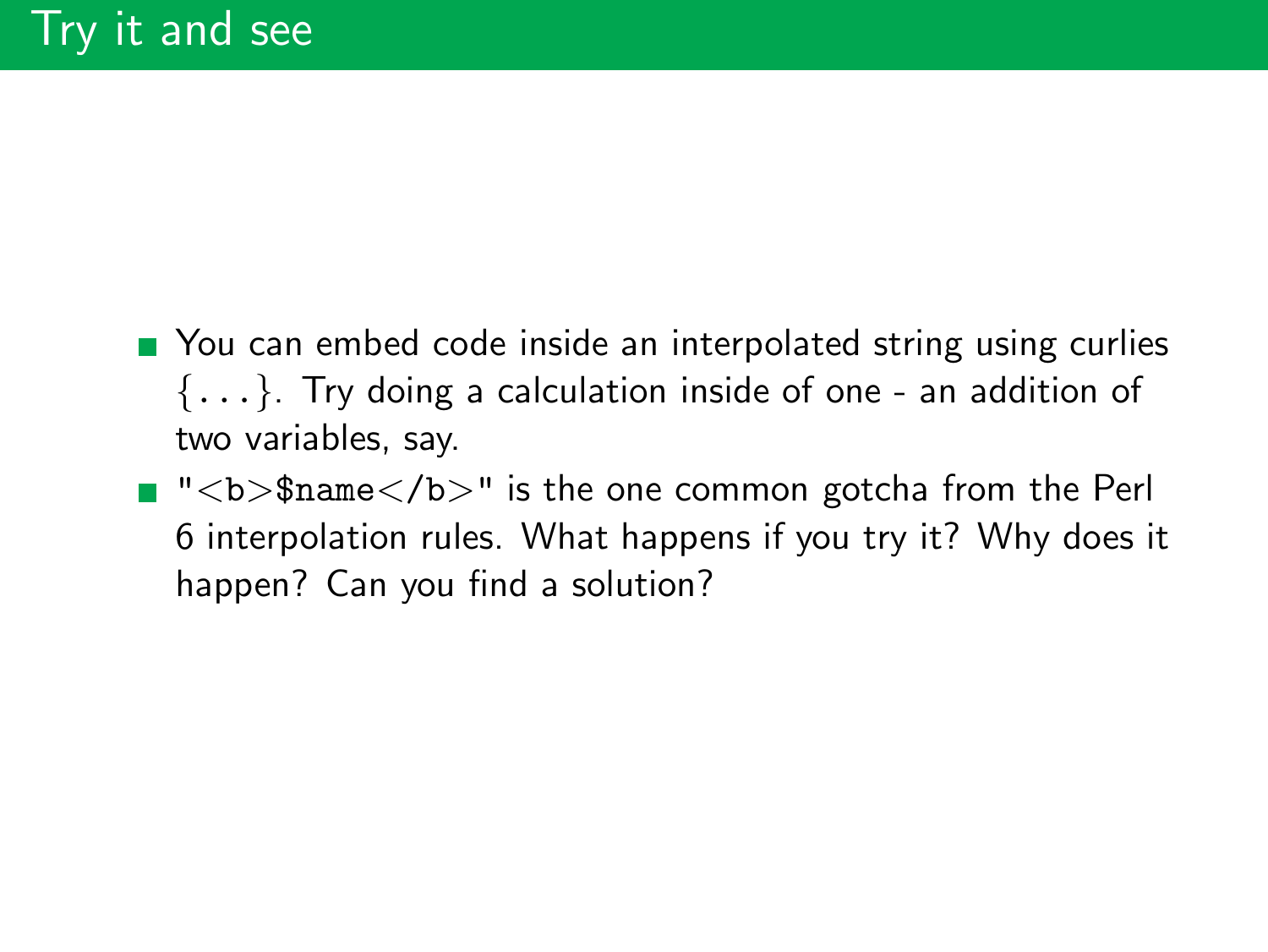# Very Basic I/O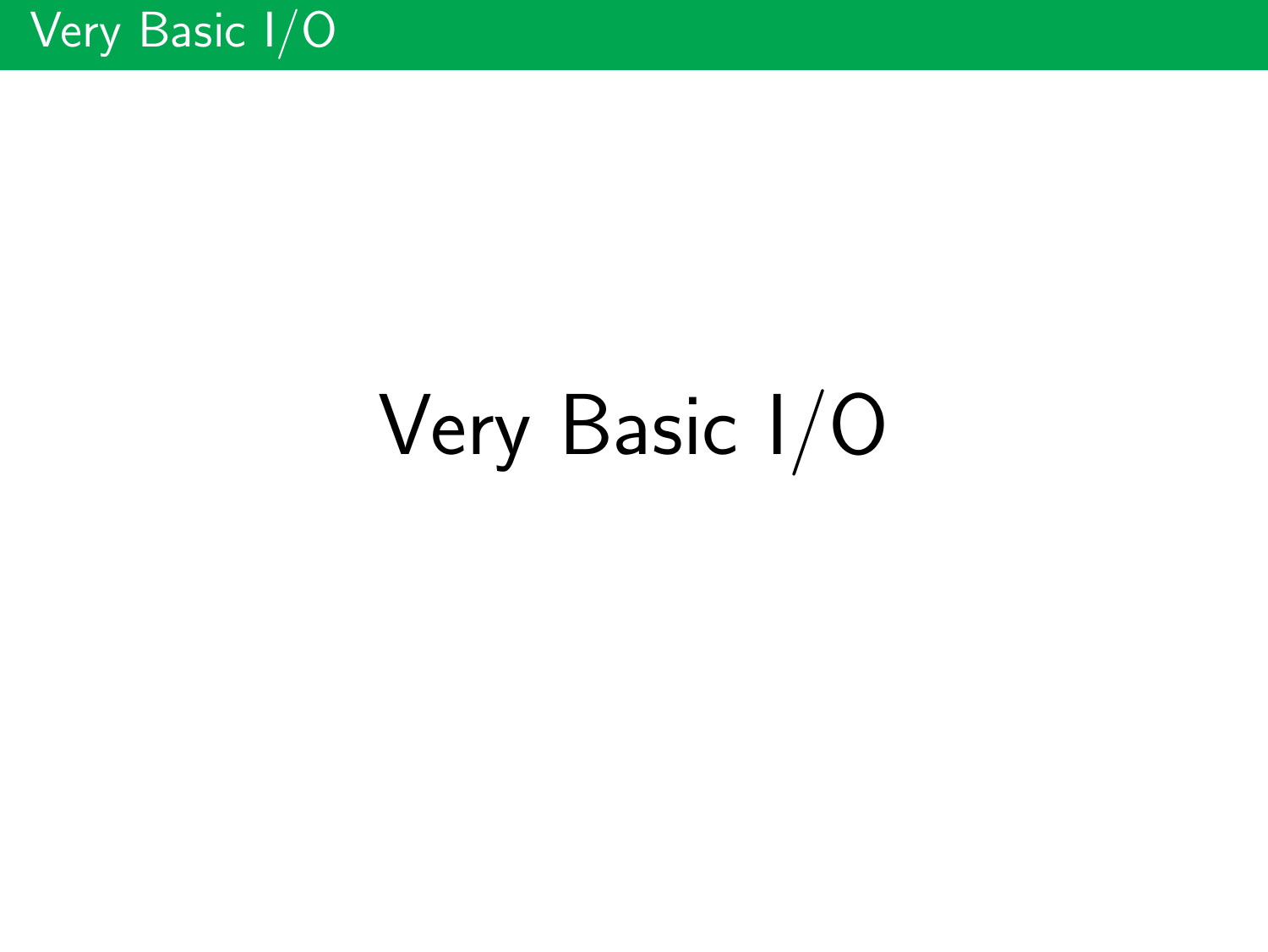Use say to write a line to standard output, and note to write a line to standard error.



A convenient way to write out a prompt and read a line from standard input is the prompt function:

my \$color = prompt "Name a color: ";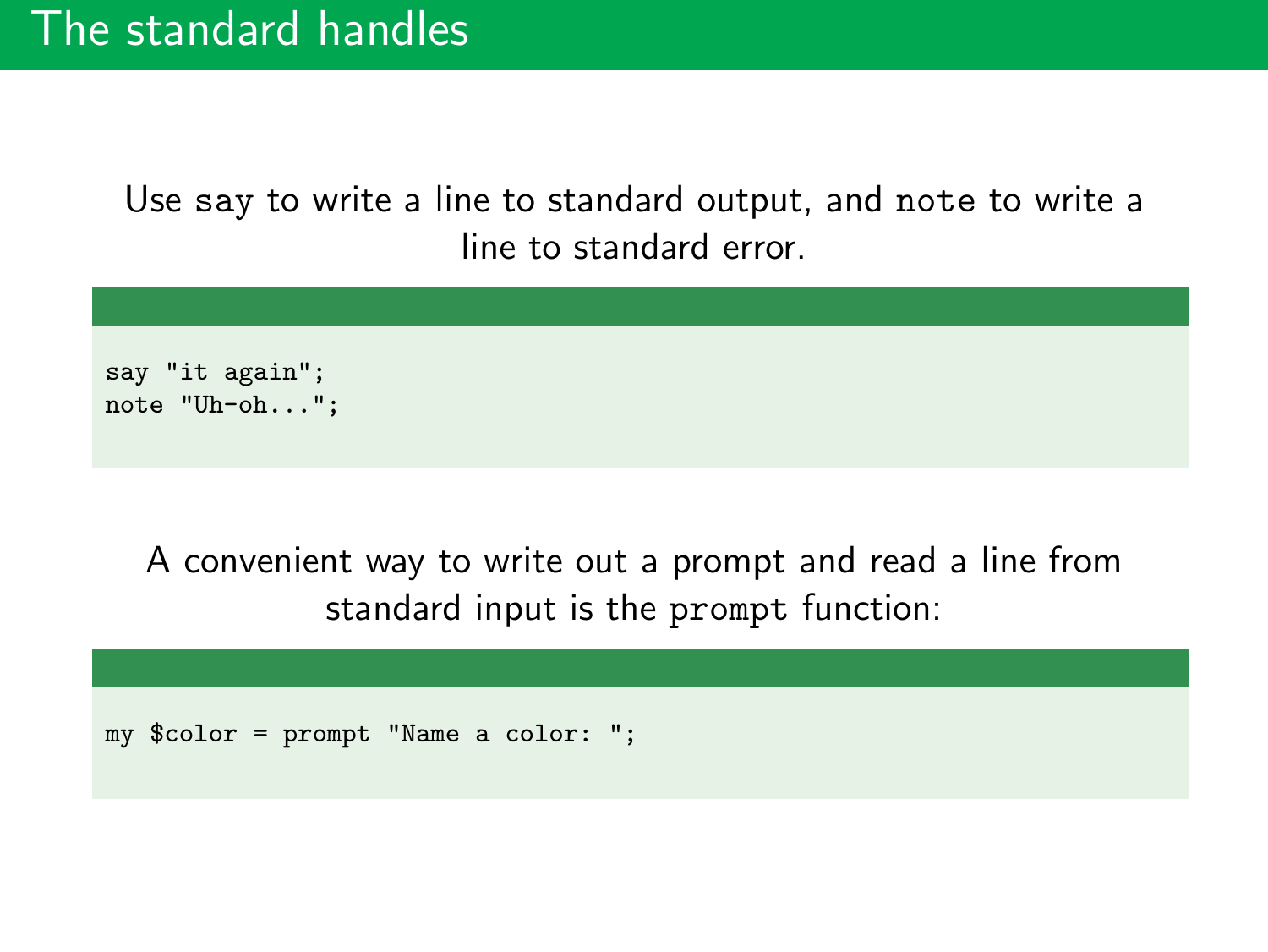We can read a file entirely into a scalar using slurp, or into an array of lines by getting an IO handle and calling lines:

```
my $whole-file = slurp $filename;
mv @lines = $filename.I0.lines:
```
#### The opposite of slurp is spurt:

spurt \$filename, \$stuff;

Naturally, you can do much more than this - but it's enough for now.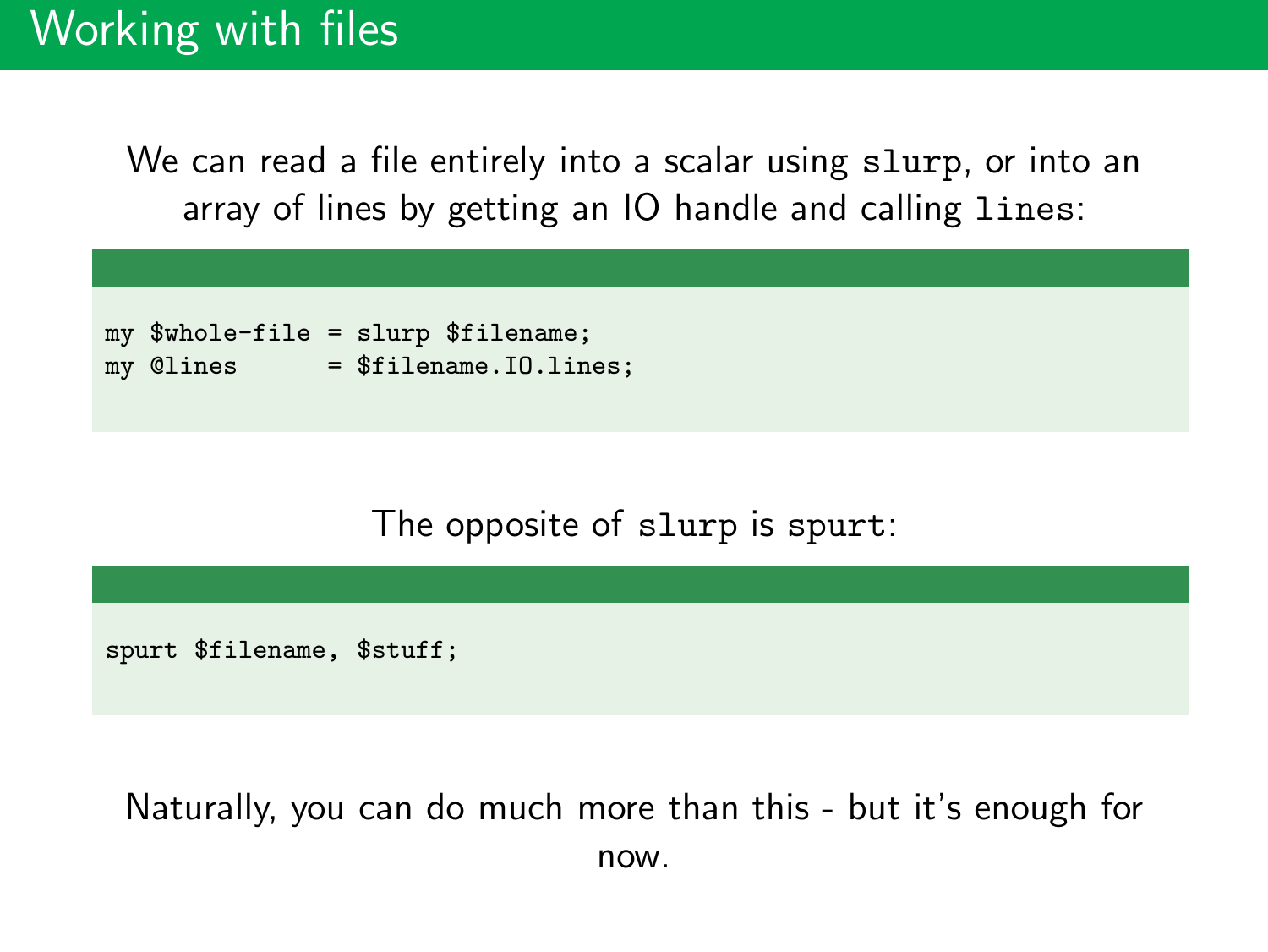## Flow control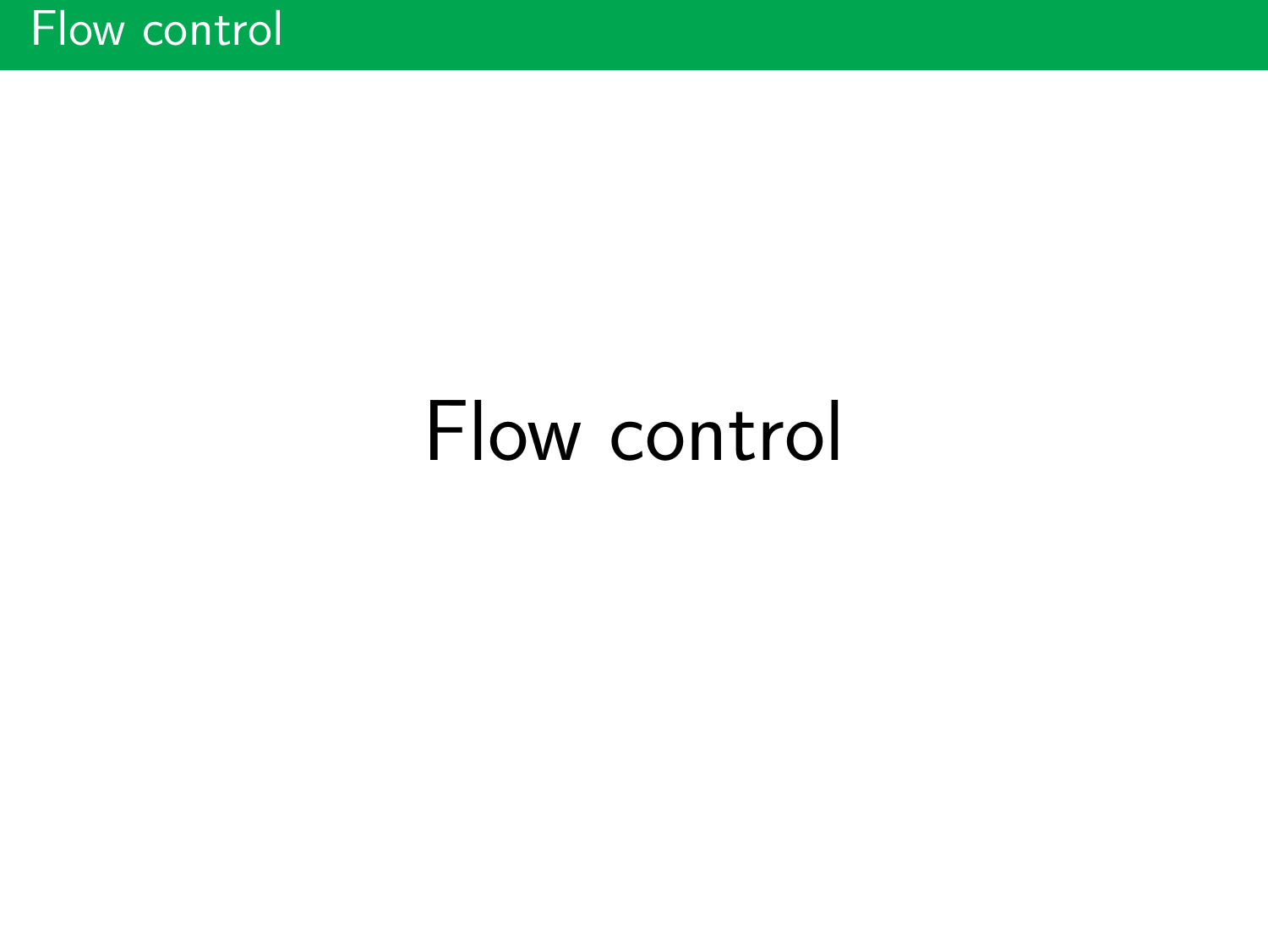In Perl 6, we have separate operators for string and numeric comparisons, so even if you don't know the type of the data in the variable, you understand the semantics of the operation.

|                       | Numeric | String |
|-----------------------|---------|--------|
| Equal                 | ==      | eq     |
| Not equal             | $!=$    | ne     |
| Less than             | ≺       | 1t     |
| Less than or equal    | $\leq$  | le     |
| Greater than          | ⋗       | gt     |
| Greater than or equal | >=      | ge     |
|                       |         |        |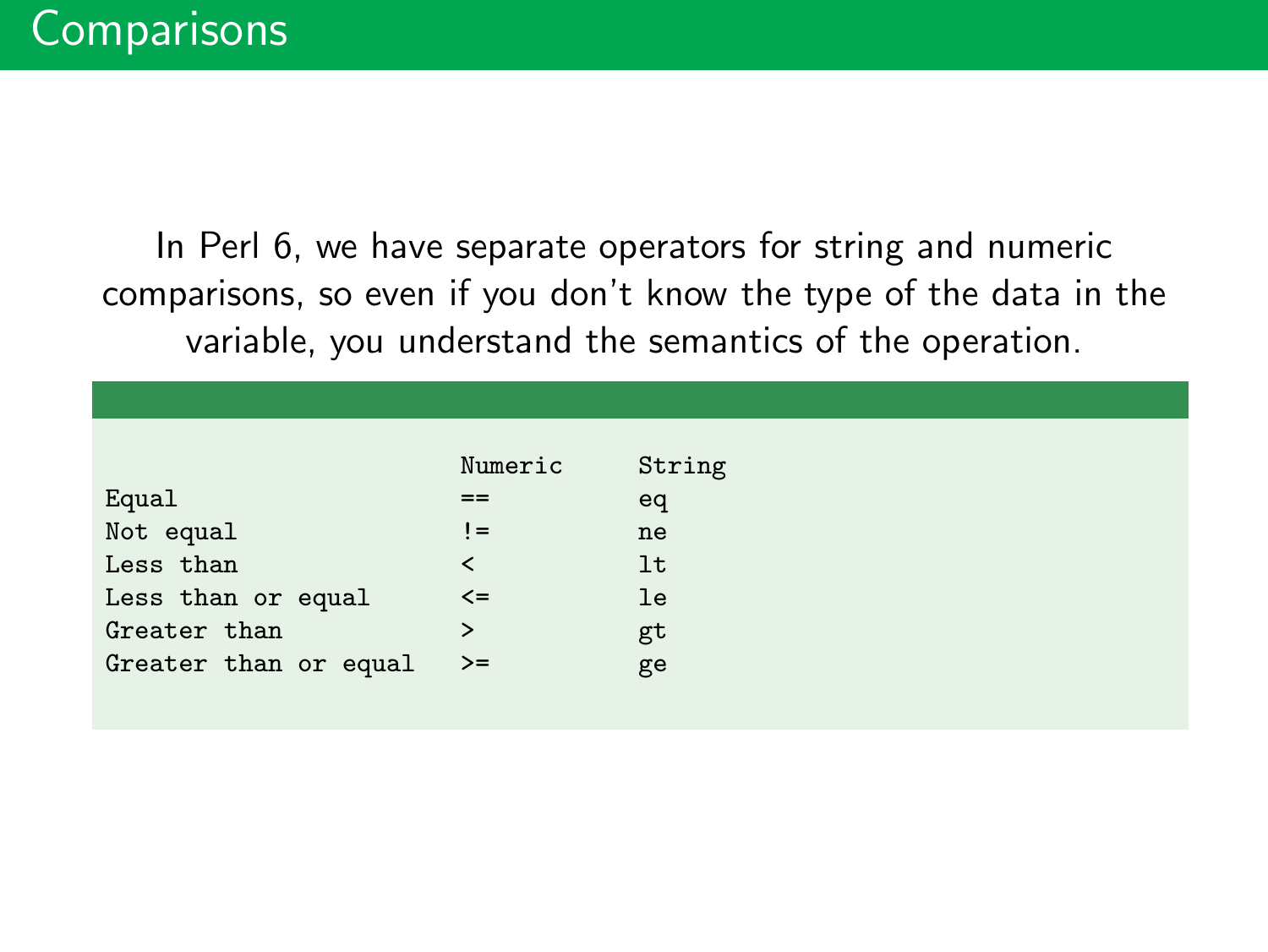Perl has generally followed the view that different semantics means different operator. This means that you know how the program will behave even if you don't know the exact types of the data.

There's no question that == means numeric equality and eq means string equality, or that  $+$  is addition and  $\tilde{ }$  is concatenation.

In Perl 6 we've de-confused a few things from Perl 5.

```
say 'edam'.flip; # made
say (1, 2, 3).reverse; # 3 2 1
say 'omg' x 2; \qquad # (string 'omgomg')
say 'omg' xx 2; \qquad # (a list containing 'omg' twice)
```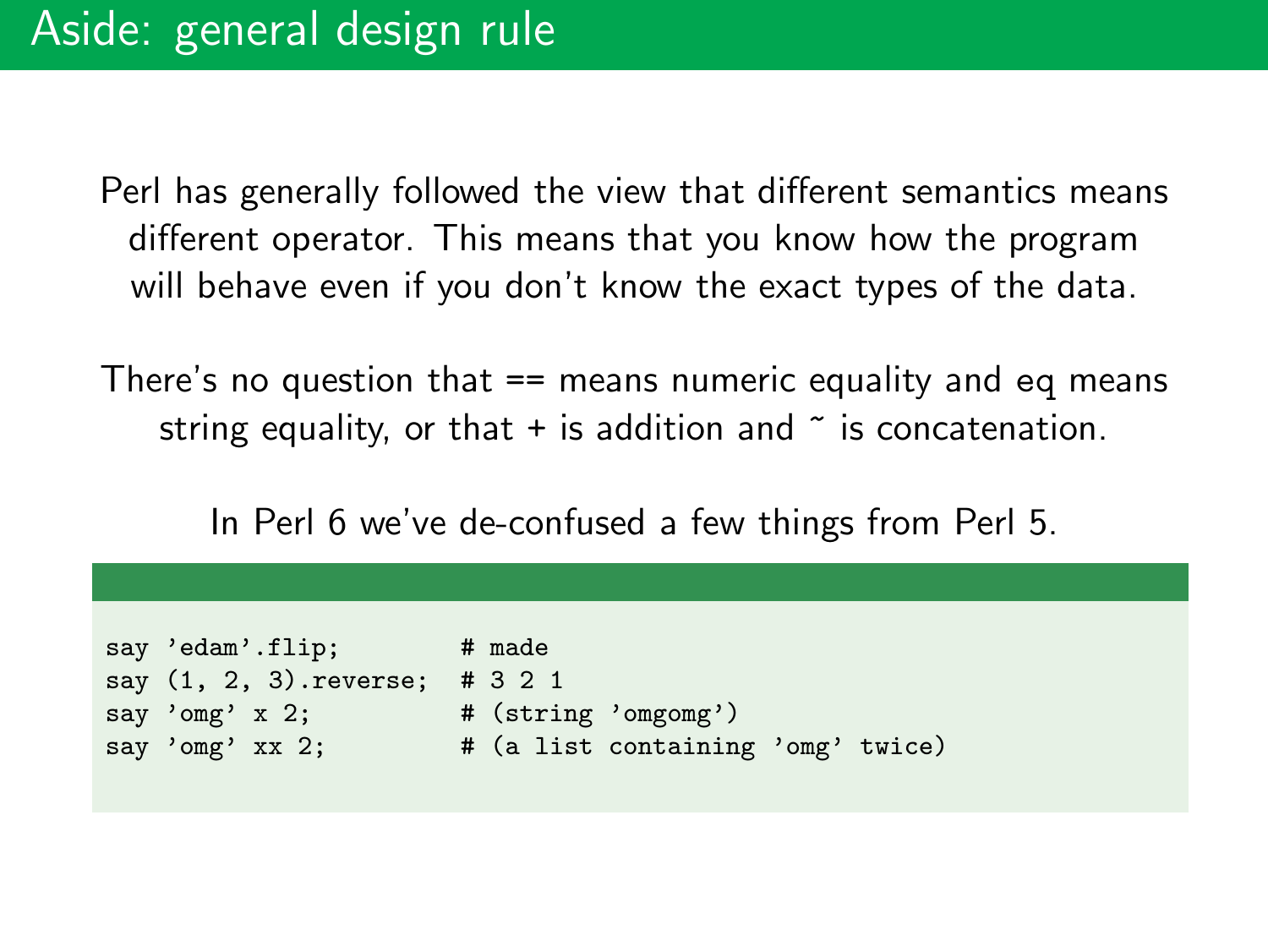Basic conditonals are nothing especially surprising. Notice how you don't need any parentheses around the condition.

```
my $num = prompt "Enter a number: ";
if $num < 0 {
    say "Negative";
}
elsif $num > 0 {
    say "Positive";
}
else {
    say "Zero";
}
```
There's also unless (which has no elsif or else equivalent.)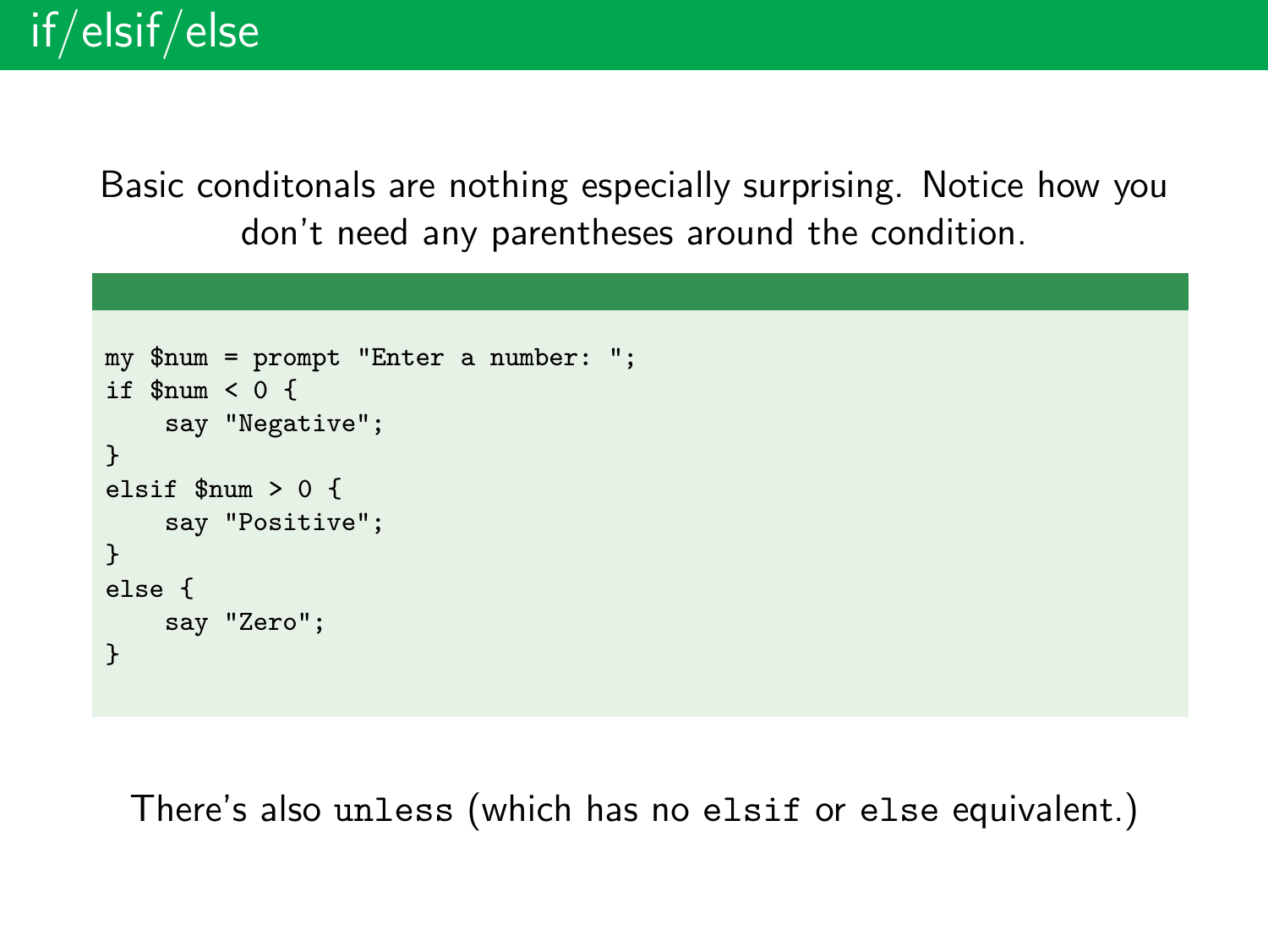A given/when is like a switch/case on steroids. We can use it to get the \$num variable out of our previous program.

```
given prompt "Enter a number: " {
   when * < 0 {
        say "Negative";
    }
    when * > 0 {
        say "Positive";
    }
    default {
        say "Zero";
    }
}
```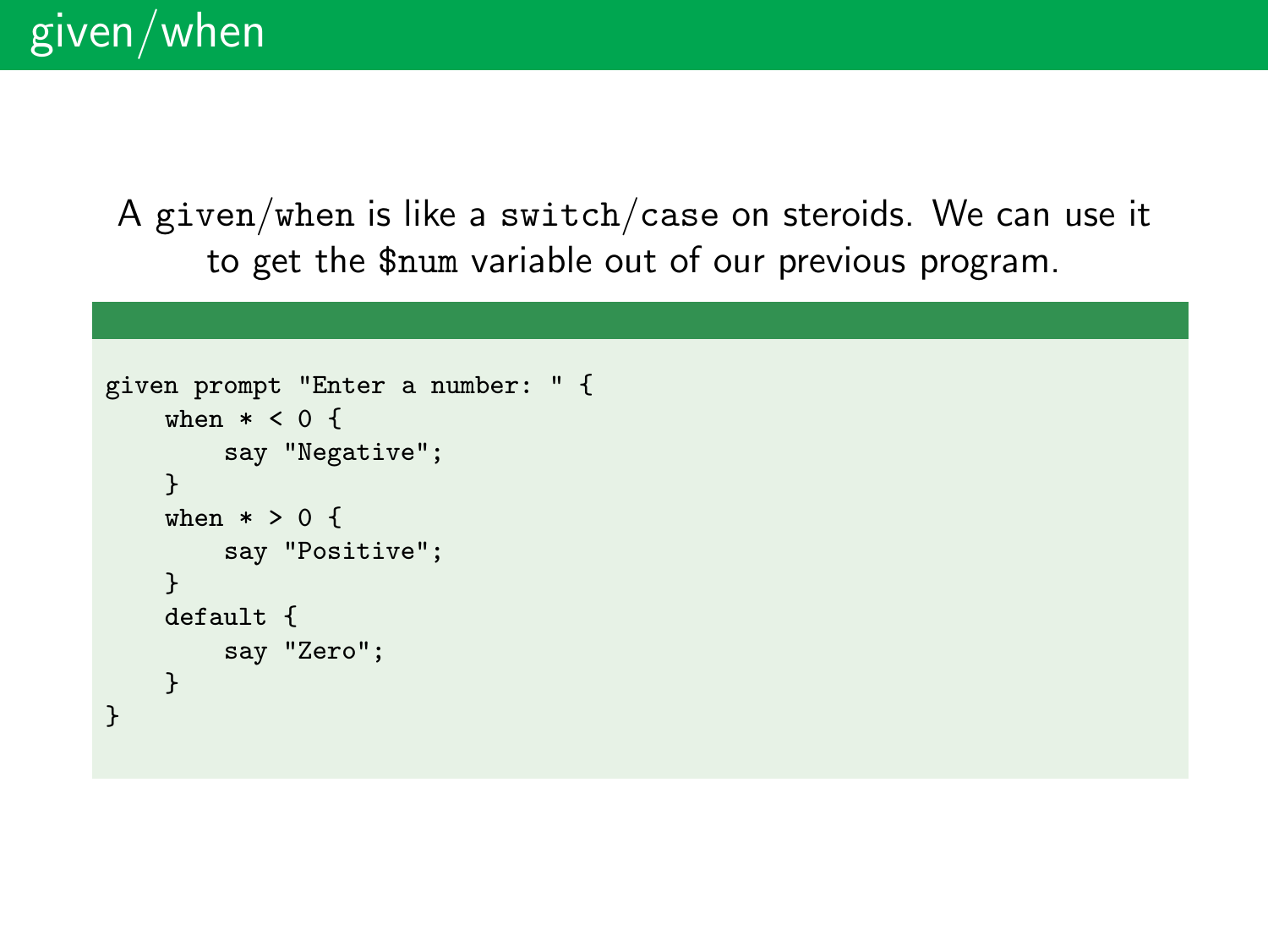## Loops: loop

The loop statement is for writing an infinite loop.



You can also use it for C-style loops (but you usually can do better):

```
loop (my i = 10; i > 0; i = -) {
    say $i;
}
say "LIFT OFF!";
```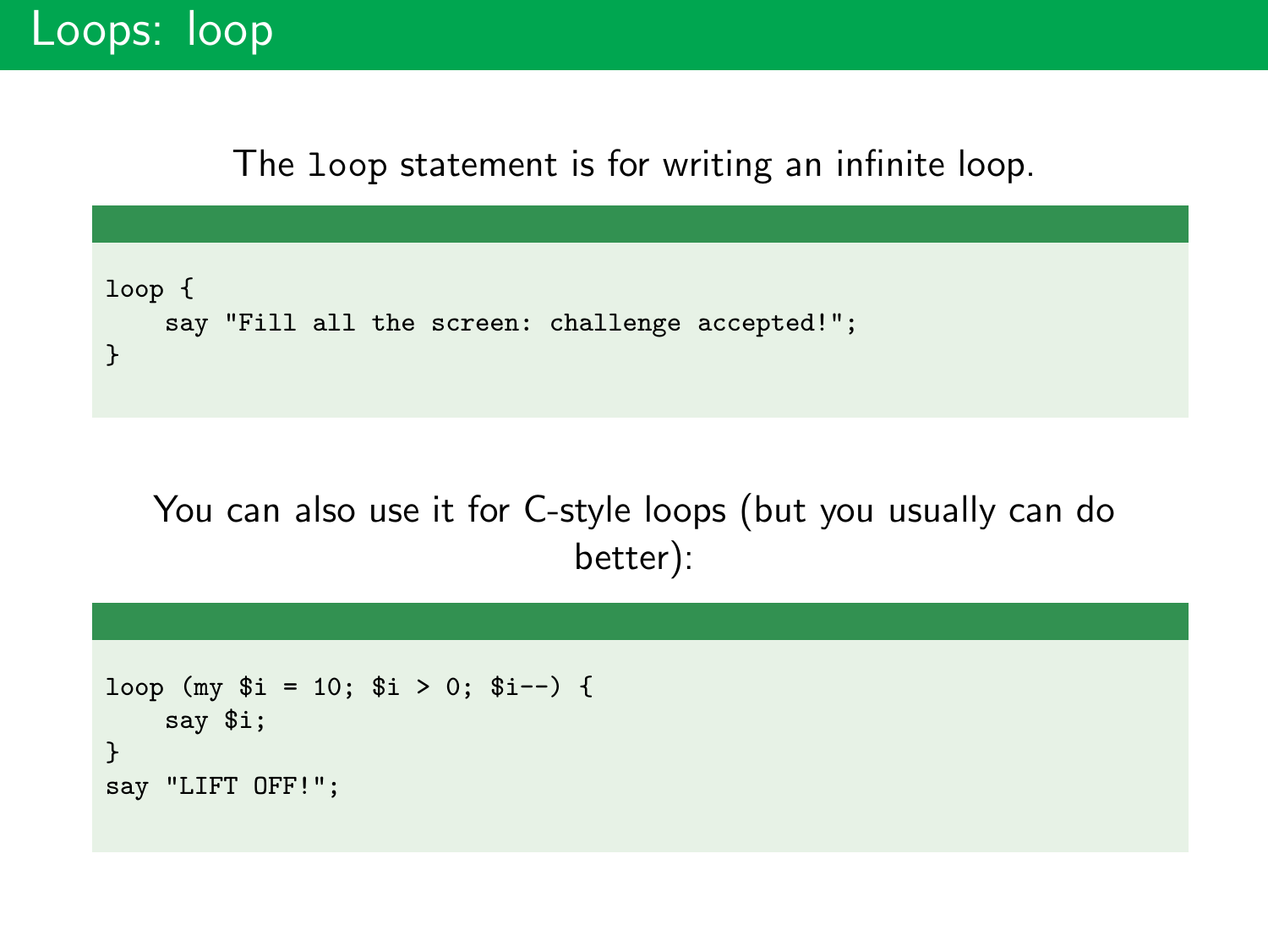The while loop is rather unsurprising:

```
my @tasks;
while @tasks.elems < 5 {
    @tasks.push(prompt("Enter a task: "))
}
```
#### Sometimes, until is more natural:

```
my @tasks;
until @tasks.elems == 5 {
    @tasks.push(prompt("Enter a task: "))
}
```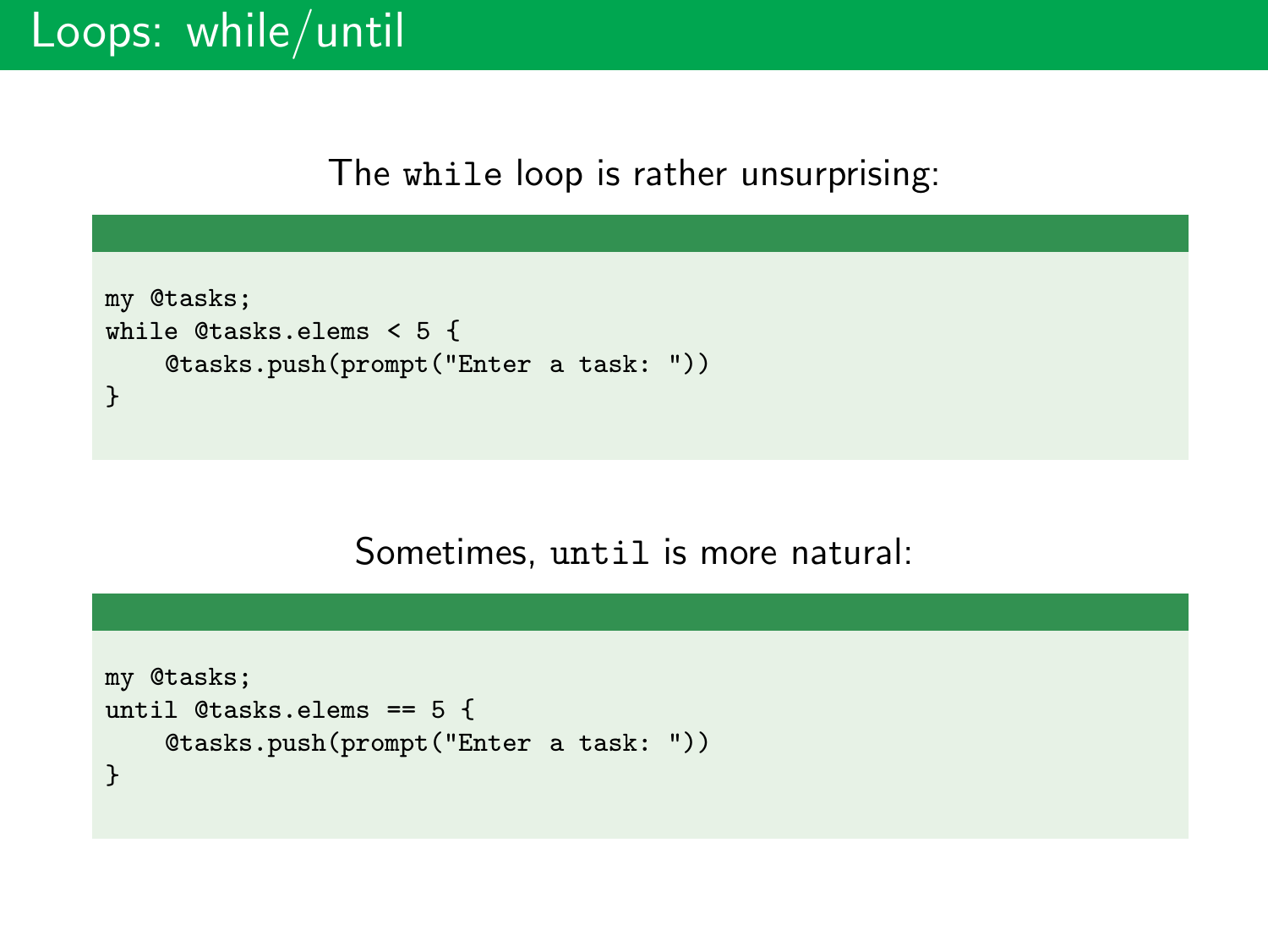## Loops: while/until with pointy blocks

We can also test a value for truth and capture it into a variable only visible inside the block loop:

```
my @tasks;
while prompt("Enter a task (blank if done): ") -> $t {
    @tasks.push($t)
}
```
It works on if (and elsif) too.

```
if prompt("Enter file to write tasks (optional): ") -> $name {
    # write file
}
```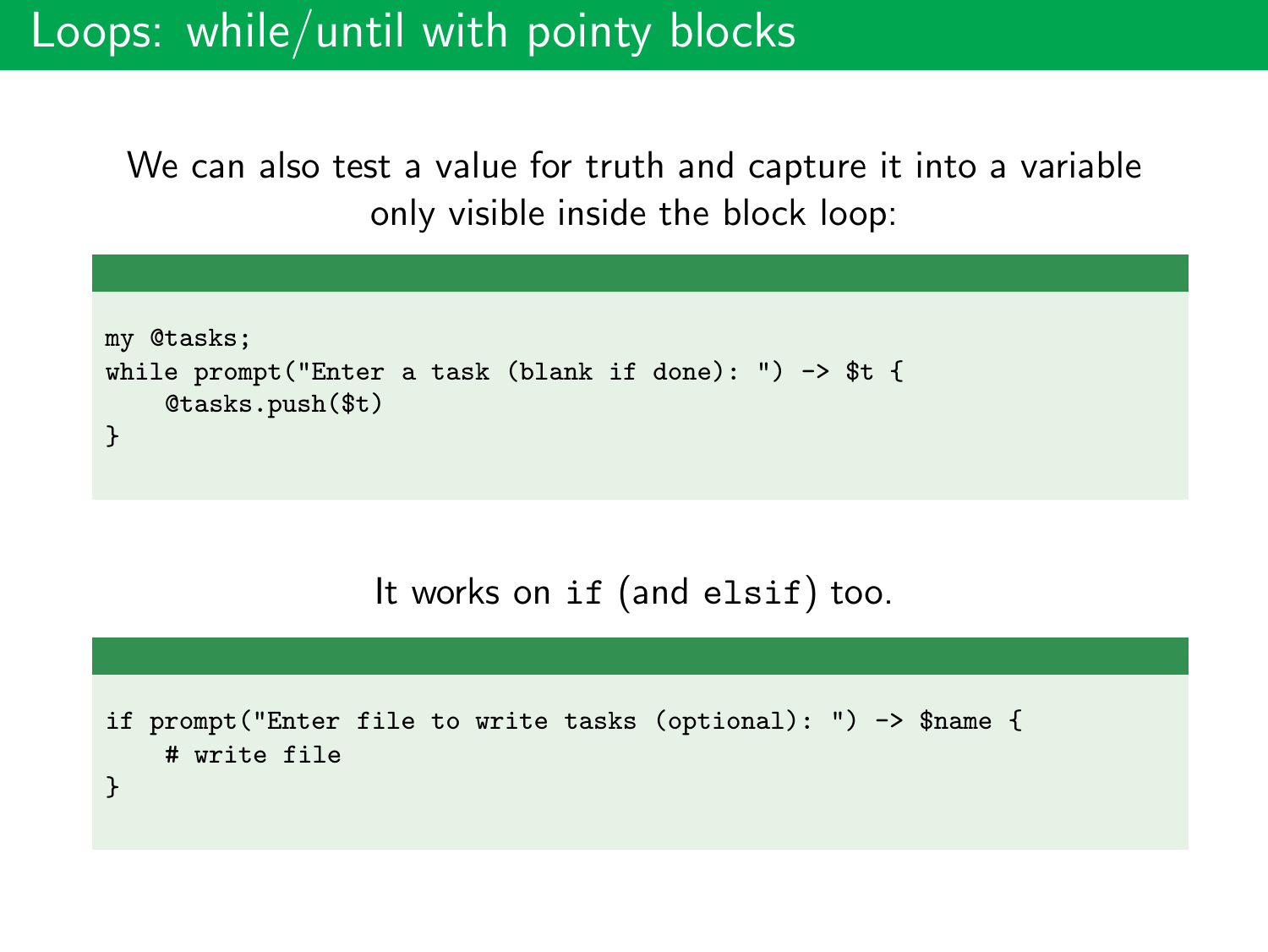Write the classic "guess my number" game. Pick a random number between 1 and 100 (hint: my  $\text{\$number}$  = (1..100).pick). Let the user make up to 7 guesses. If they get it right, say they won and exit;. If not, state they are too high or too low. If they don't get it in 7 guesses, tell them they suck.

If you finish this, investigate using last instead of exit. After this refactor, try to implement giving the option to play again "yes/no". If you're still way ahead, make it multi-player, reading in two player names and letting them take turns.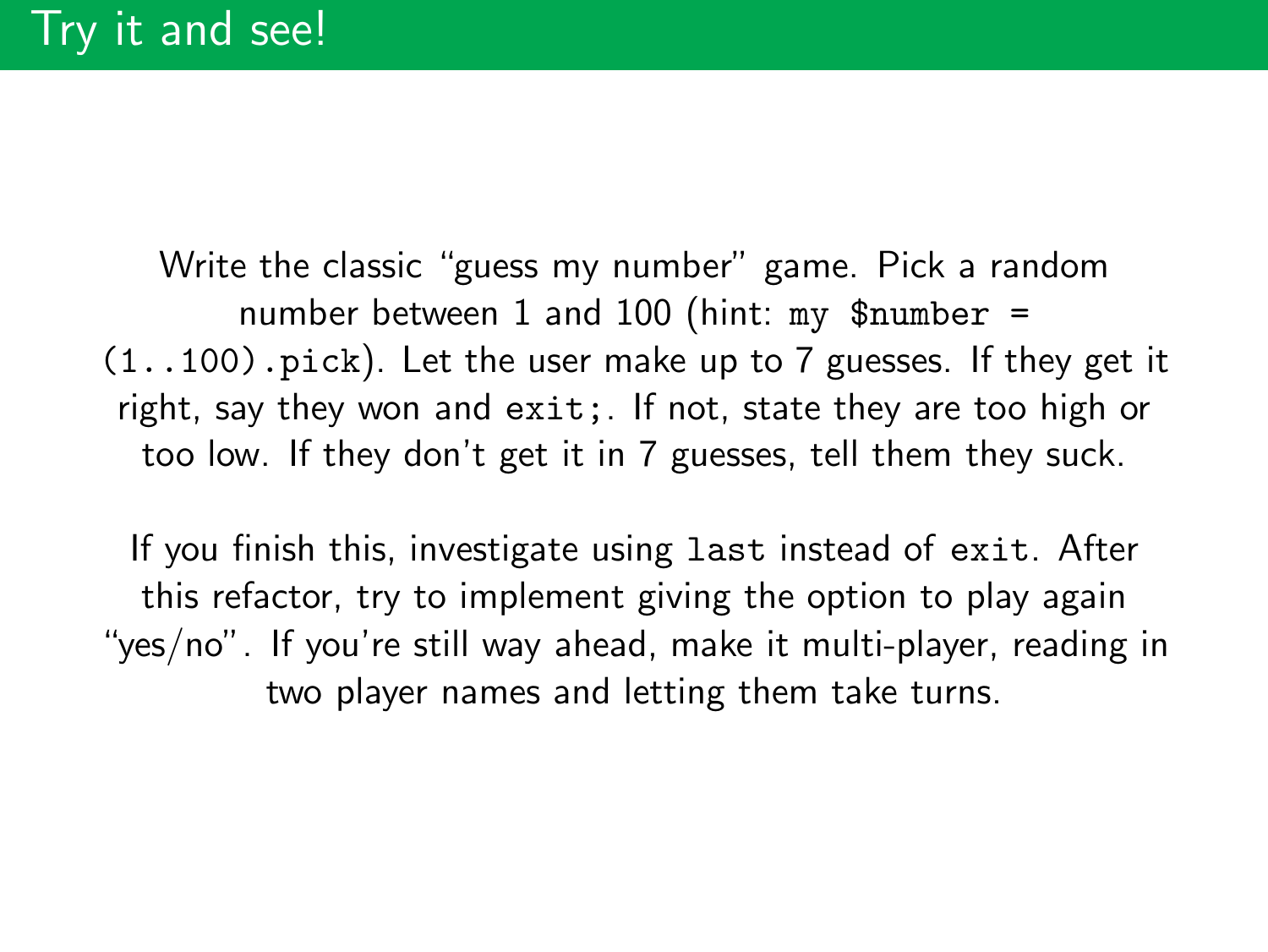### Iteration

The for loop is used to iterate (over arrays, hashes, and so forth). The  $\rightarrow$  (pointy block) syntax is used again here, to scope the iteration variable cleanly to the block.

```
for @tasks -> $task {
    say $task.tclc;
}
```
Ranges are also common. For example, in the guessing game you could have got the seven guesses using:

```
for \hat{7} {
    # get/check guess...
}
```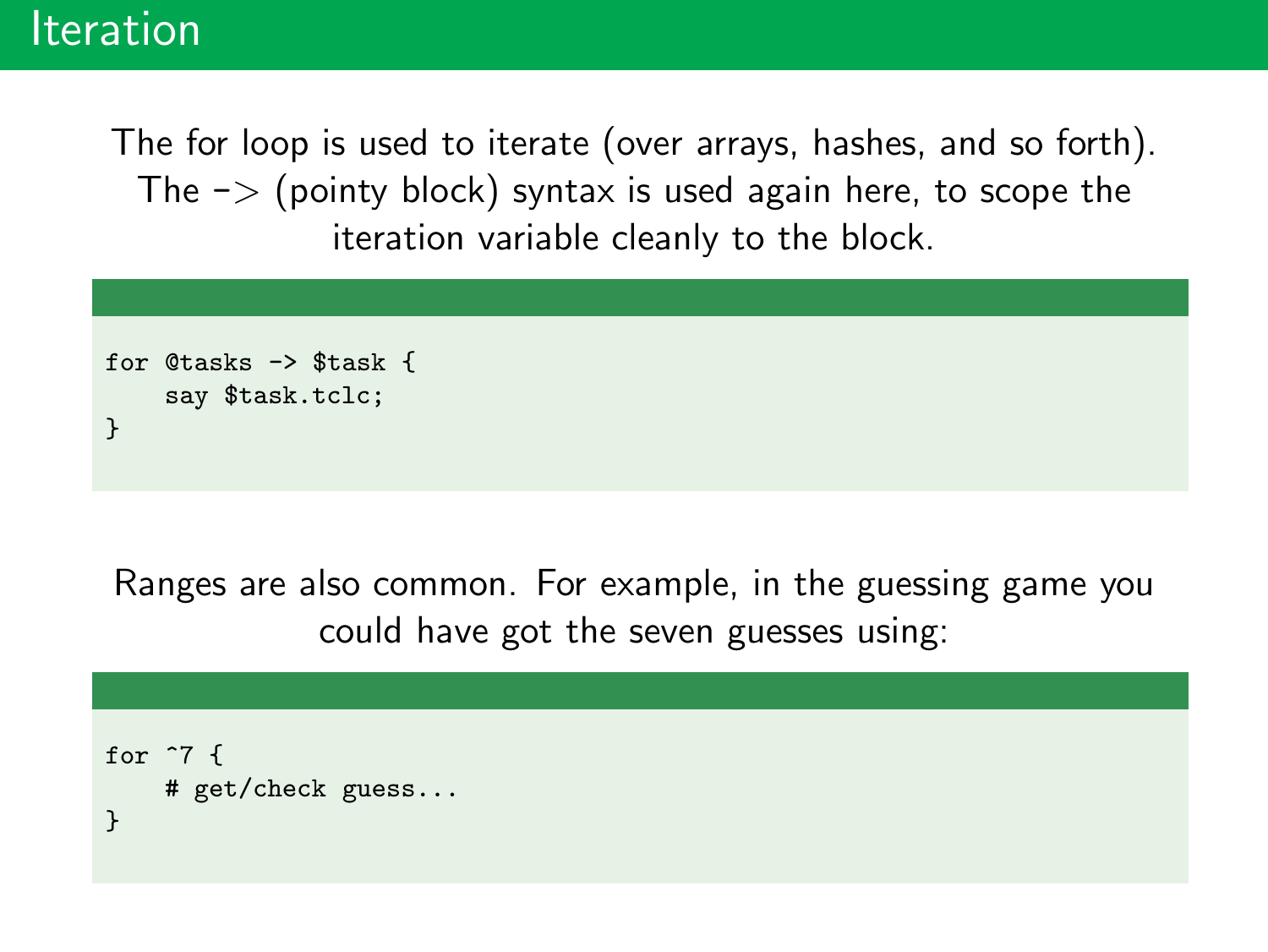While we're at it, let's just clarify ranges a little more. First off, they are a real object in Perl 6.

say (1..10). WHAT; # Range

#### There are inclusive/exclusive forms of range.

```
1 .. 5 # 1, 2, 3, 4, 5
1 \t1 \t.5 # 2, 3, 4, 5
1 \tcdot \tcdot 5 # 1, 2, 3, 4
1 \tbinom{6}{1} ...com 5 # 2, 3, 4
\hat{5} # 0, 1, 1, 2, 4 (short for 0..\hat{5})
```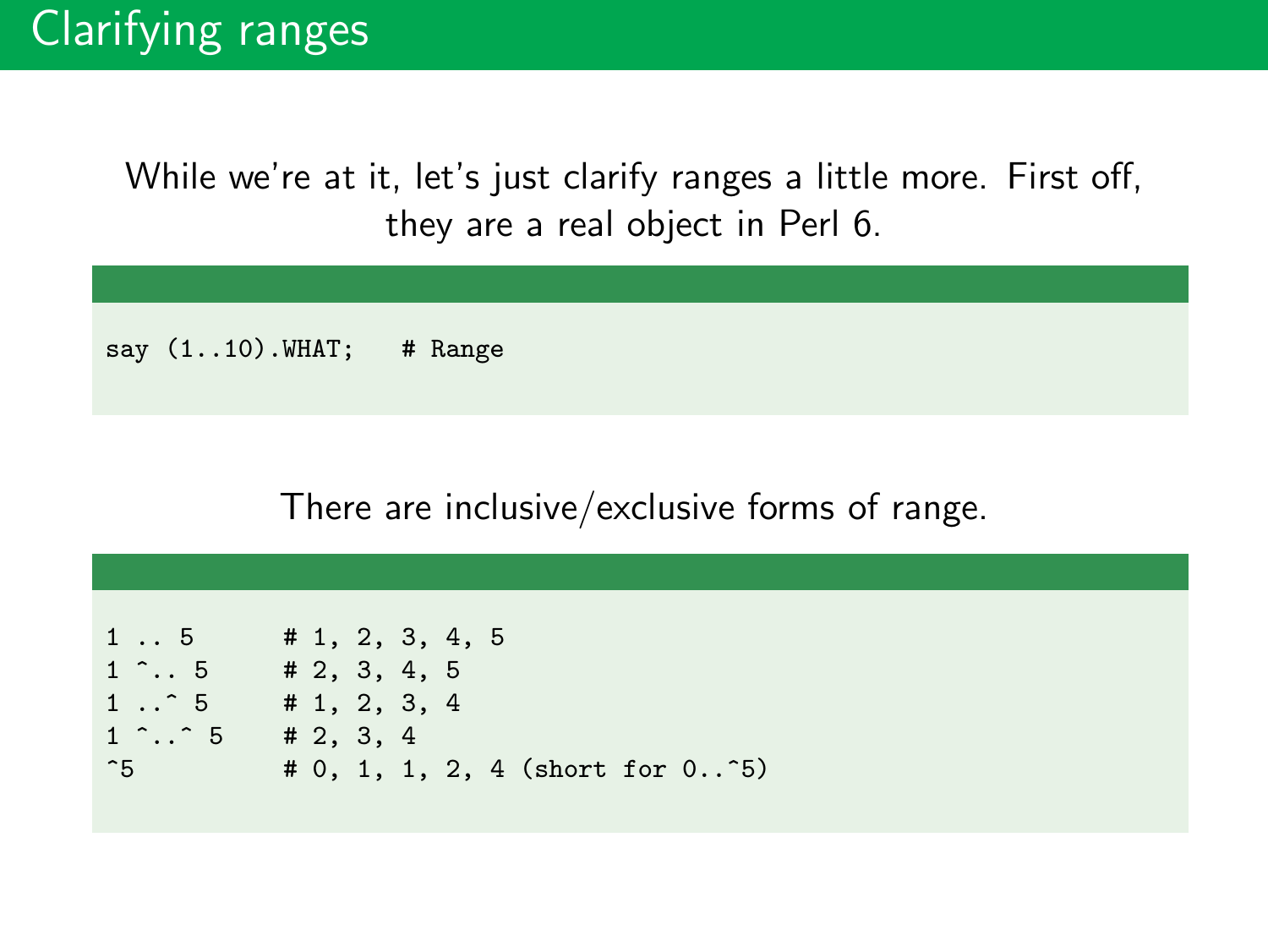## Two at a time

You can take two (or more) items at a time by adding extra variables to the pointy block. This is especially useful on %hash.kv:

```
my %capitals = UK => 'London', Slovakia => 'Bratislava';
for %capitals.kv -> $country, $city {
    say "$city is the capital of $country";
}
```
You can do it on an array to loop over the indexes and values together also:

```
for @tasks.kv -> $num, $task {
    say "$num. $task";
}
```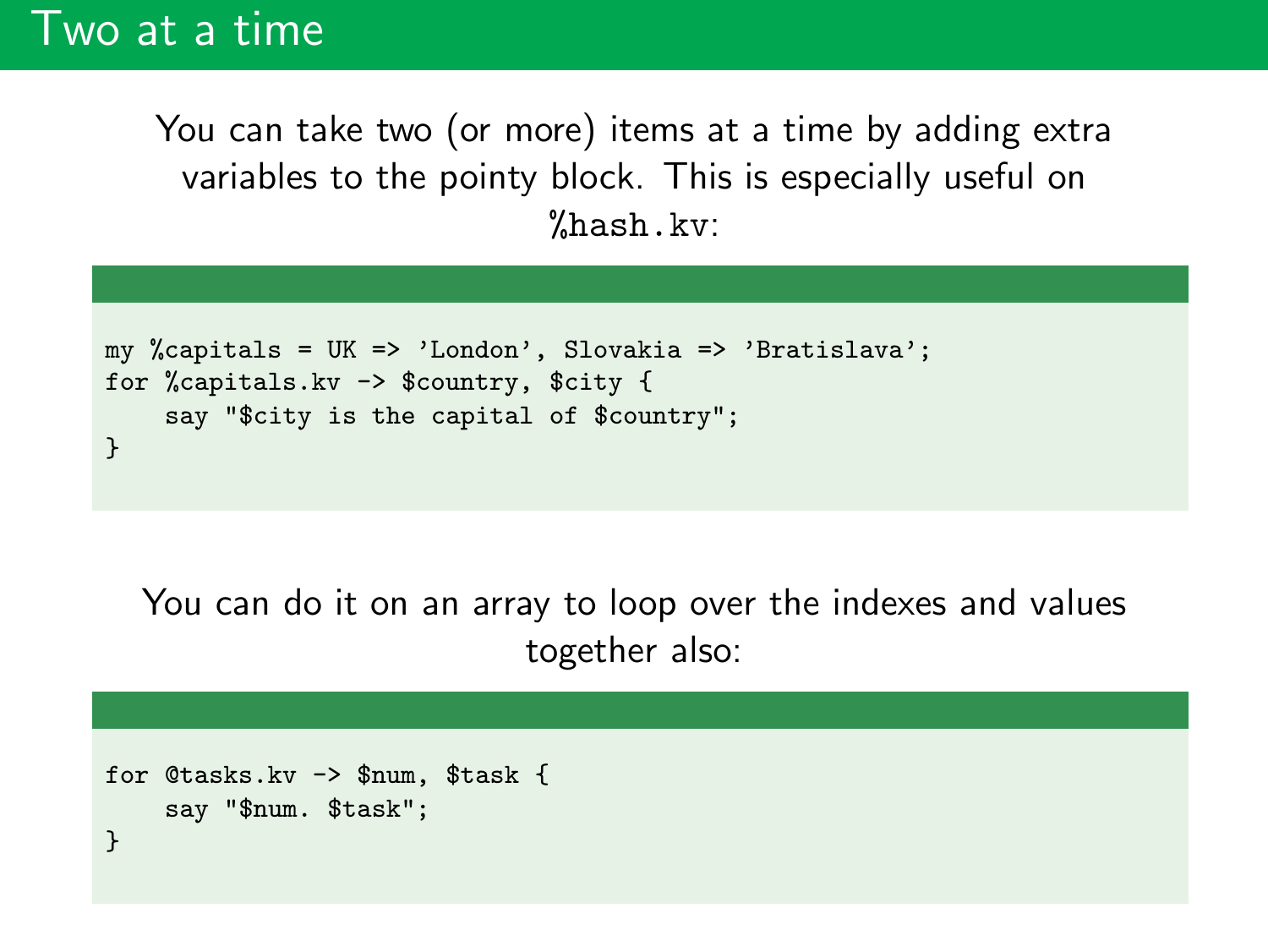You can take two (or three, or more) at a time from any array, not just with .kv. For example, suppose we wanted to shuffle and randomly pair up people to dance together, we could do:

```
my @dancers = <Jane Jill Jonny Jimmy Jenny Jack>;
for @dancers.pick(*) -> $first, $second {
    say "$first dances with $second";
}
```
Note that this will fail if there are an odd number of dancers. Soon, we'll discover that the pointy block arguments are just a special case of Perl 6 signatures, and you can make one optional or set a default.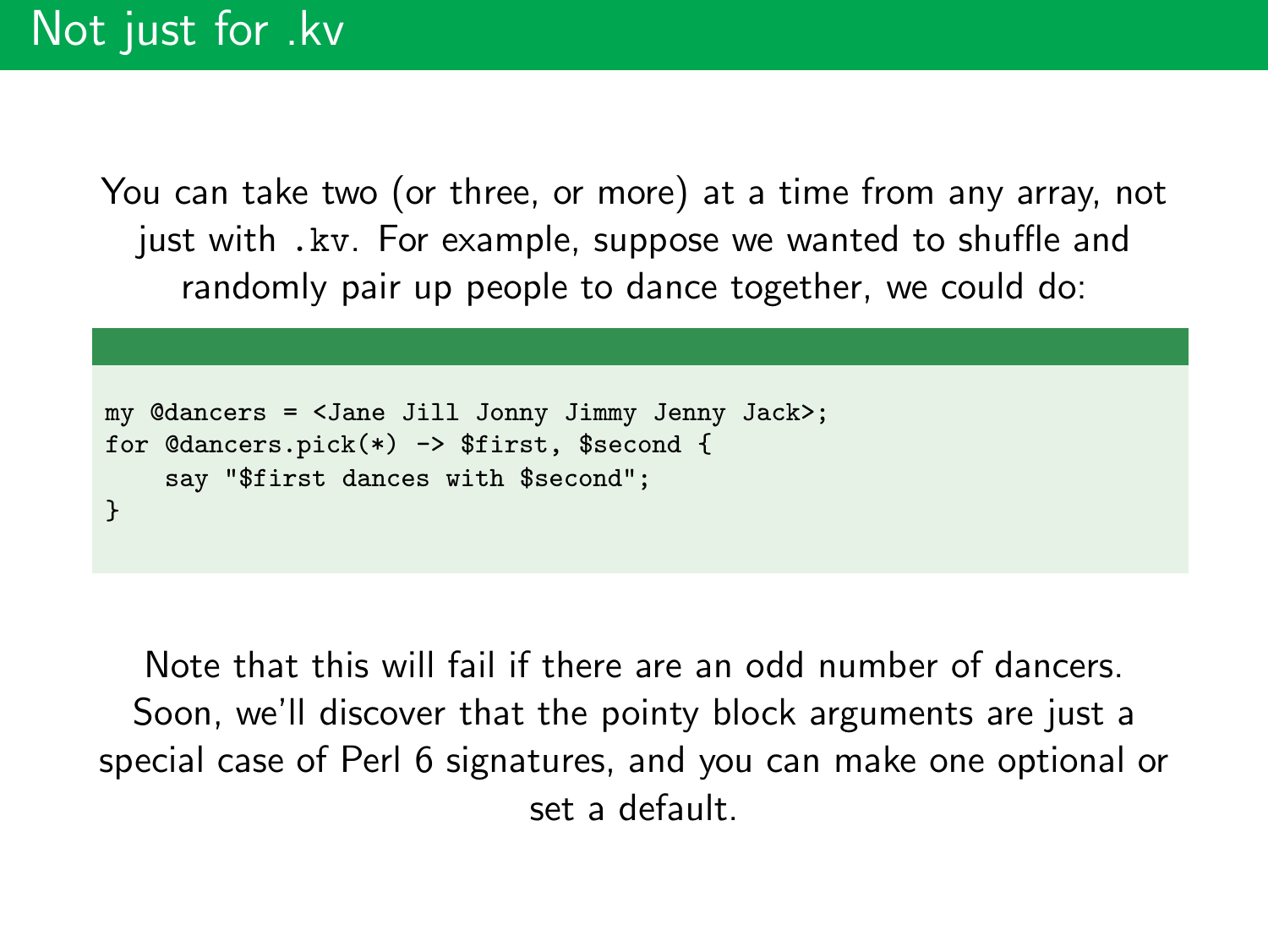Create a file with various words in. Loop over the words with a for loop (hint: you can put one word per line in the file and use lines('file'.IO)). Use a hash to count how many times you've seen each word (use the ++ increment operator). Then loop over the hash to show how many times each word was seen.

If you get done: make it case insensitive, and implement some means to filter out very common words ('a', 'the', 'is', etc').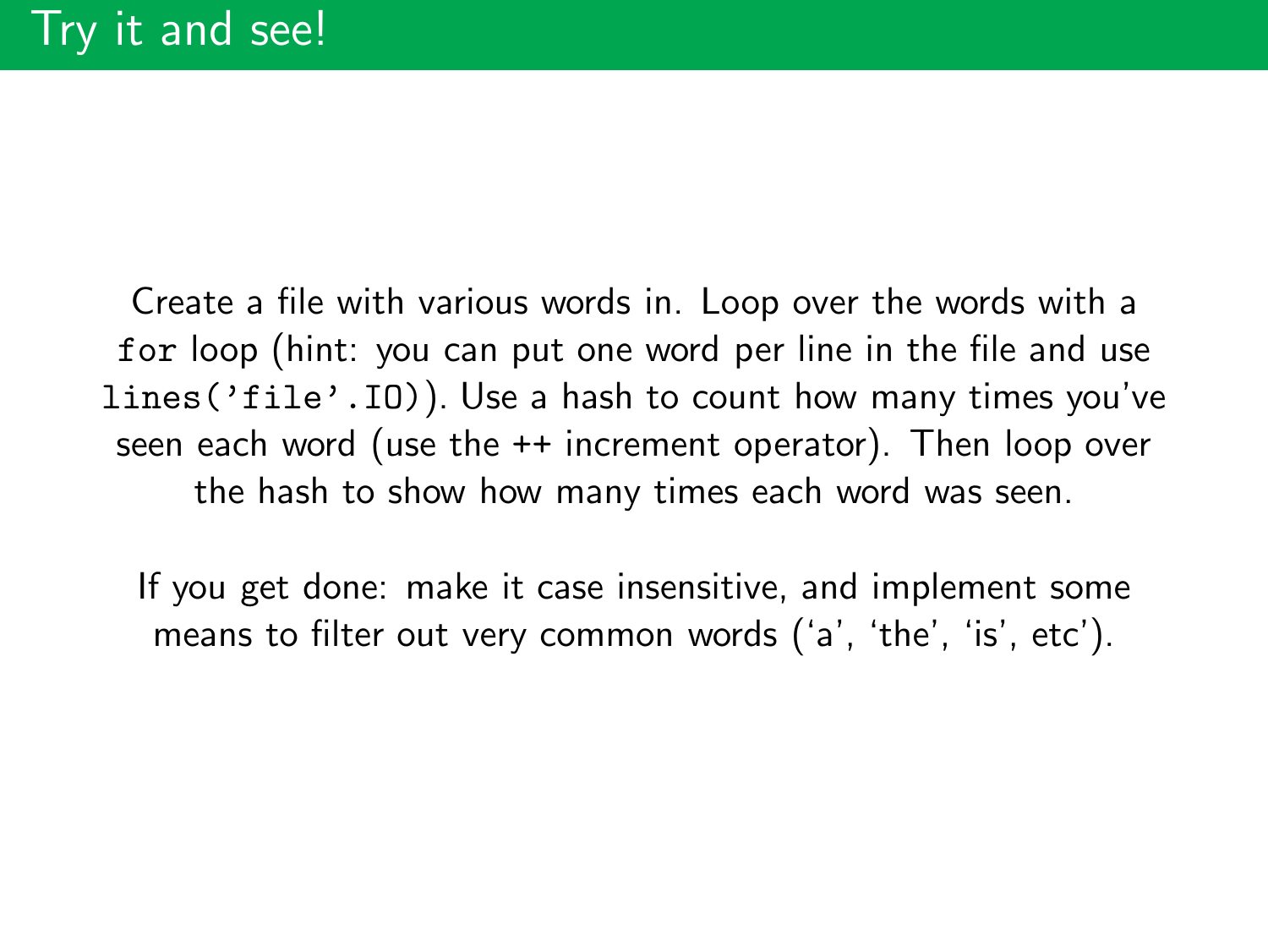## Subs and signatures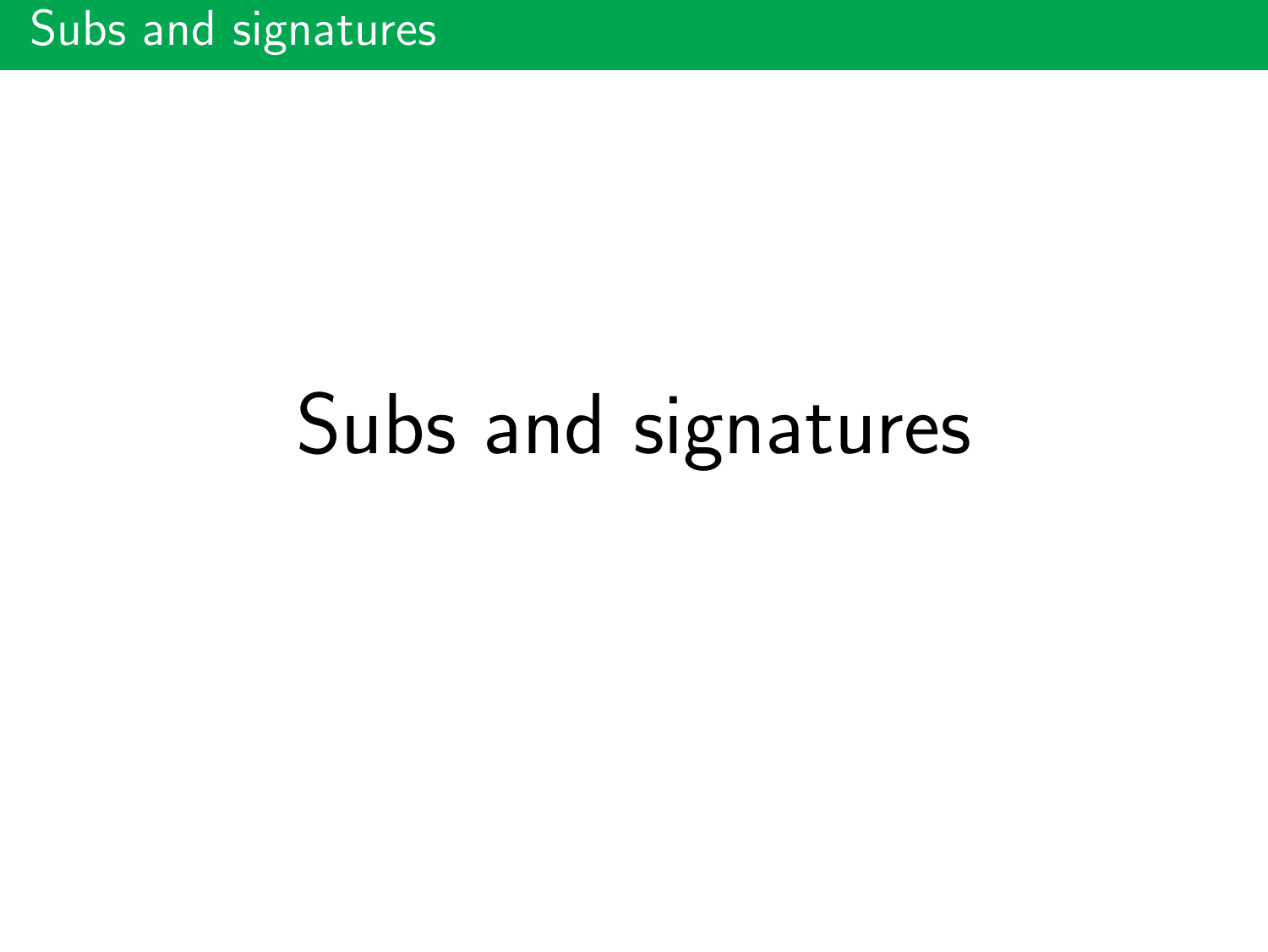We've already seen that "pointy blocks" can go on  $for/while$ loops, if statements, and so forth. However, writing one alone gives you a callable piece of code. You can store it in a variable:

my  $s$ greeter =  $\rightarrow$   $s$ greeting,  $s$ name { say " $s$ greeting,  $s$ name!" };

And later call it:

\$greeter('Hej', 'Carl'); # Hej, Carl!

Of course, there's a more convenient way. . .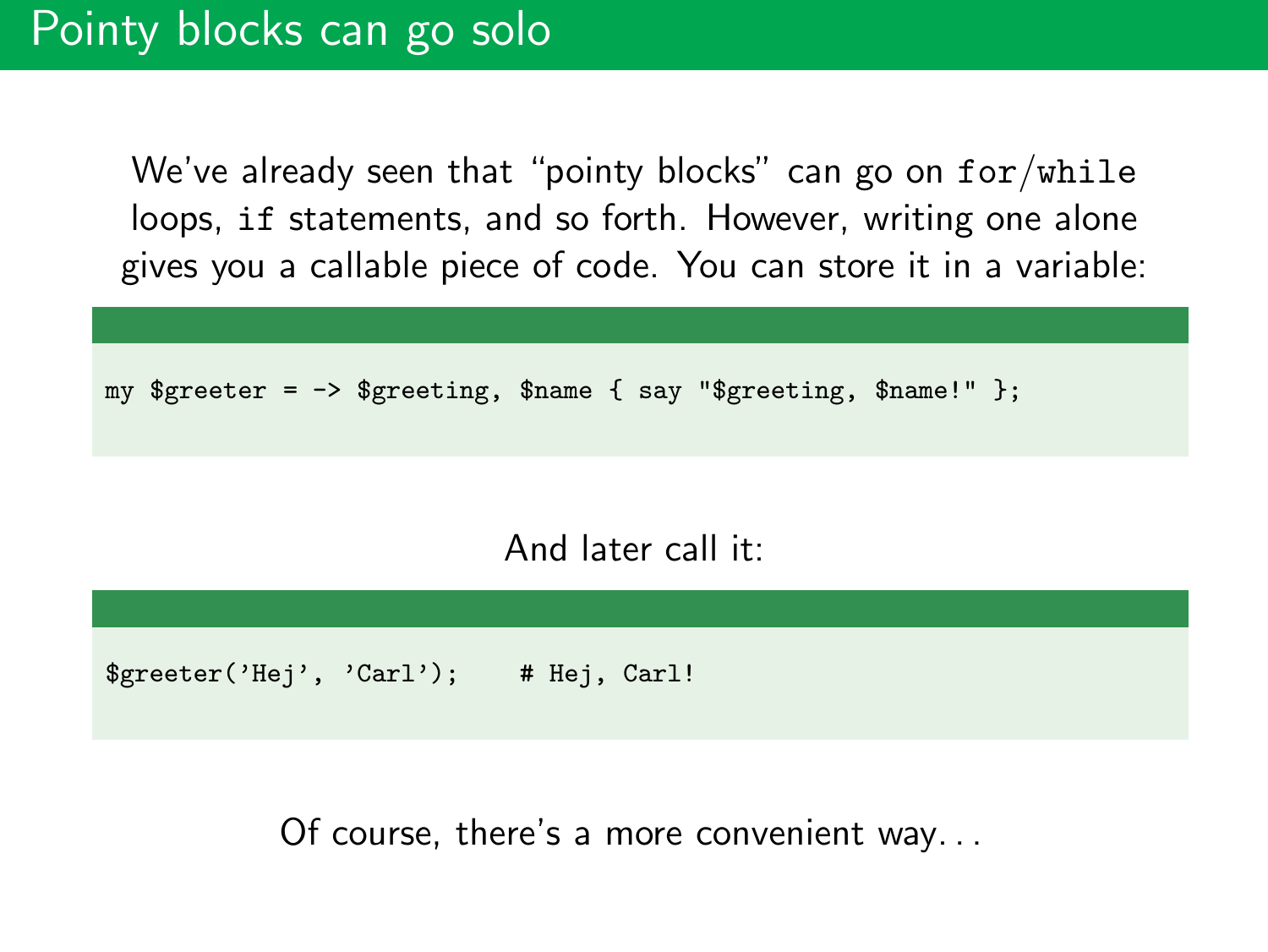We can use the sub keyword to declare a subroutine:

```
sub truncate($text) {
    $text.chars > 100
        ?? "$text.substr(0, 10)..."
        !! $text
}
```
We can then call it in one of the following ways:

my \$short = truncate(\$text); # Function call form my \$short = truncate \$text; # List op form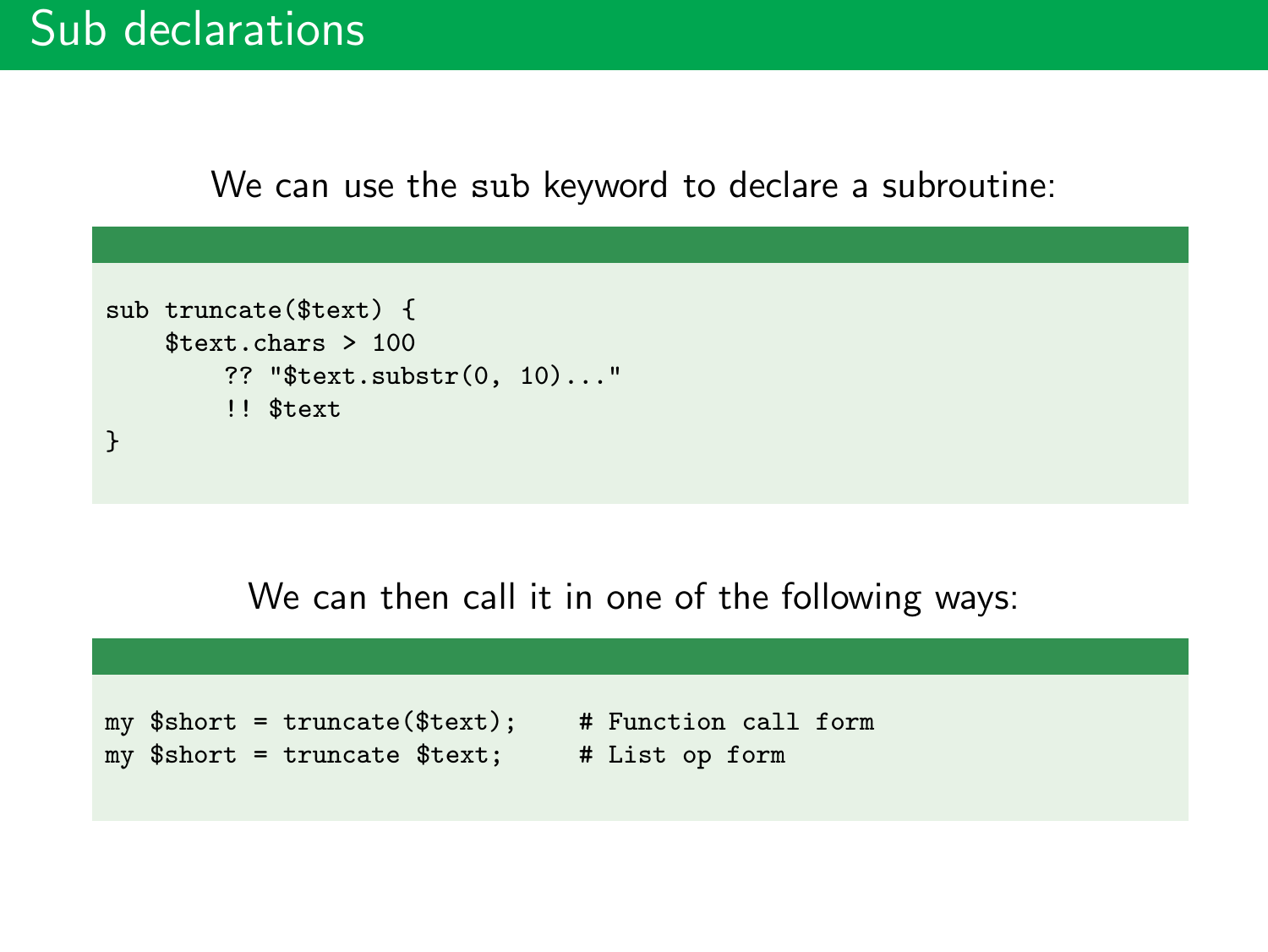There are a couple of consistent rules about how calls are parsed.

First,  $foo(...)$  is always a call. It even beats keywords.

```
sub if($cond, $code) { if $cond { $code() } }
if(True, \rightarrow { say "Wow, a sub called 'if'!" });
```
#### Second, whitespace after the sub name will **always** make it a list op. This

say substr "craft", 1; # Correct, passes 2 args to substr say substr ("craft", 1); # WRONG, passes 1 arg (a list) to substr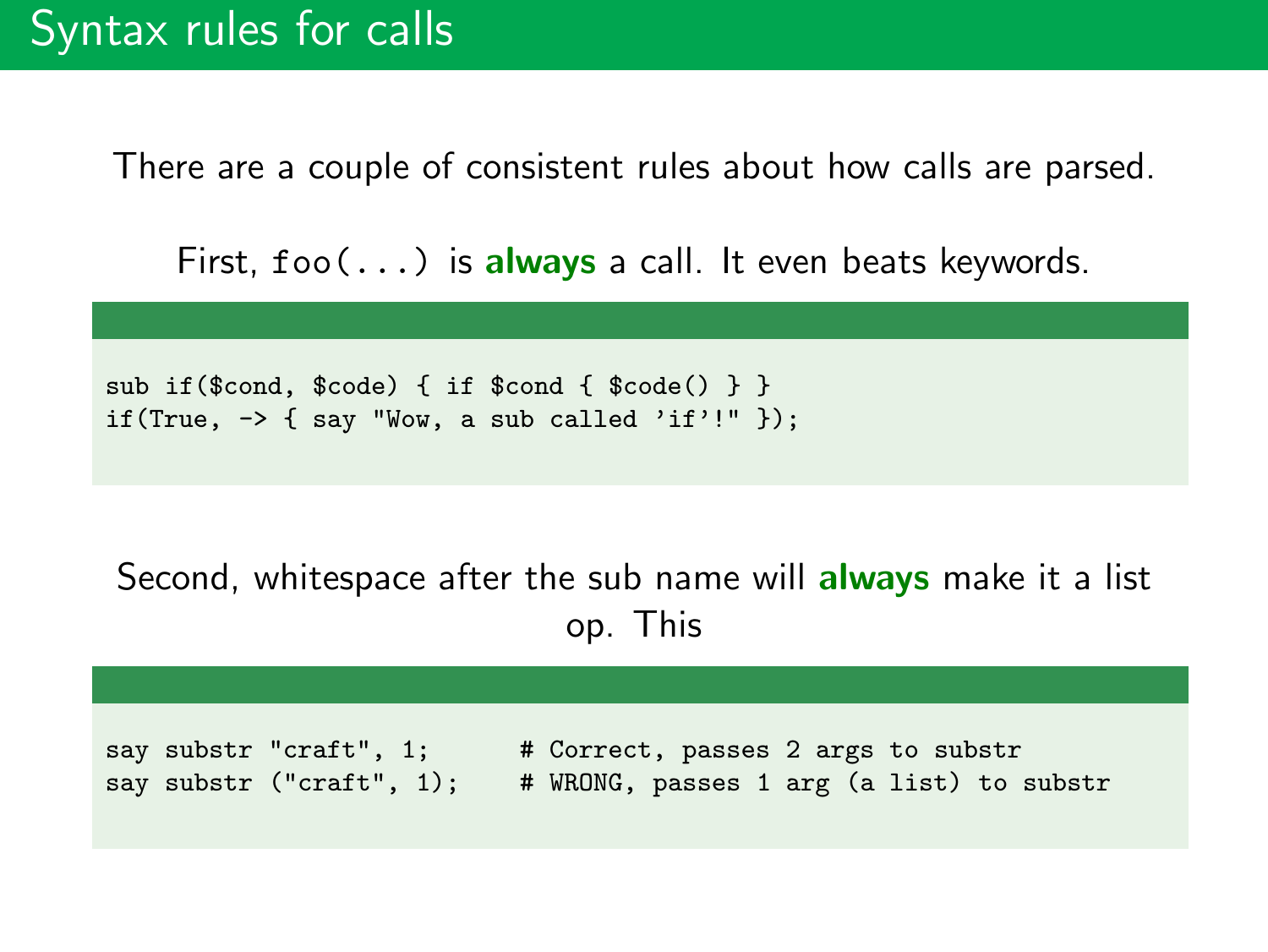Our truncate sub worked fine because by default a sub returns the value produced by its final statement. We could have been more explicit by using return:

```
sub truncate($text) {
    return $text.chars > 100
        ?? "$text.substr(0, 10)..."
        !! $text
}
```
In this case, it's a matter of personal preference. However, in other cases you may need return in order to return from a nested block.

Note that **pointy blocks are transparent to** return. You can not return out of a pointy block, only out of a routine (that is, a sub or a method, which we'll see soon).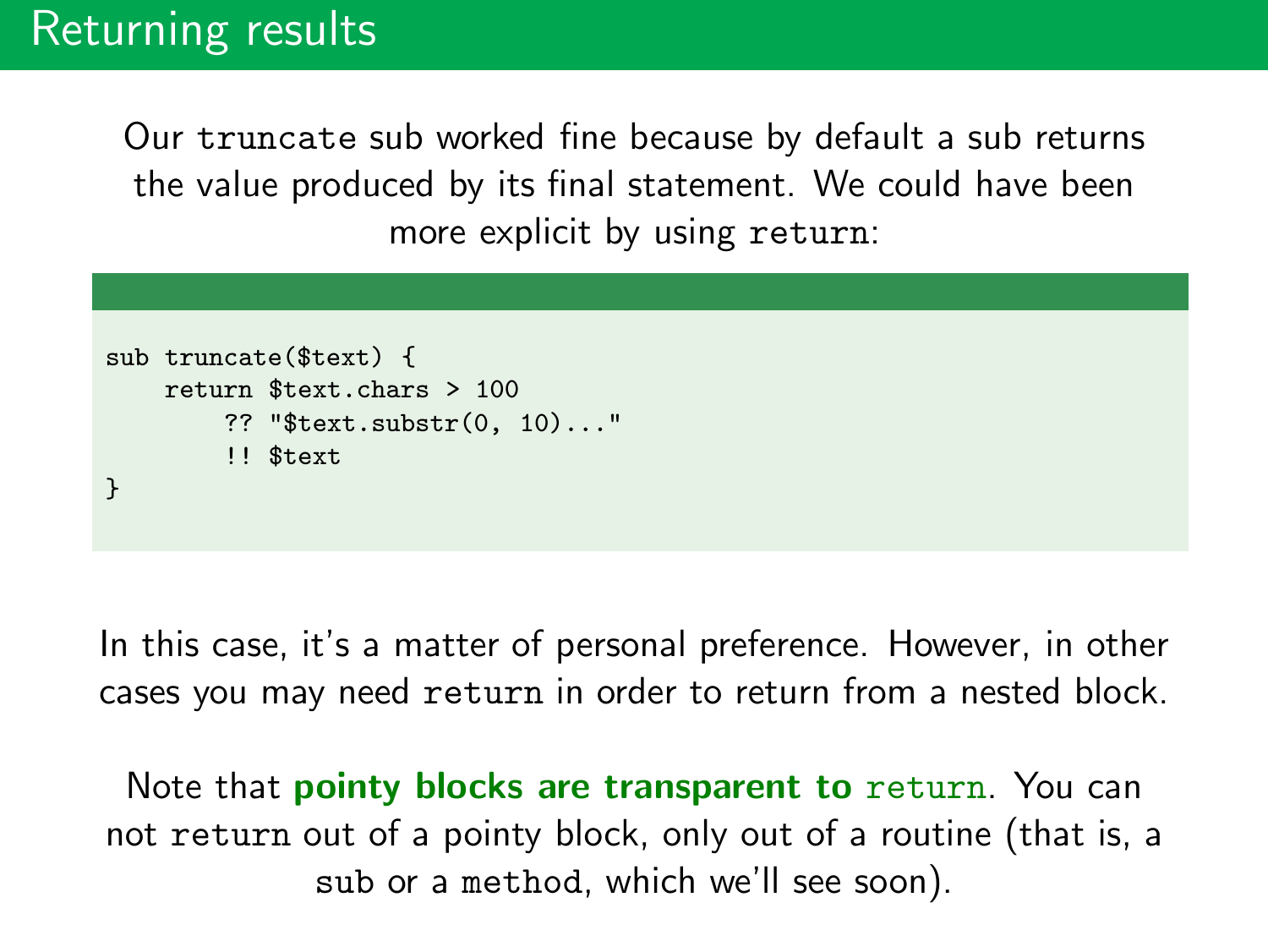Passing arrays and hashes works just like passing scalar values.

```
sub trim-to-shortest(@a, @b) {
   if @a.elems > @b.elems {
       @a[@b.elems .. *]:delete;
   }
   else {
       @b[@a.elems .. *]:delete;
   }
}
my Qx = 1..10;
my Qy = 5..9;trim-to-shortest(@x, @y);
say @x; # 1 2 3 4 5
```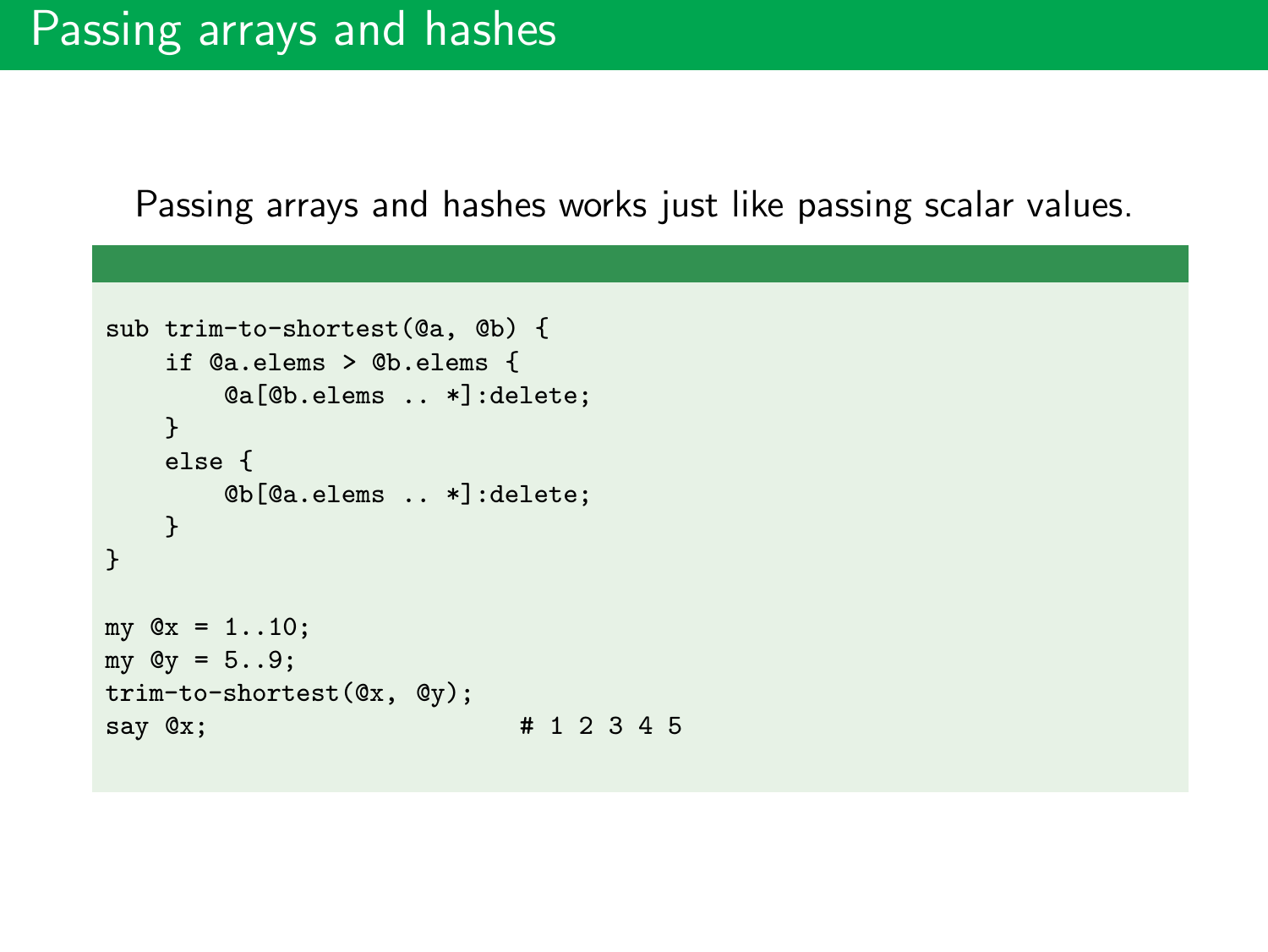In Perl 6, we quite consistently use the terms **argument** and parameter.

- We use argument to mean the things that you pass when you call a sub (or other piece of code, such as a pointy block)
- We call a set of zero or more arguments an **argument list**
- We use **parameter** to mean the thing you declare that receives the argument
- We call a list of zero or more parameters a **signature**

We try to stick to these in error messages, documentation, and so forth. So it's worth getting clear on them.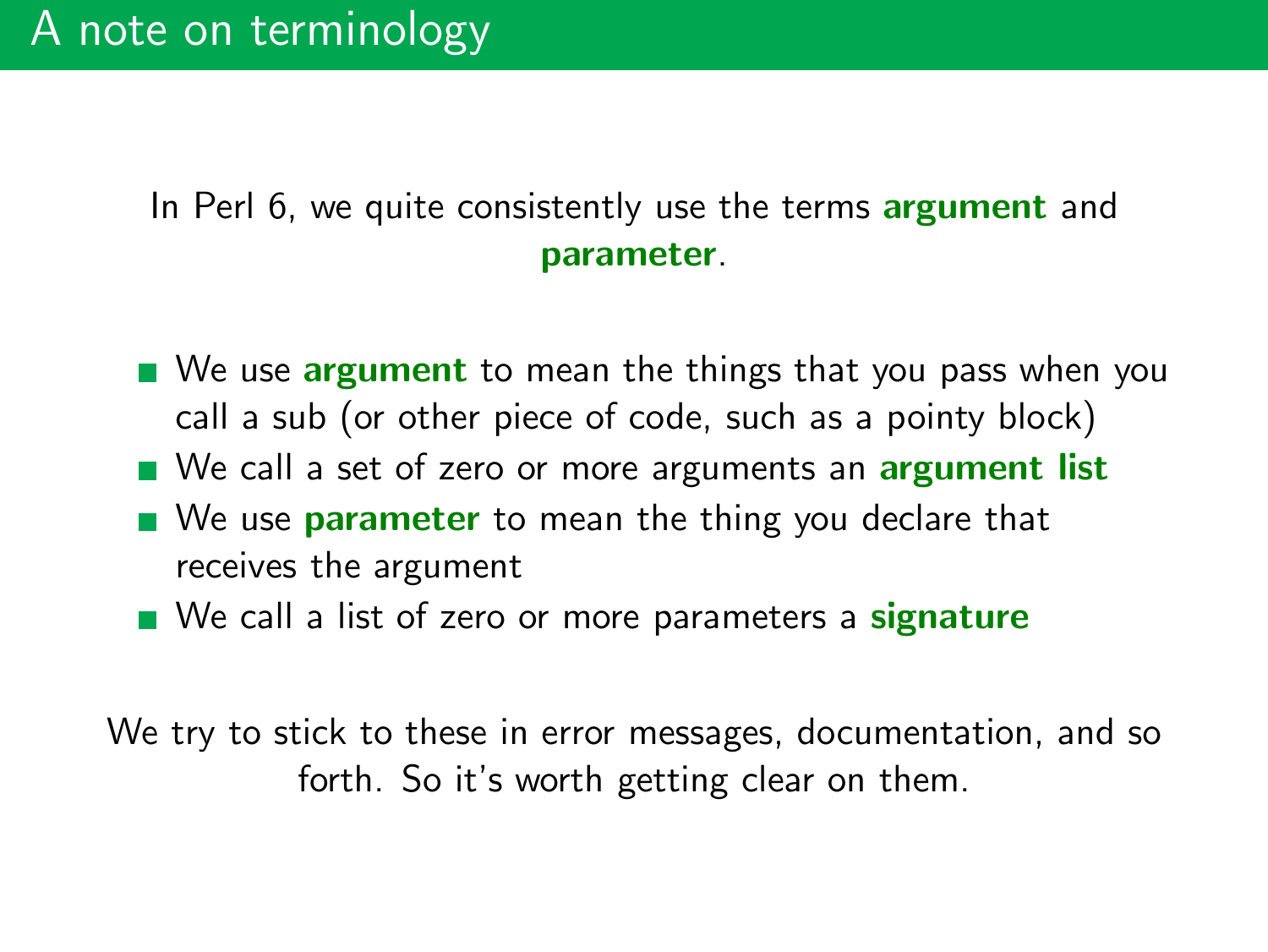See how a couple of possible failure modes work out:

- What happens if you call a sub with the wrong number of arguments? Do you get an error? Is it compile time or runtime?
- Make a typo when calling a sub. Do we find it at compile time or runtime?

Next, refactor your word frequency program into two subs: calculate-frequencies and display-frequencies.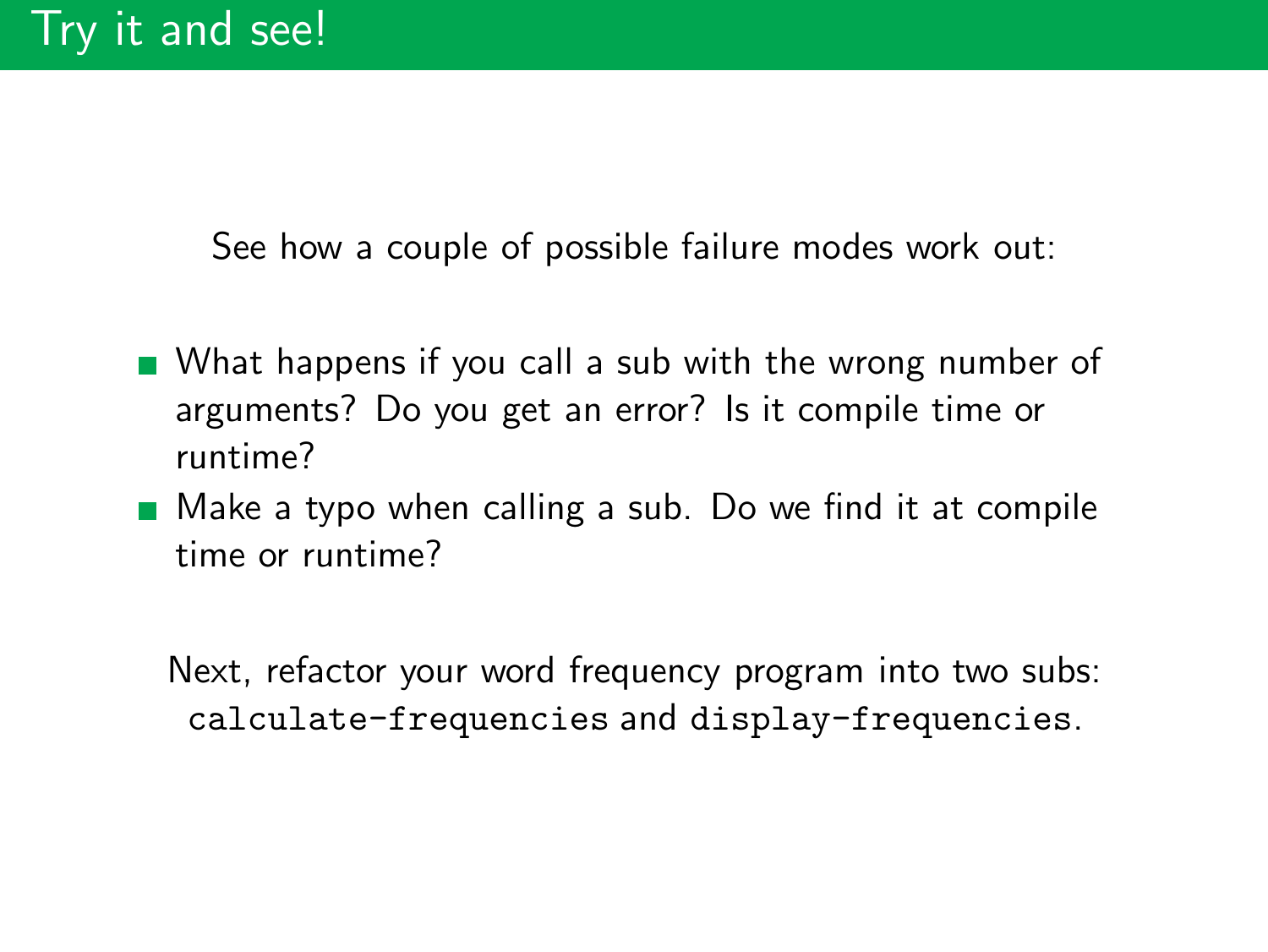When we put a ? on a parameter, we make it optional. If no argument is passed for it, then it will contain Any. This "undefined" value is false in boolean context, so we can do this:

```
my @dancers = <Jane Jill Jonny Jimmy Jenny>;
for @dancers.pick(*) -> $first, $second? {
    if $second {
        say "$first dances with $second";
    }
    else {
        say "$first dances alone";
    }
}
```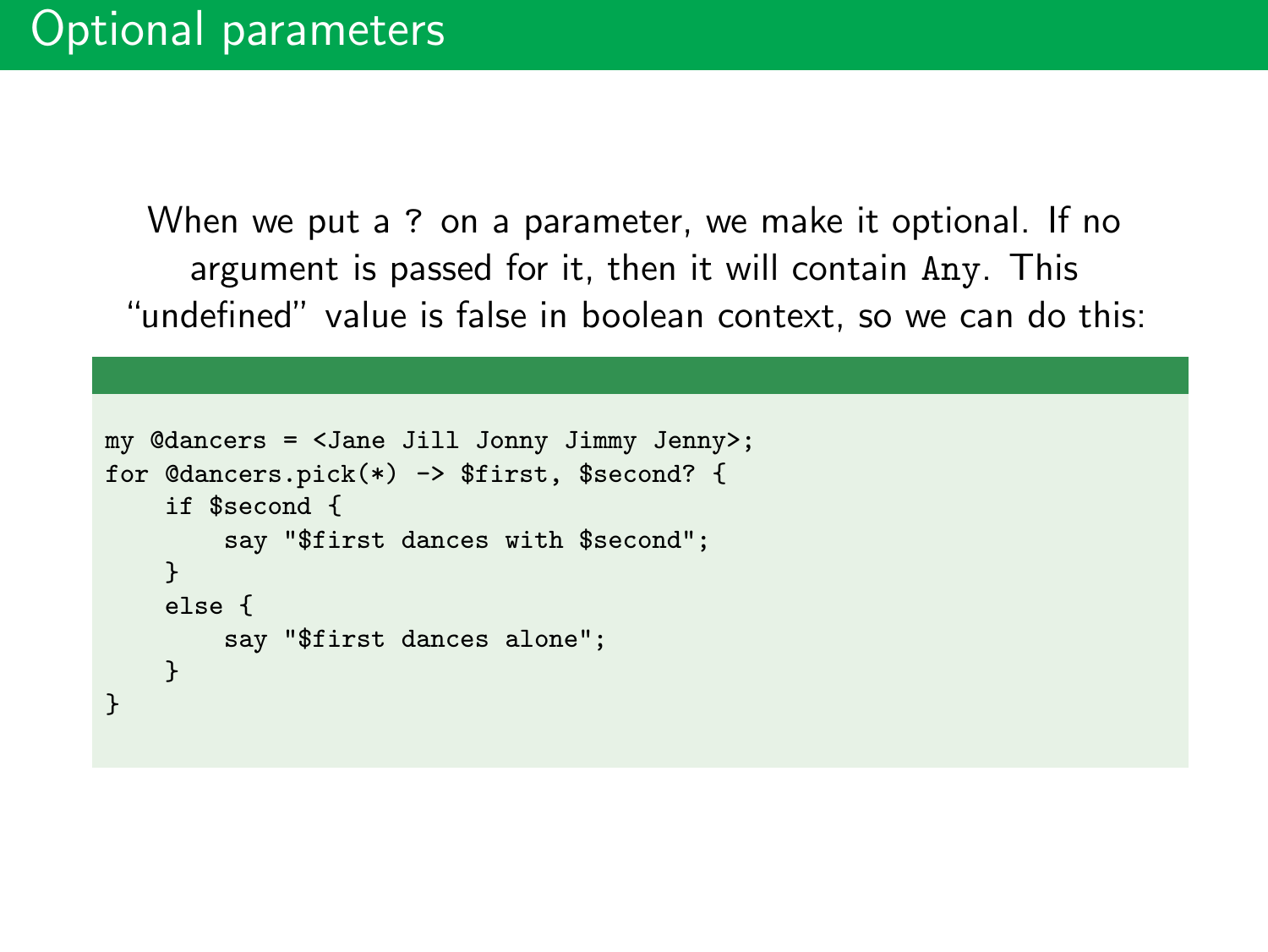## Default values

Another way to make a parameter optional is to supply a **default**:

```
my @dancers = <Jane Jill Jonny Jimmy Jenny>;
for \mathbb{C}dancers.pick(*) -> \text{first}, \text{second} = \text{'the teacher'} {
    say "$first dances with $second";
}
```
Defaults are evaluated per call. Further, since we bind left to right, it is possible to default to a previous parameter:

```
sub log-event($event, $occurred = now, $logged = $occurred) {
   # ...
}
```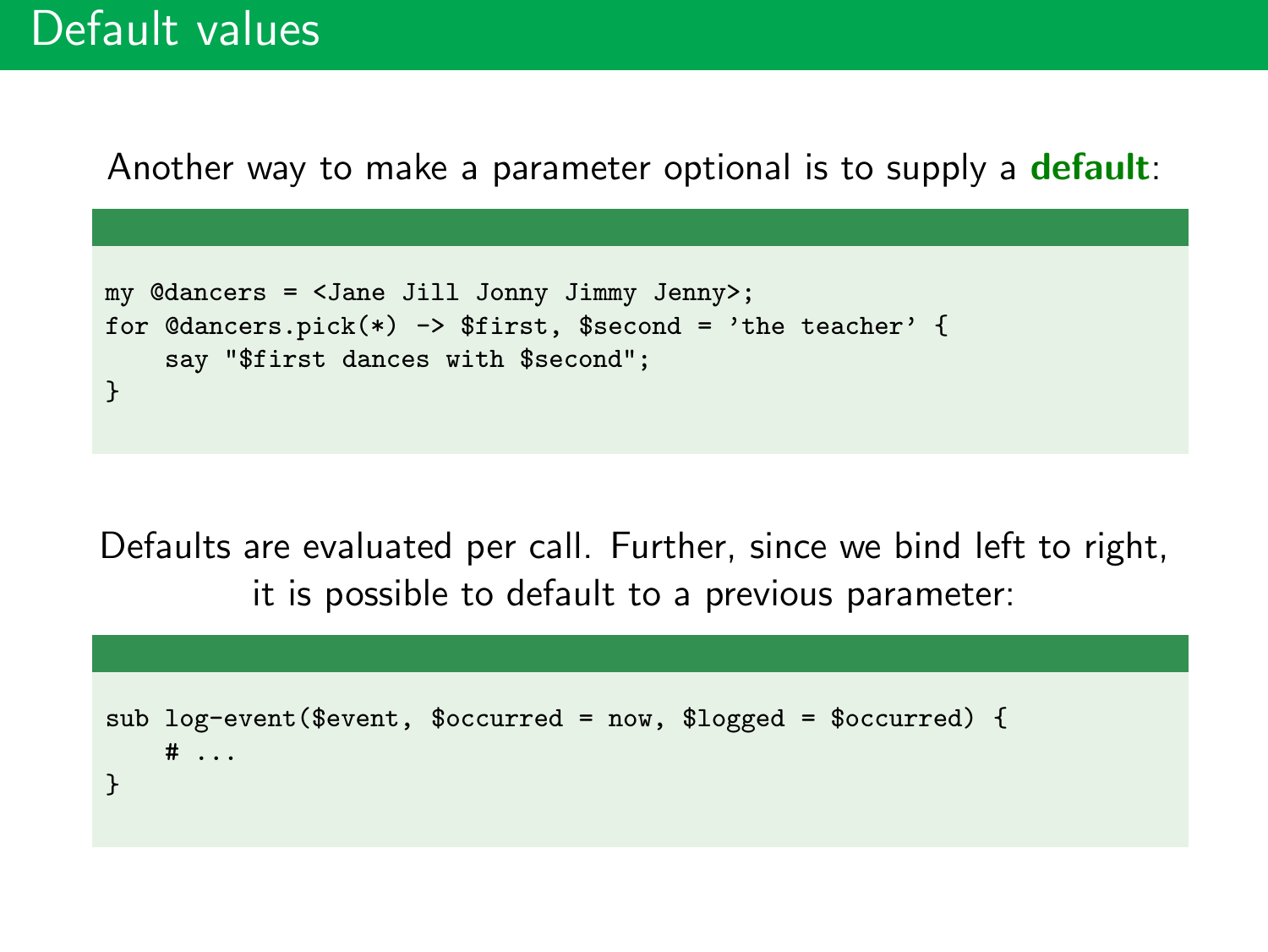It's also possible to use named arguments and parameters. These are typically used for extra configuration and options, and so they are optional by default.

```
sub truncate($text, :$limit = 100, :$trailer = '...') {
   $text.chars > $limit
        ?? "$text.substr(0, $limit)$trailer"
        !! $text
}
say truncate("Drink a beer", limit => 11); # Drink a bee...
```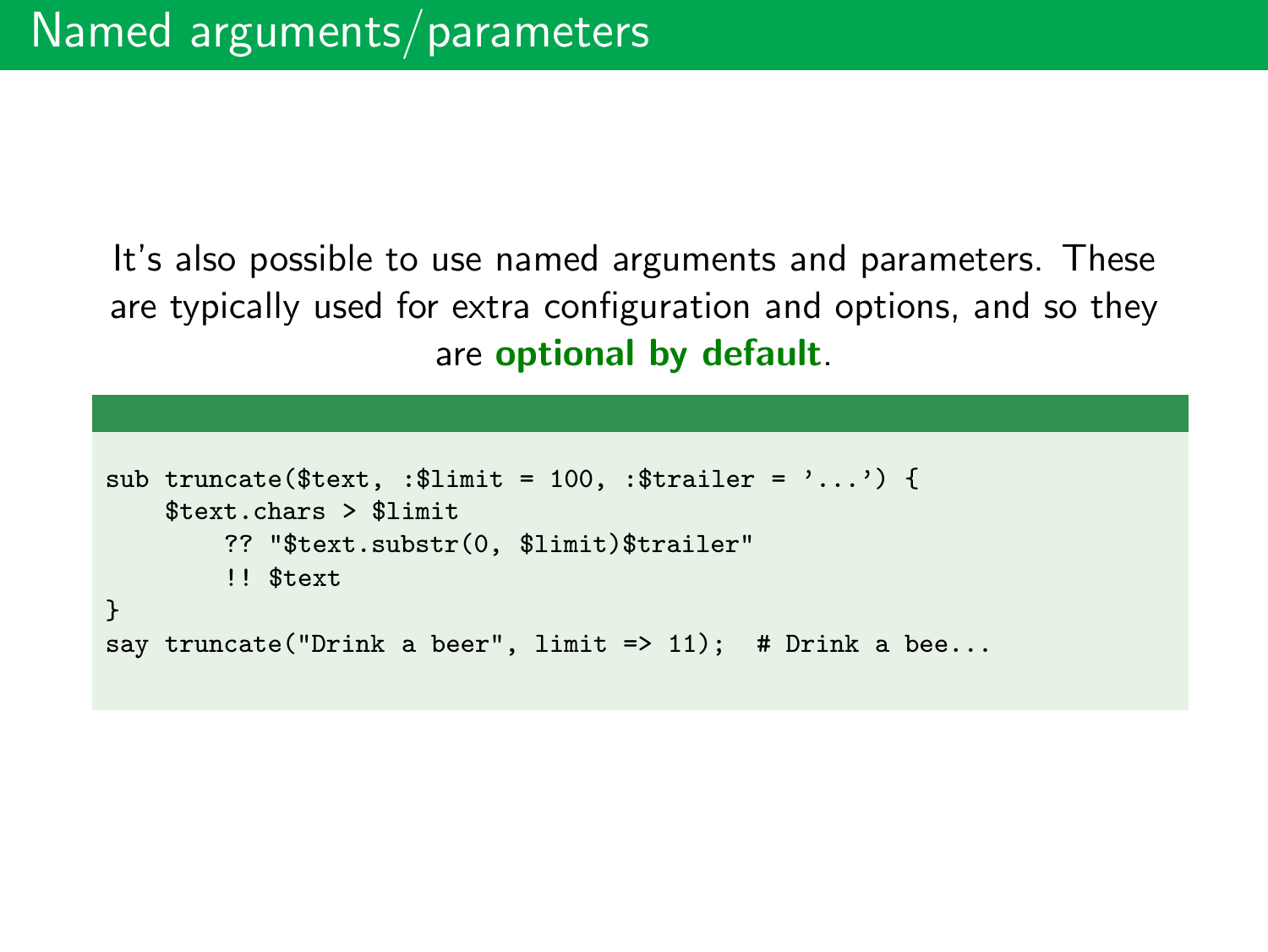## Other ways to pass named arguments

We have a number of different syntaxes for named arguments.

| $limit \Rightarrow 11$ | # fat arrow syntax  |
|------------------------|---------------------|
| :limit(11)             | # colon pair syntax |

The colon pair syntax has some special cases for booleans:

| :global  |  | # same as :global(True)  |
|----------|--|--------------------------|
| :!global |  | # same as :global(False) |

And also one for passing on a variable with the same name as the parameter:

:\$global # same as :global(\$global)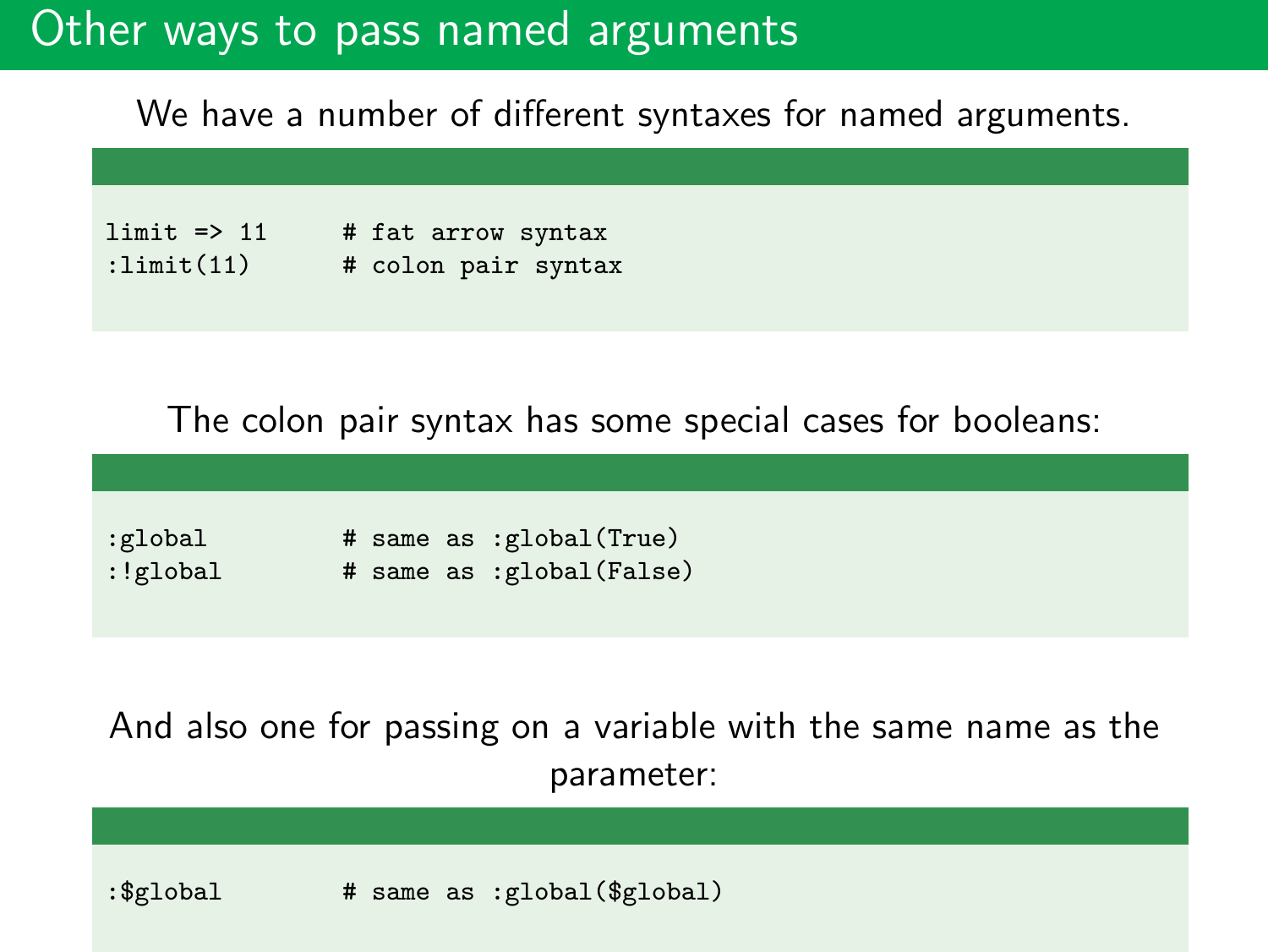Also we have slurpy parameters, when we want to accept any number of arguments. There are a few forms of these. For example, we can take all positionals:

```
sub join-and-truncate($joiner, $limit, *@values) {
   truncate(@values.join($joiner), limit => $limit);
}
```
Or perhaps also all the named arguments:

```
sub join-and-truncate($joiner, *@values, *%options) {
   # ... but how to pass the options on to truncate?
}
```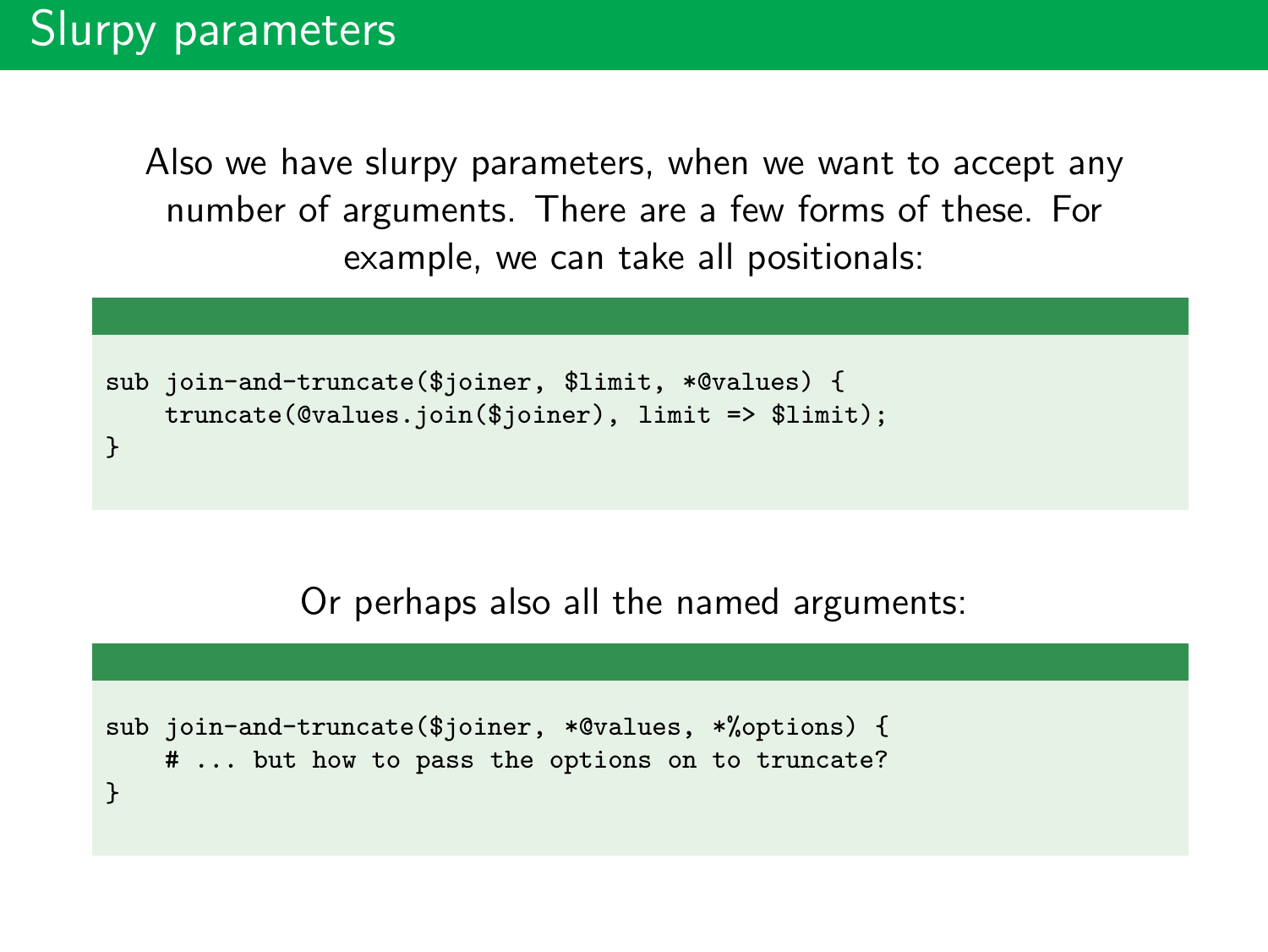The "opposite" of slurping is flattening an array or hash into an argument list. This is done with the | prefix operator (which is only meaningful inside of an argument list).

```
sub join-and-truncate($joiner, *@values, *%options) {
    truncate(@values.join($joiner), |%options);
}
```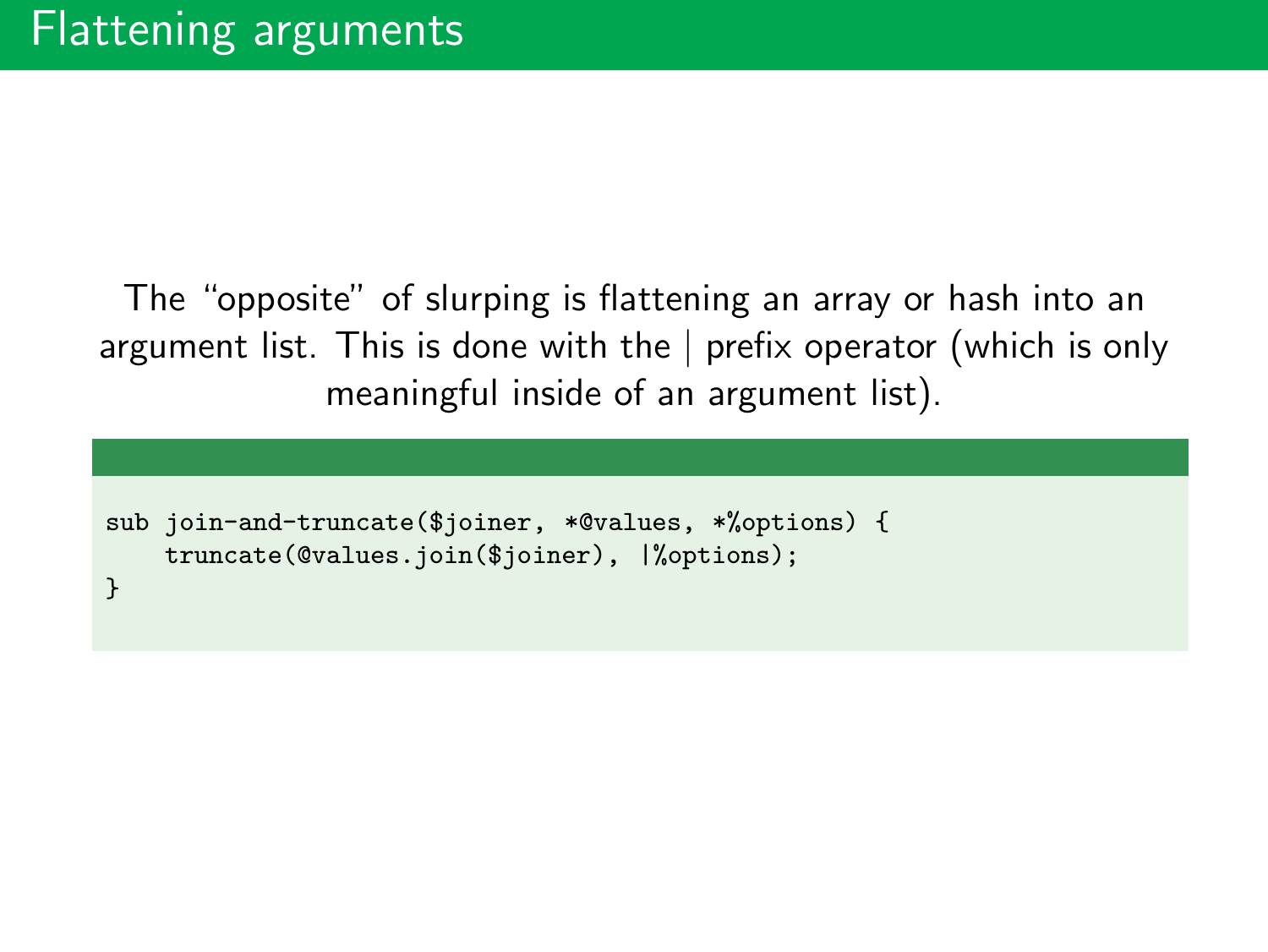It's sometimes important to remember that \*@pos will flatten incoming arrays into a single array. Therefore, if you want to write this:

```
sub check-array-lengths(*@arrays) {
    for @arrays -> @arr {
        die "Oh no it's too long!" if @arr.elems > 5;
    }
}
mv Qa = 1.14;
my Qb = 1..3;check-array-lengths(@a, @b);
```
You'll end up in a mess, with @arrays containing 7 Ints!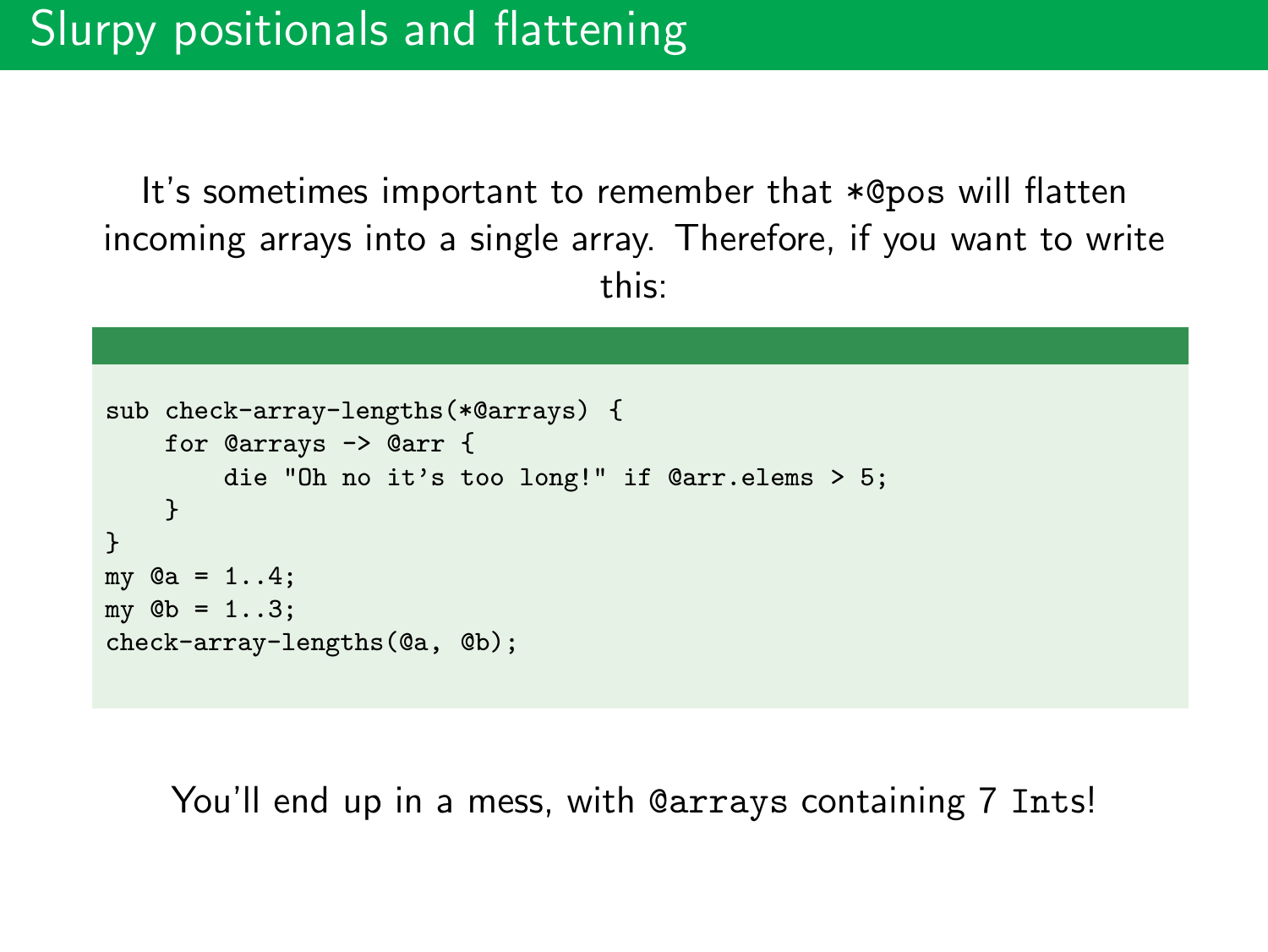You can prevent this steam-rollering by using \*\*@arrays instead:

```
sub check-array-lengths(**@arrays) {
 for @arrays -> @arr {
      die "Oh no it's too long!" if @arr.elems > 5;
 }
}
my @a = 1..4;my Qb = 1..3;check-array-lengths(@a, @b);
```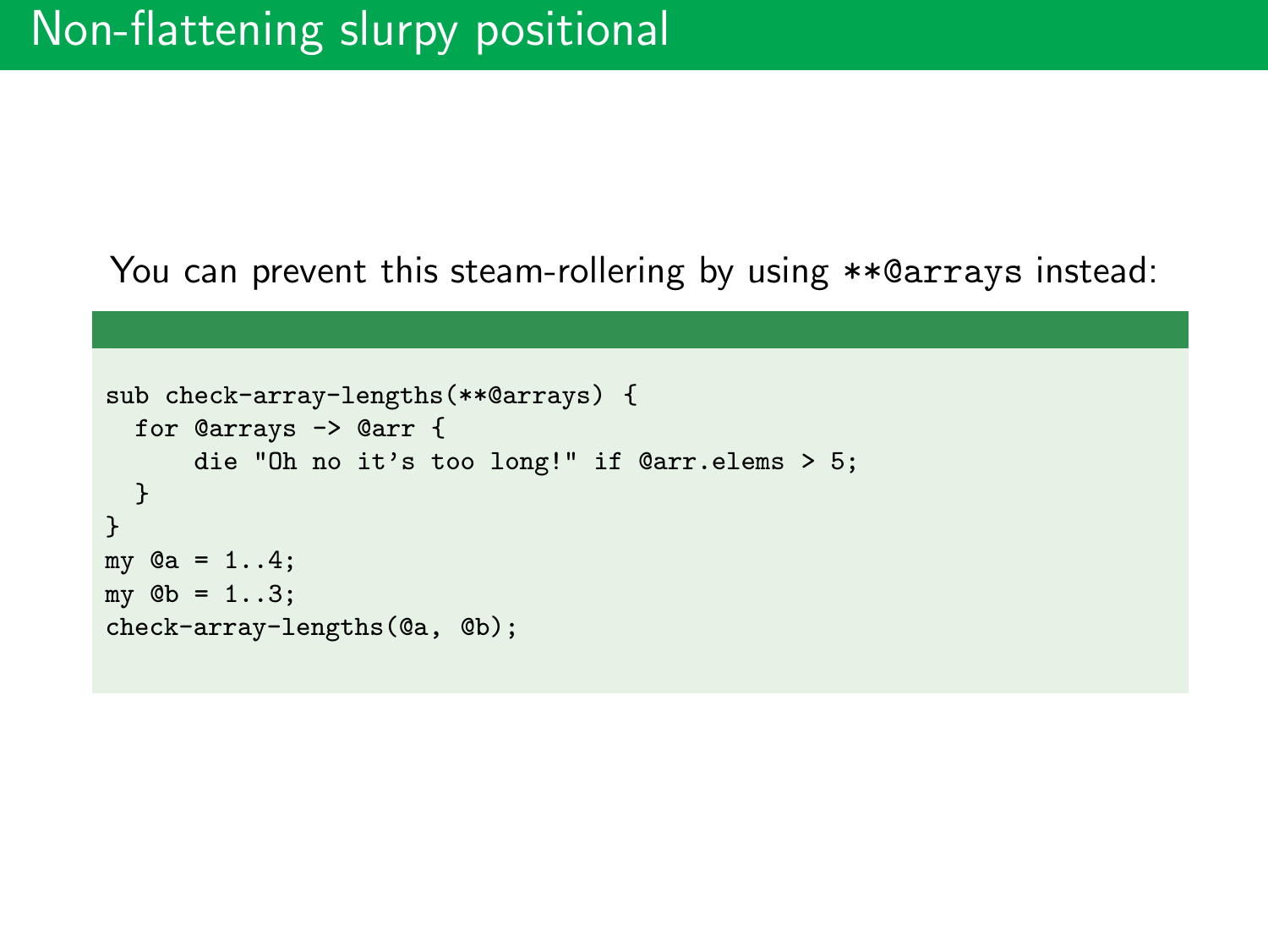To pass along a subroutine as an argument to another subroutine, pass it by putting the & before its name. On the parameter side, you could happily use a Scalar, but using the & sigil there too offers convenient calling.

```
sub run-without-banned-options(&run, %options, @banned) {
   my %filtered = %options;
    %filtered{@banned}:delete;
    run(|%filtered);
}
sub operate(:$force, :$strip, :$verbose) {
    say $force, $strip, $verbose;
}
my %opts = force => 1, verbose => 1;
my @banned = 'force', 'strip';
run-without-banned-options(&operate, %opts, @banned);
```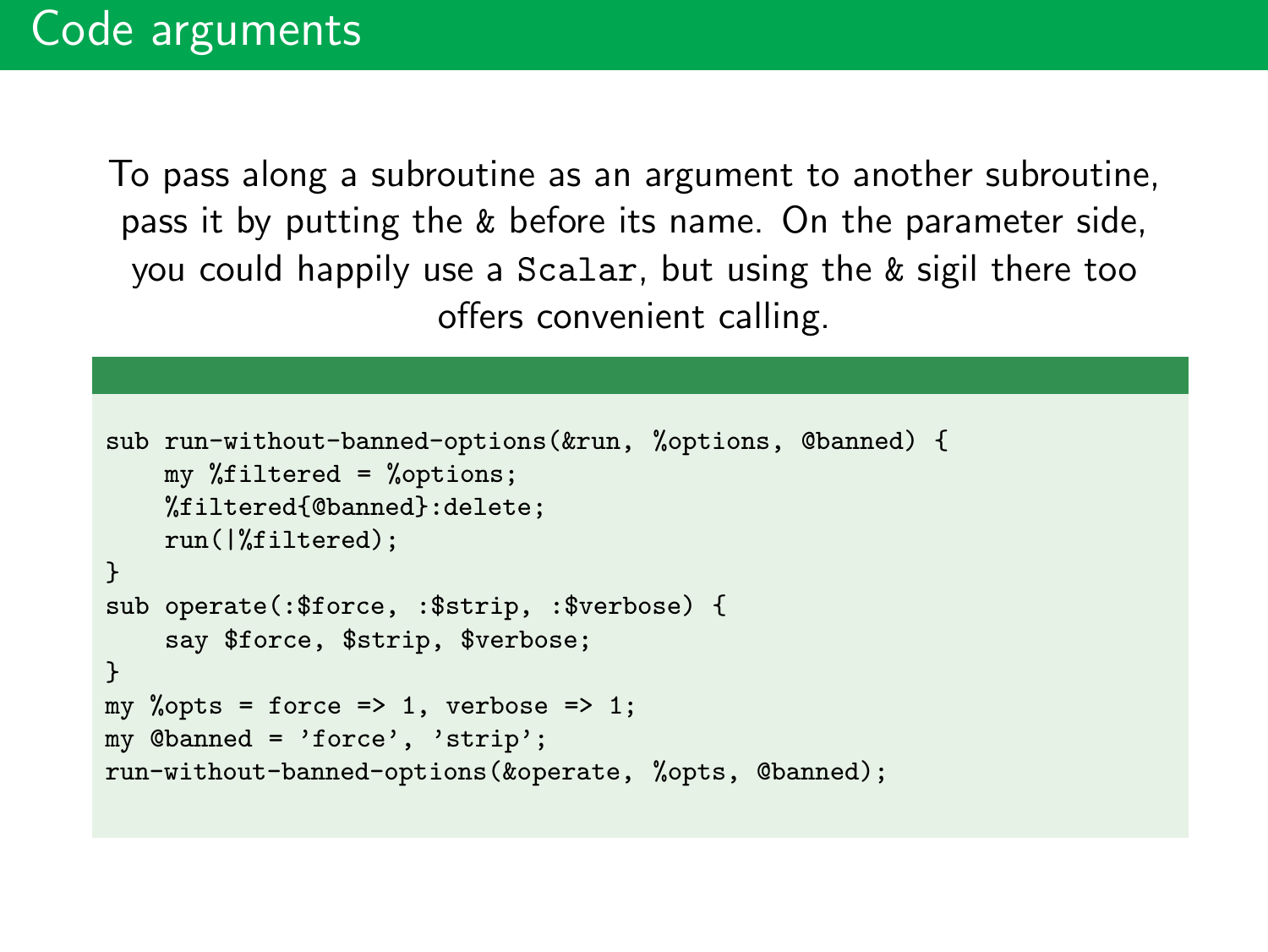Note how we made a copy of the %options hash on the previous slide. We did this so as to avoid modifying the existing one that was passed to us. We can achieve this more easily with is copy:

```
sub run-without-banned-options(&run, %options is copy, @banned) {
   %options{@banned}:delete;
   run(|%options);
}
sub operate(:$force, :$strip, :$verbose) {
    say $force, $strip, $verbose;
}
my %opts = force => 1, verbose => 1;
my @banned = 'force', 'strip';
run-without-banned-options(&operate, %opts, @banned);
```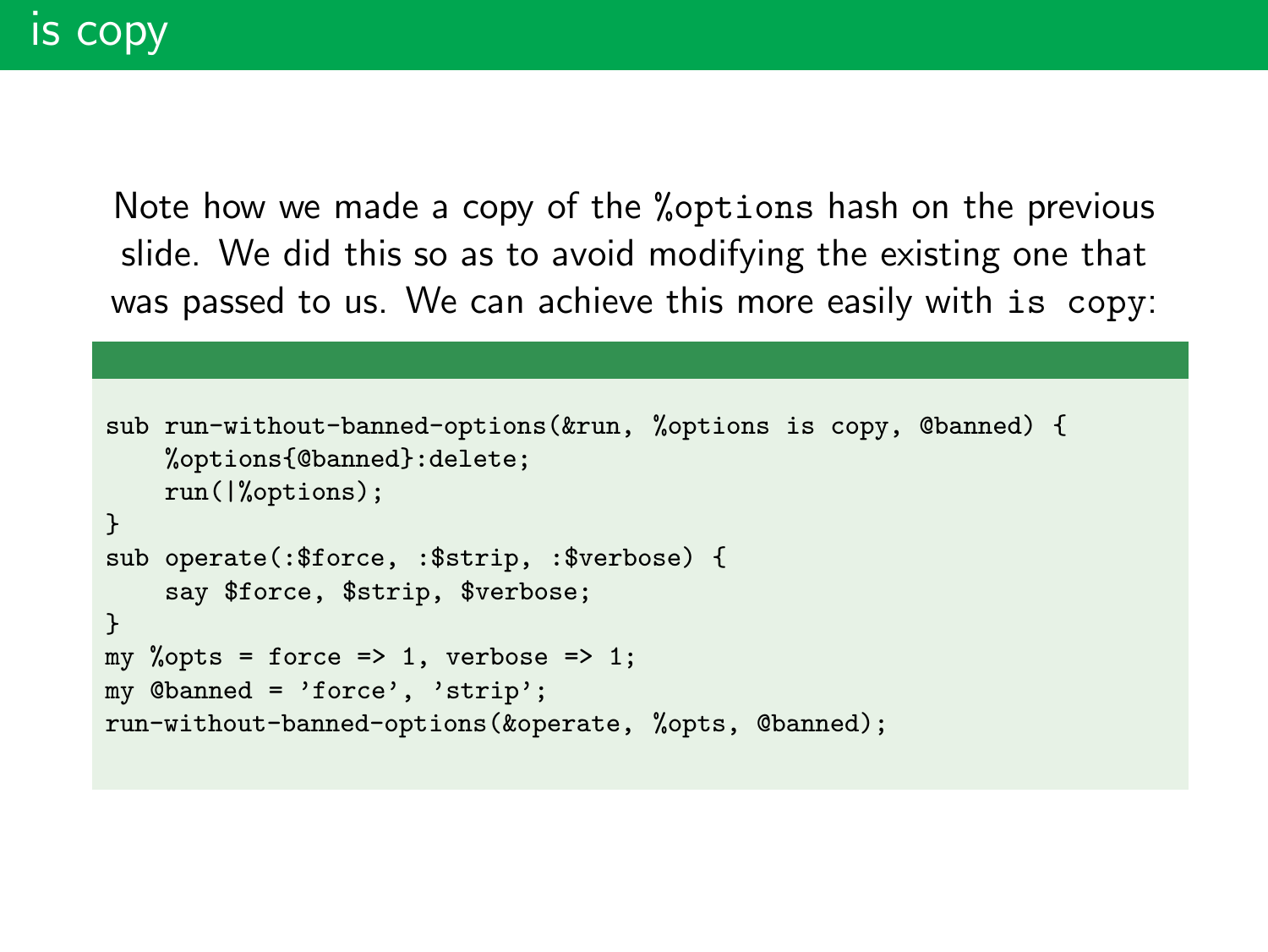First, try to write a sub inc that, when passed a variable as an argument, adds one to it in place (so my  $a = 41$ ; inc( $a$ ); say \$a; gives 42). What happens? Try using is copy and see how it changes (but does not fix) the problem. Then try out is rw.

Next, make your word frequency filter take the list of blocked words as a named parameter. Also add a threshold named parameter (defaulted to zero), and don't return any words with frequencies below the threshold.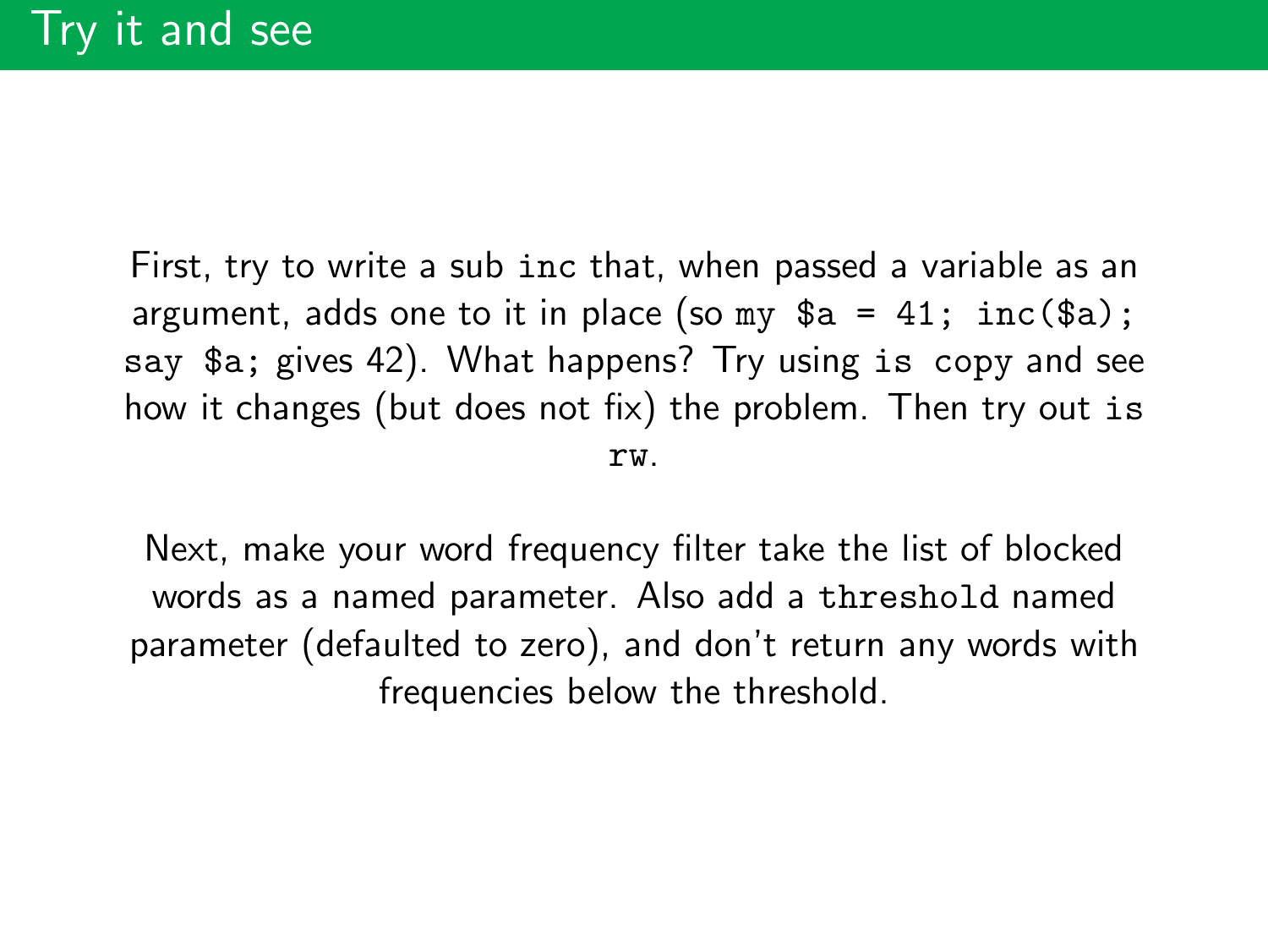## Classes, attributes, and methods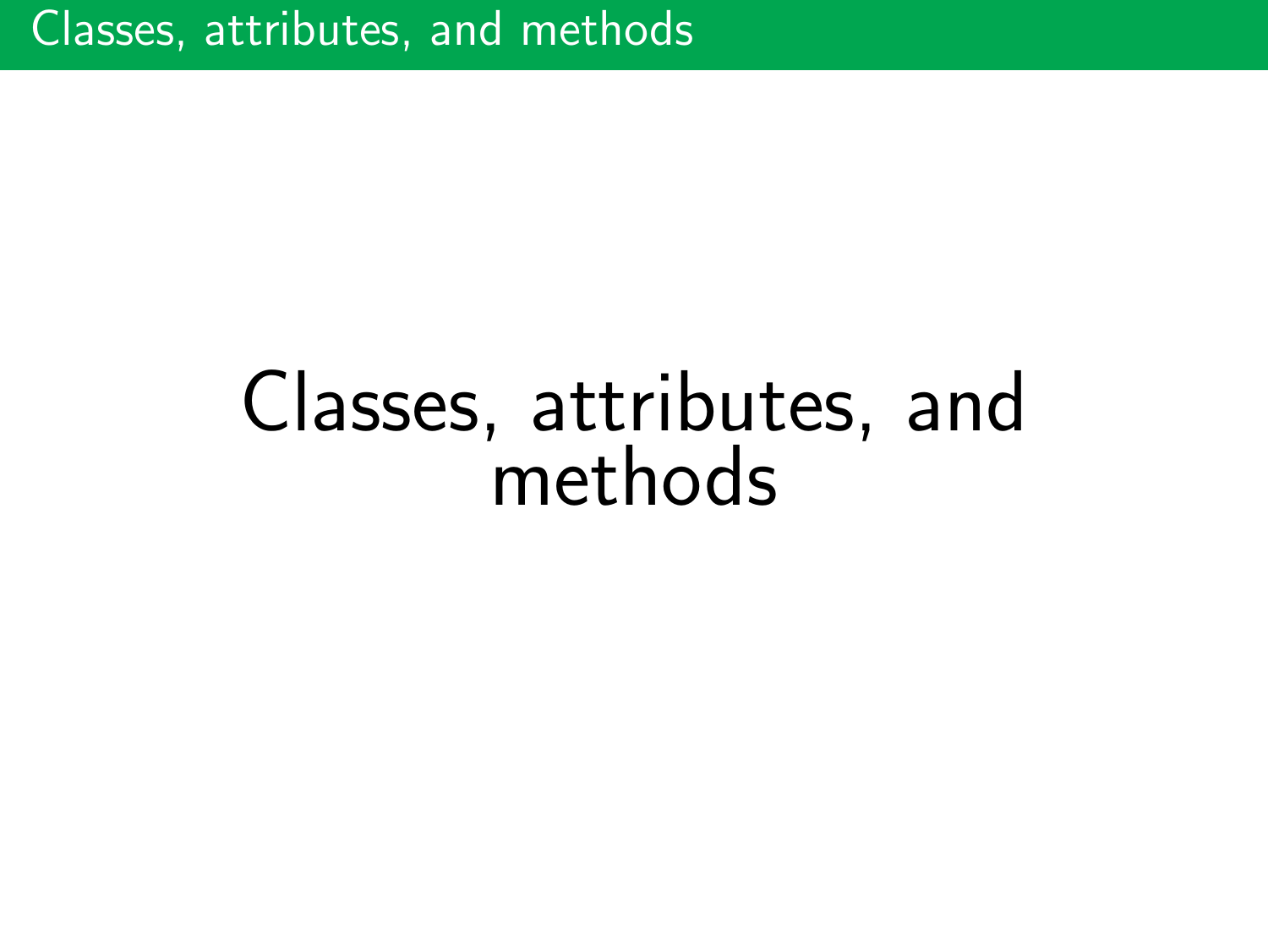"I'm sorry that I long ago coined the term 'objects' for this topic because it gets many people to focus on the lesser idea. The big idea is 'messaging'..." - Alan Kay

Objects are autonomous components with internal state - which we aren't meant to care about from the outside. Instead, we communicate with an object entirely by sending it messages.

In Perl 6 parlance, as in many other languages, we call message sends "method calls". But we get better OO designs if we think of them as sending a message to some independent agent.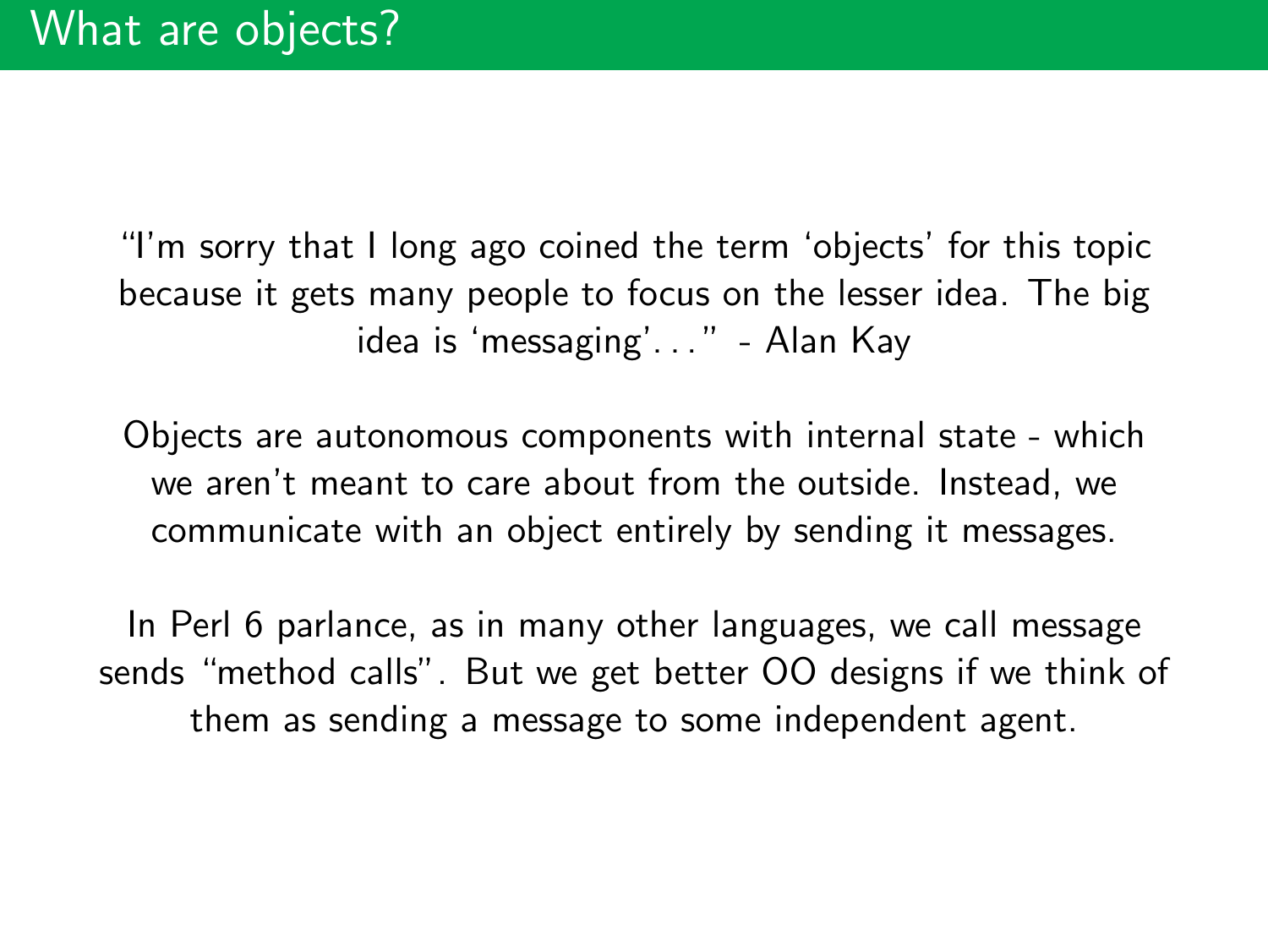We'll build a simple score keeper for a game where players earn points. Write class to declare a class, and has to introduce state private to it. Note the ! twigil means "this is private to the class".

```
class ScoreKeeper {
    has %!player-points;
}
```
There are various other forms of attribute declaration, but the real name of an attribute is always \$!foo/@!foo/%!foo/&!foo.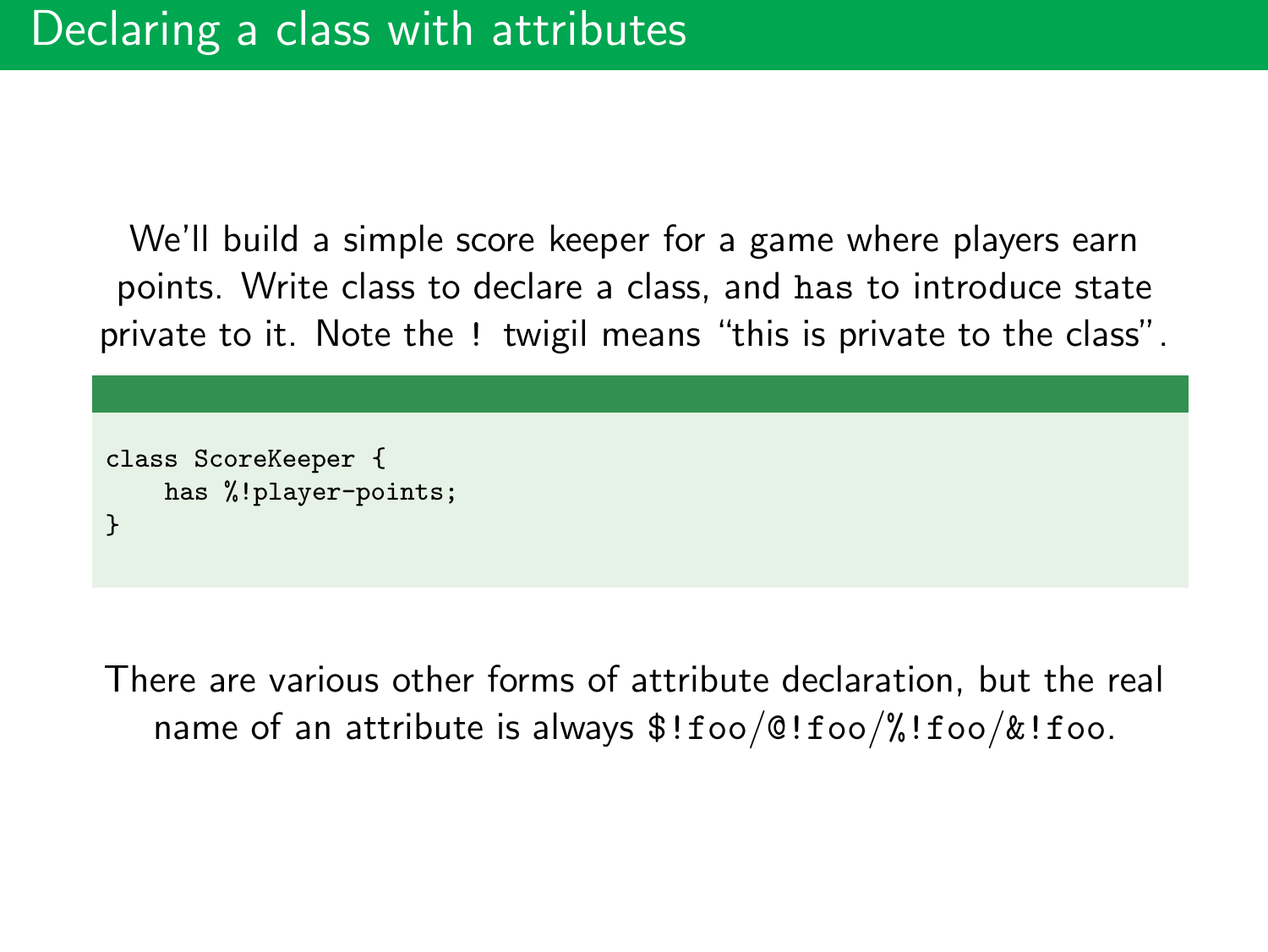When players earn points, we want to add them. We also want a method to get the standings. Methods look very much like subs, except you declare them with method.

```
method score($player, $points) {
    %!player-points{$player} += $points;
}
method ranking() {
    %!player-points.pairs.sort({ -.value })
}
```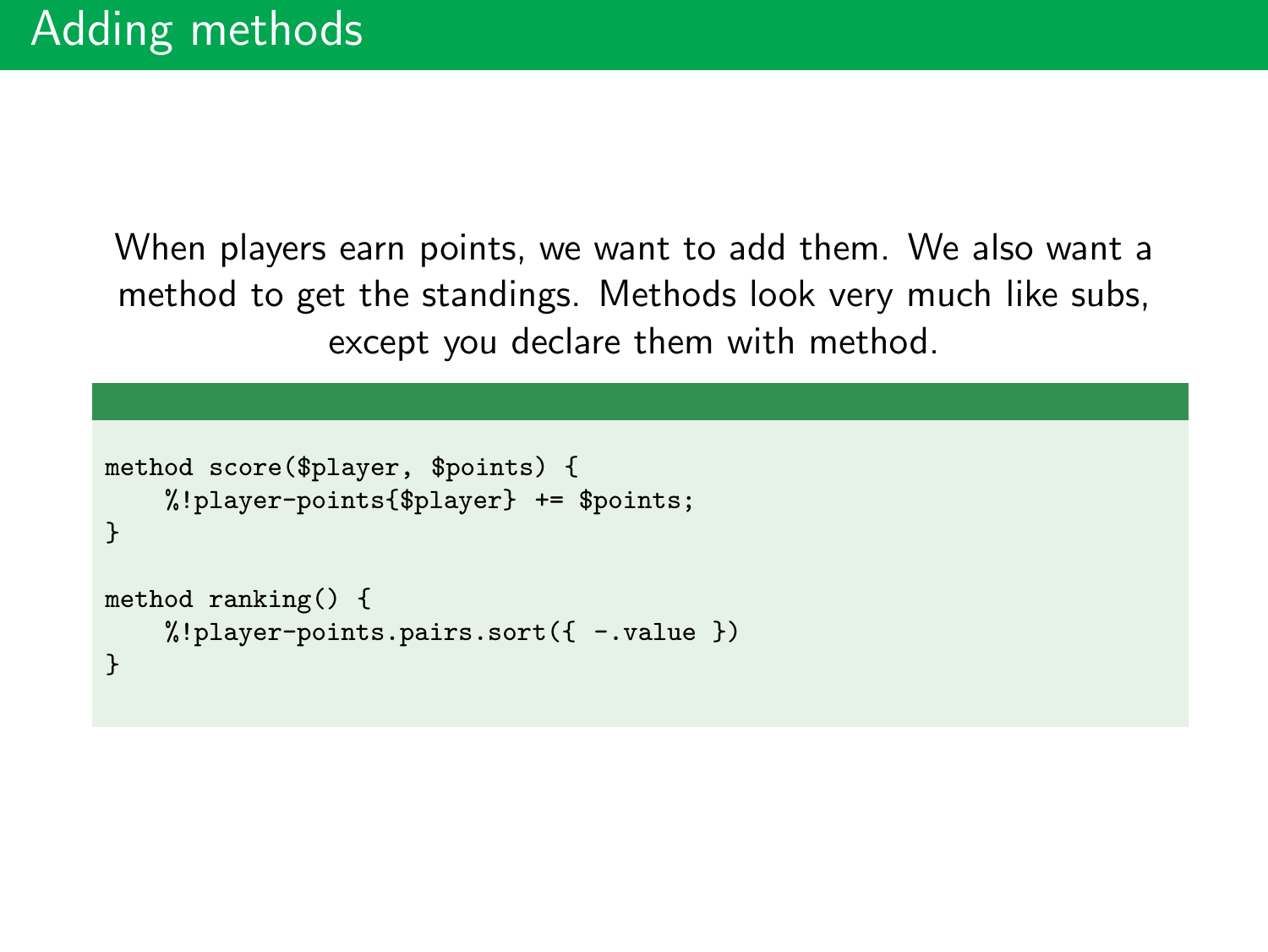Finally, we need to initialize all players to zero points. (Yes, Perl 6 does have auto-vivification, but if we rely on that then our ranking will lack players who never earn points).

We write a submethod (a method only callable directly on the class, not inherited) with the special name BUILD to do this:

```
submethod BUILD(:@players) {
    for @players -> $player {
        %!player-points{$player} = 0;
    }
}
```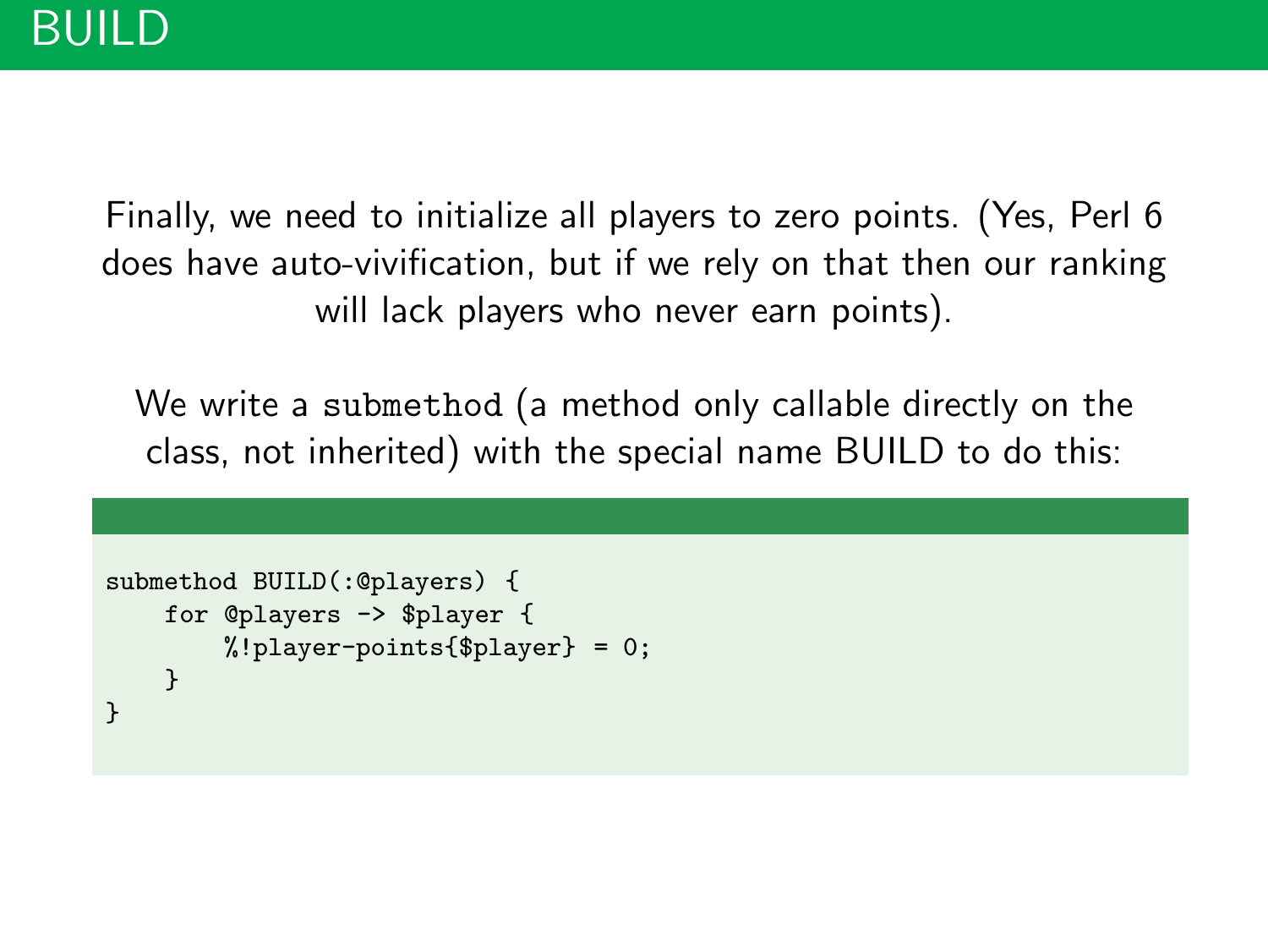We can now create a new instance by calling the new method, which we always inherit. Any named arguments we pass will make it to BUILD:

```
my $game = ScoreKeeper.new(players => <jnthn masak lizmat>);
```
We can then use the object as follows:

```
$game.score('jnthn', 100);
$game.score('lizmat', 150);
for $game.ranking -> $s {
    say "$s.key(): $s.value() points";
}
```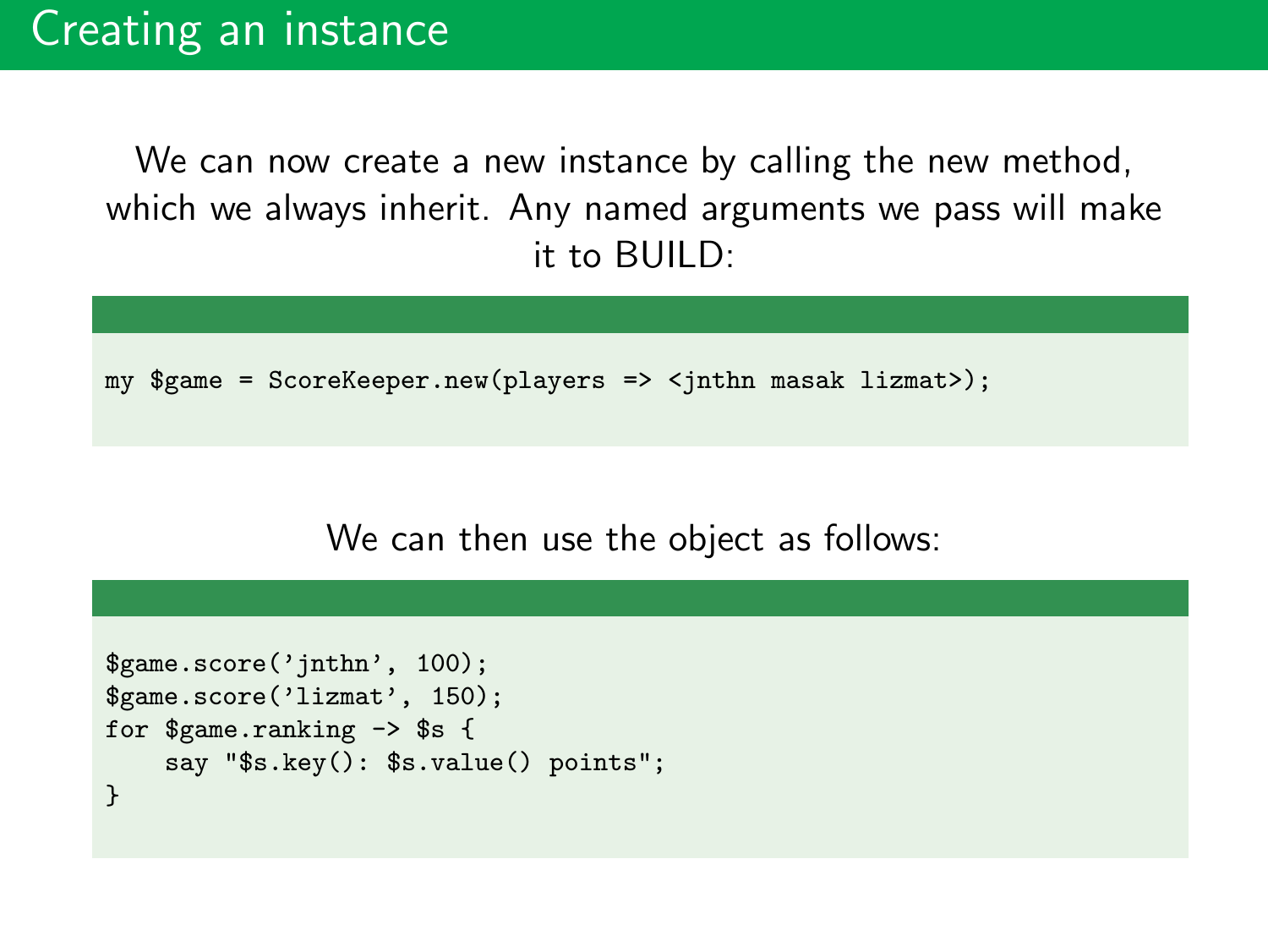Write a DaySchedule class for scheduling hourly appointments. It should work as follows:

```
my ssched = DaySchedule.new(opening => 9, closing => 17);
$sched.add-appointment(10, 'Fred'); # Works fine
$sched.add-appointment(8, 'Brad'); # Dies: too early
$sched.add-appointment(17, 'Anna'); # Dies: too late
$sched.add-appointment(9, 'Lena'); # Works fine
$sched.add-appointment(10, 'Adam'); # Dies: conflict
```
If you're free time, add a method that describes the schedule.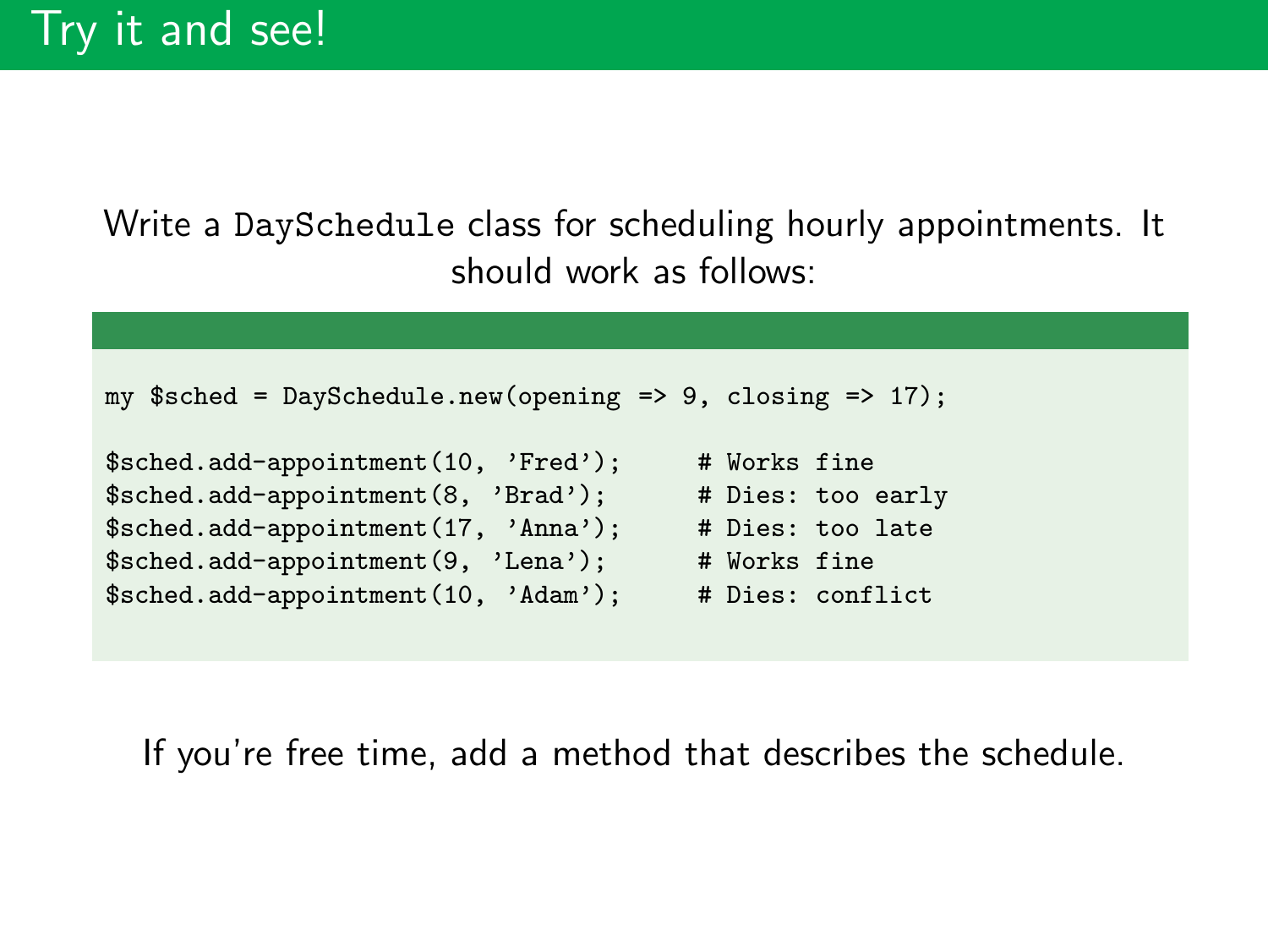A role is a collection of methods, and perhaps attributes, that can be incorporated into a class.

Suppose we wanted to handle point-earning games like those we have so far, along with games where the winner is the first to reach a goal. We can get some re-use by factoring the scoring functionality out into a role.

```
role Scoring {
    has %!player-points;
    method !zero-scores(@players) {
        for @players -> $player {
            %! player-points{$player} = 0;
        }
    }
    method score($player, $points) { ... }
    method ranking() { ... }
}
```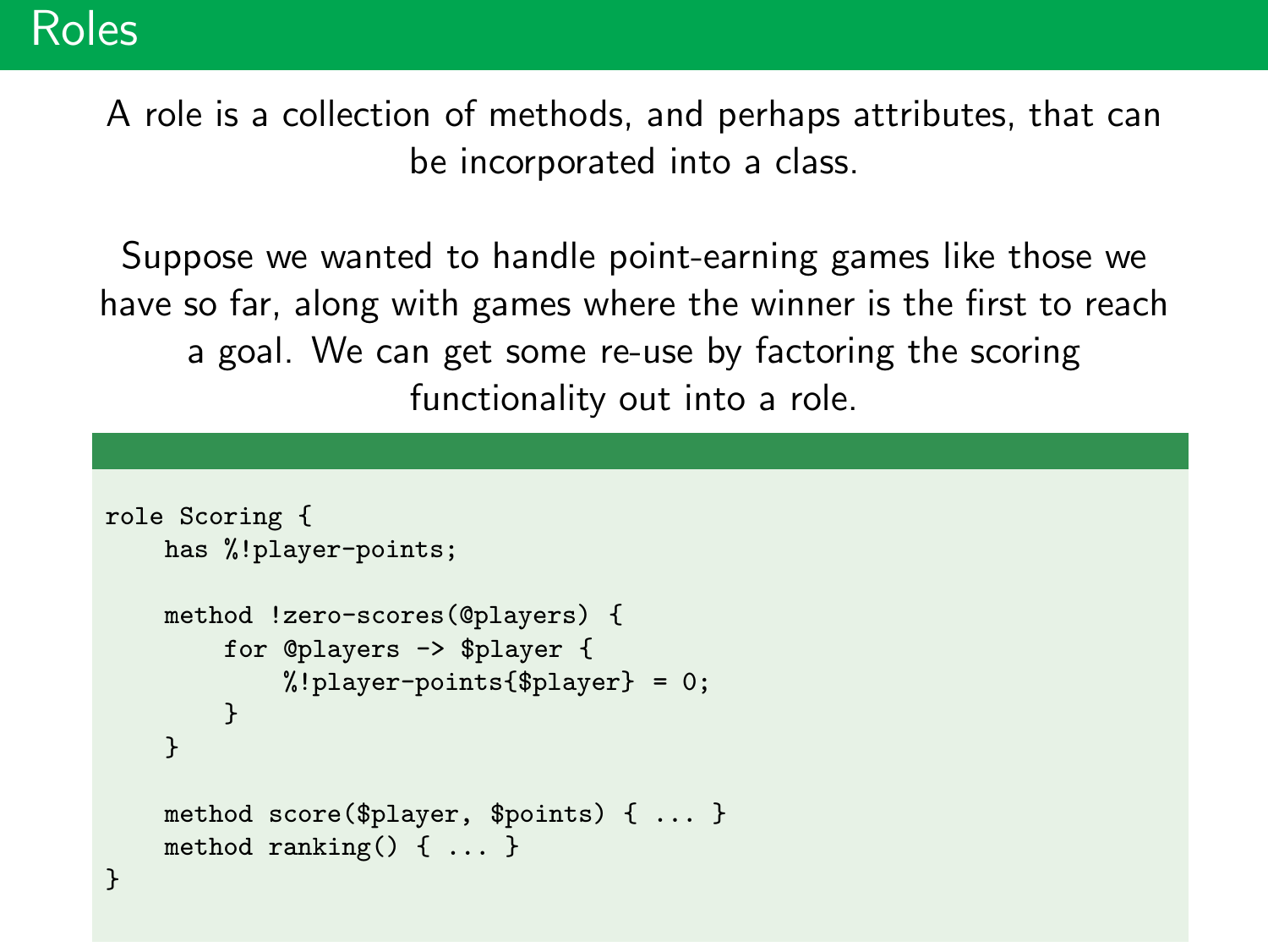The does keyword is used to incorporate a role into a class.



You can incorporate many roles into a class. Any **conflicts** - where two roles try to provide a method of the same name - will be identified at compile time.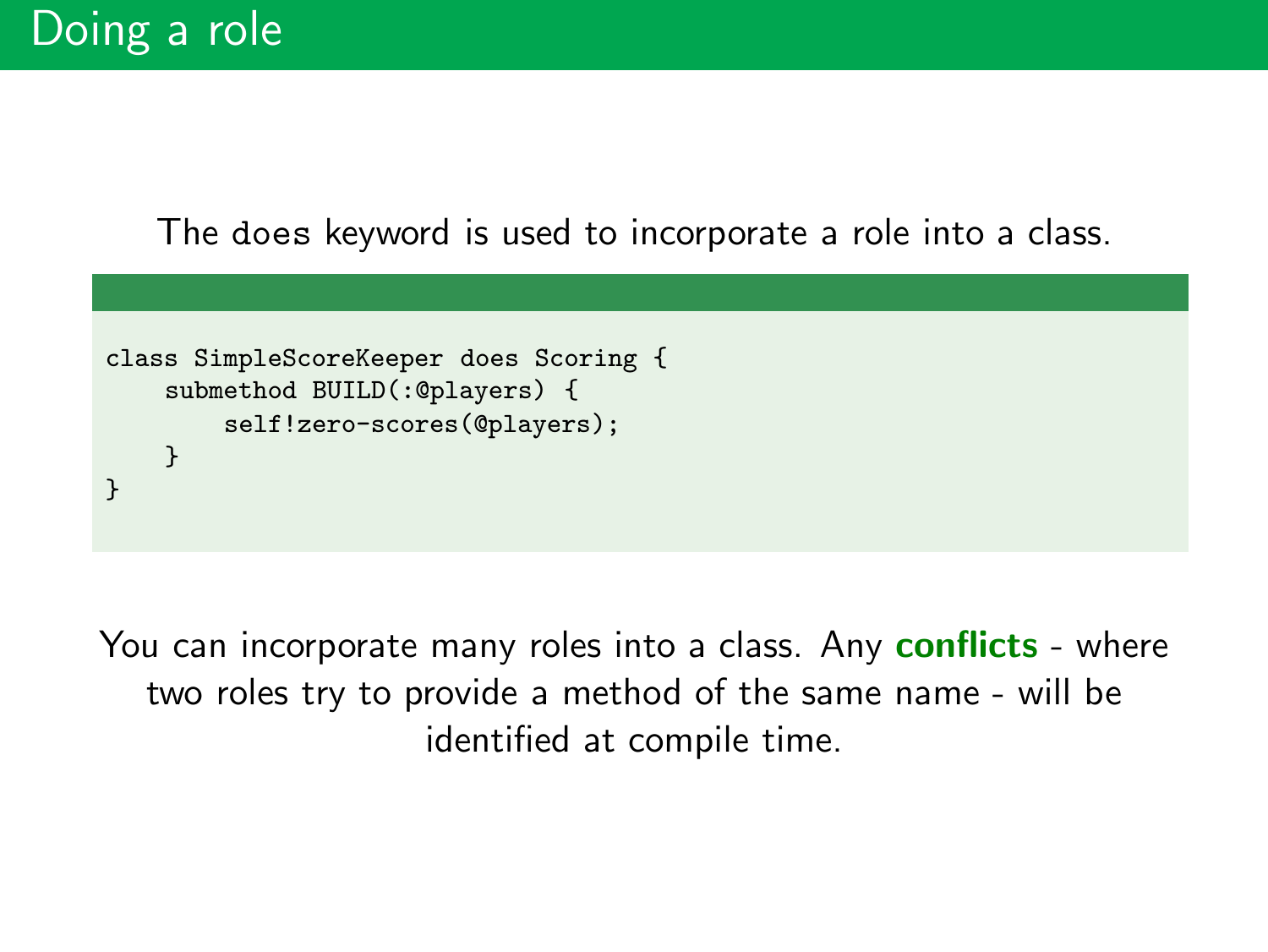Here's how we can implement the "first to meet the goal" score class.

```
class FirstToGoalScoreKeeper does Scoring {
   has $!goal;
    submethod BUILD(:@players, :$!goal) {
        self!zero-scores(@players);
    }
   method winners() {
        \frac{0}{2}!player-points.grep({ .value >= $!goal }).map({ .key })
    }
}
```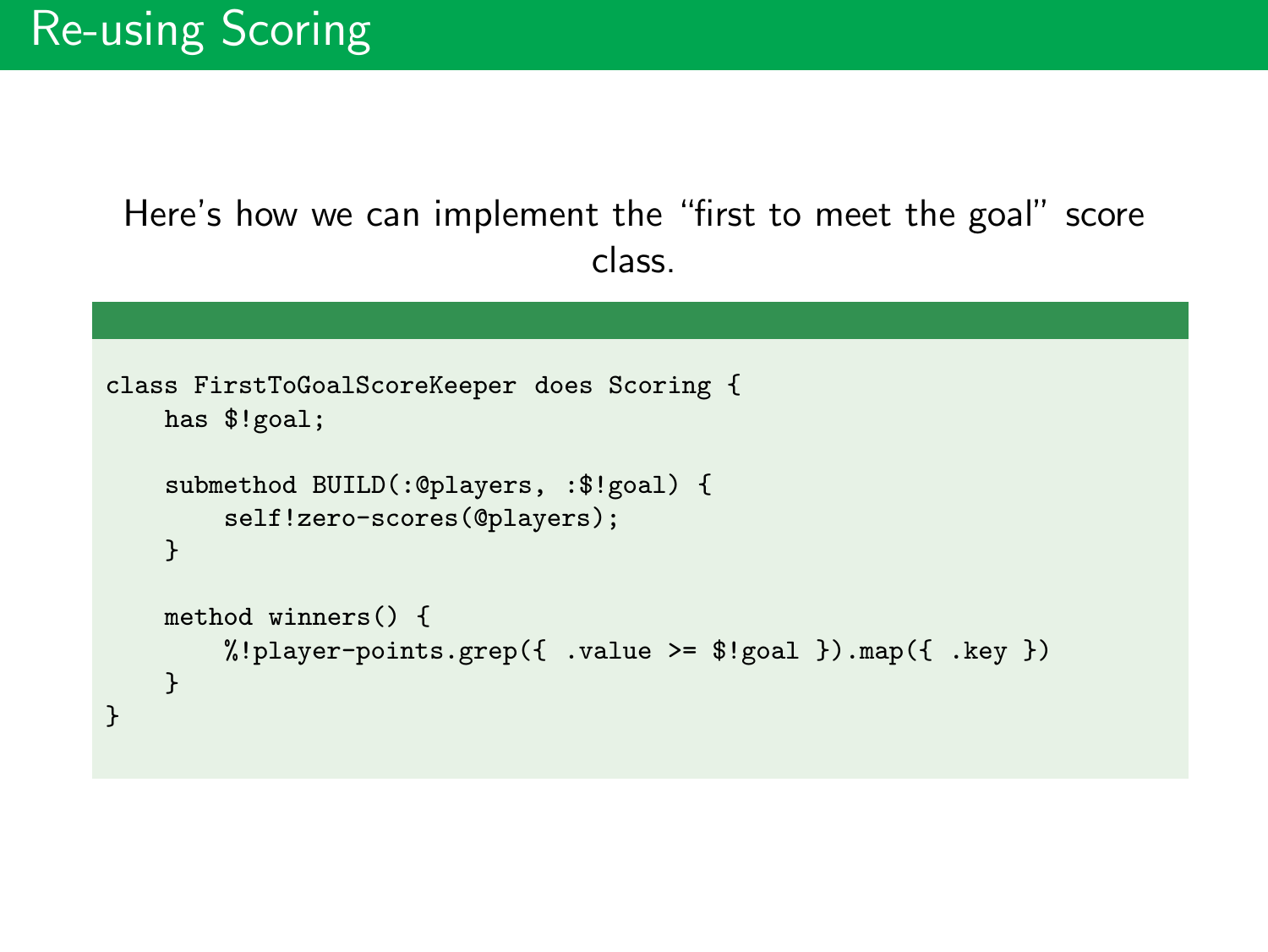(whatever topics there's interest in)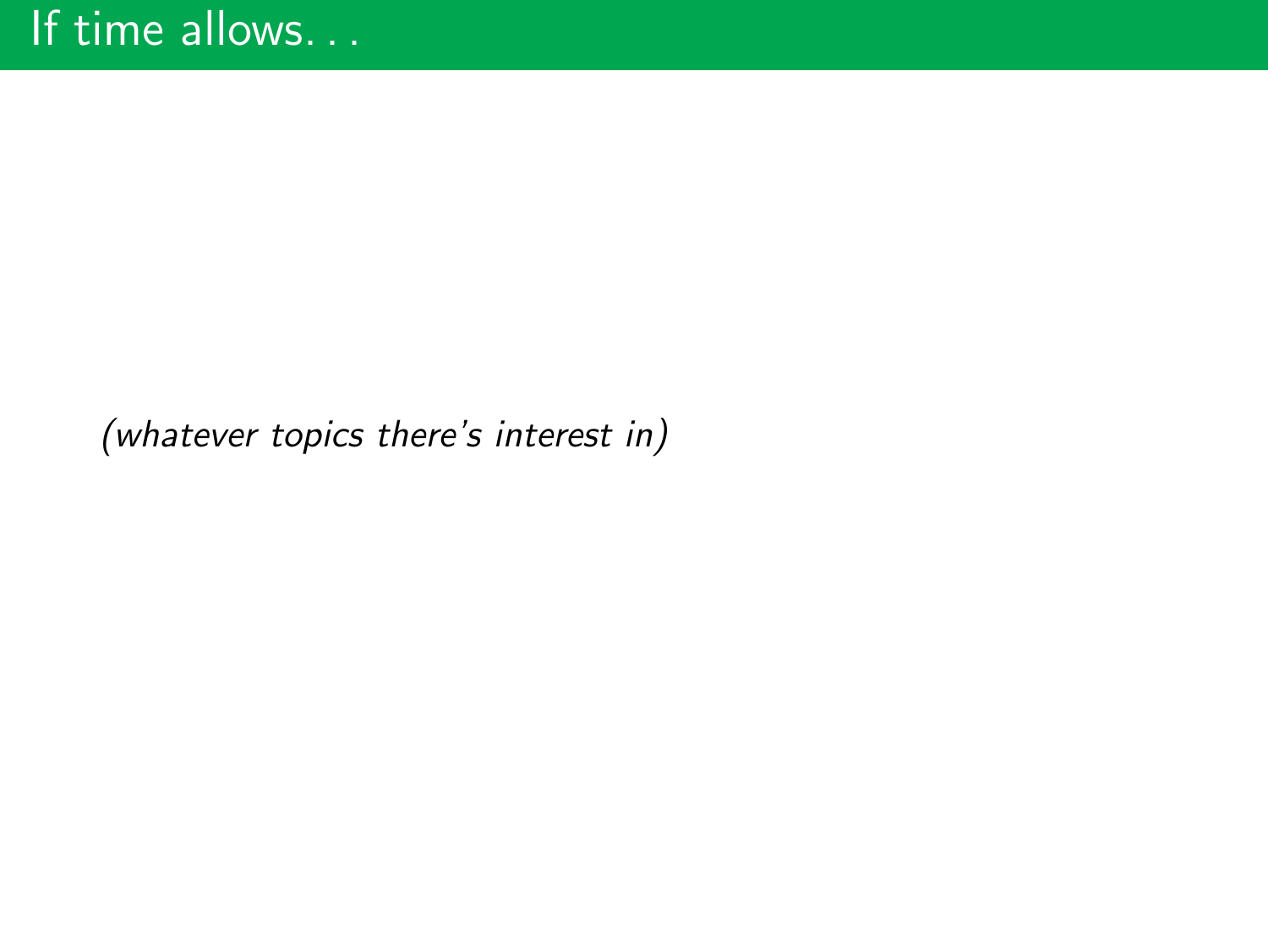## Going further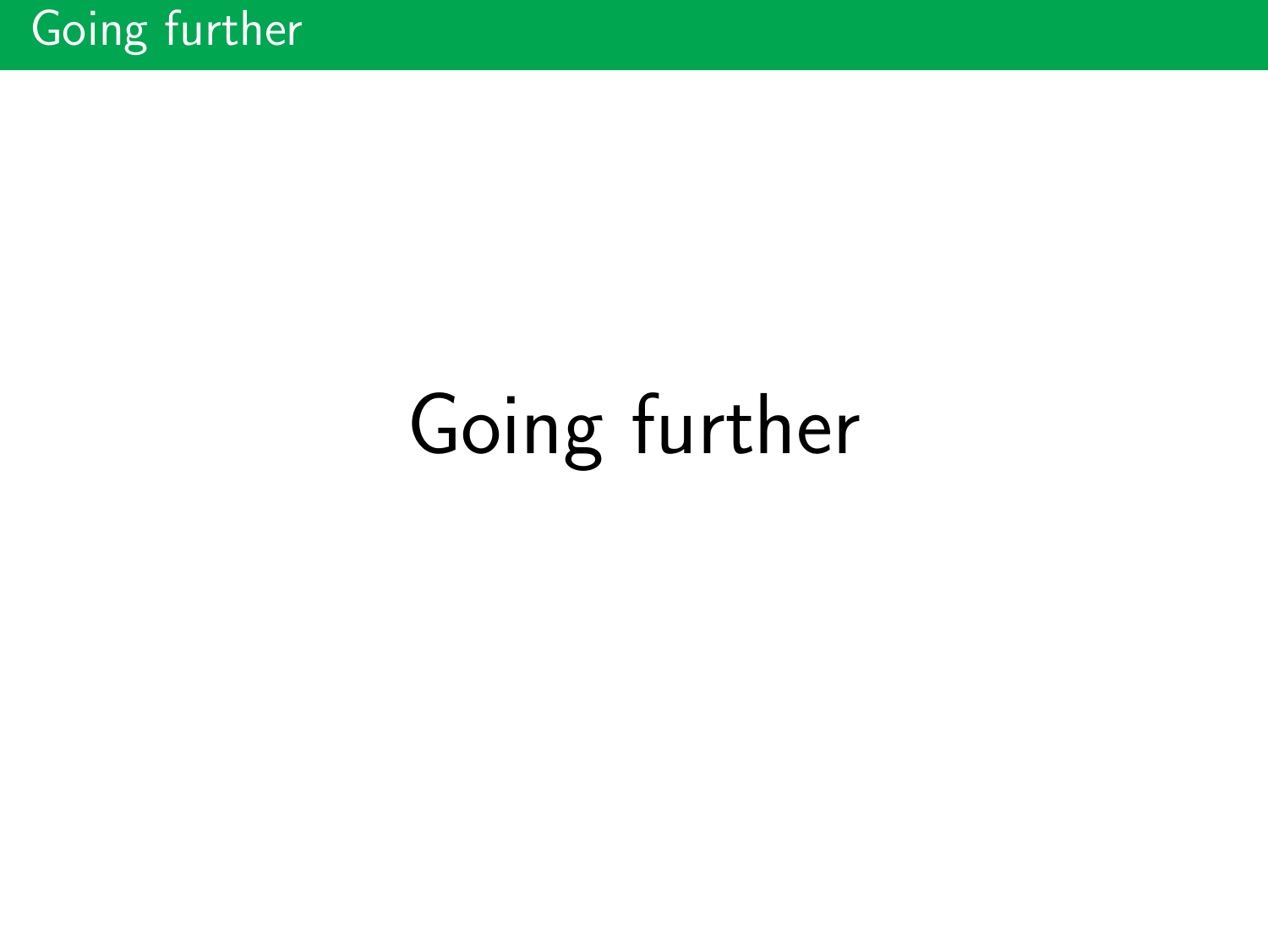The primary source for Perl 6 documentation is **doc.perl6.org**.

There are many examples at examples.perl6.org.

There are more links at perl6.org/documentation.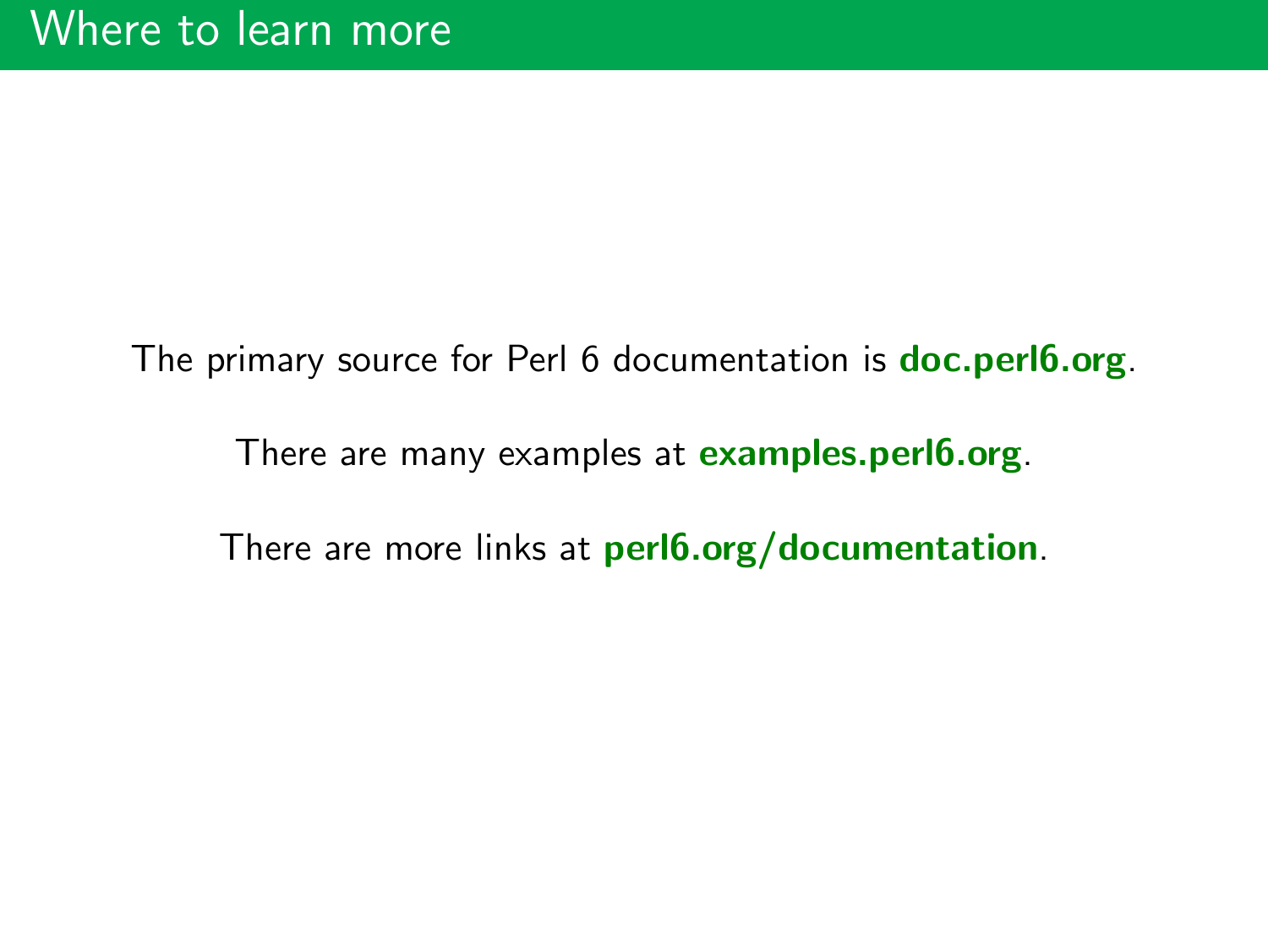The  $\#$ **perl6** channel in **irc.freenode.org** is a great place to get help. Many Perl 6 contributors and users are there, and there is a friendly atmosphere (please help keep it that way!)

If you prefer mailing lists, then the **perl6-users** list is a good place to ask questions also. Find out more at perl6.org/community/.